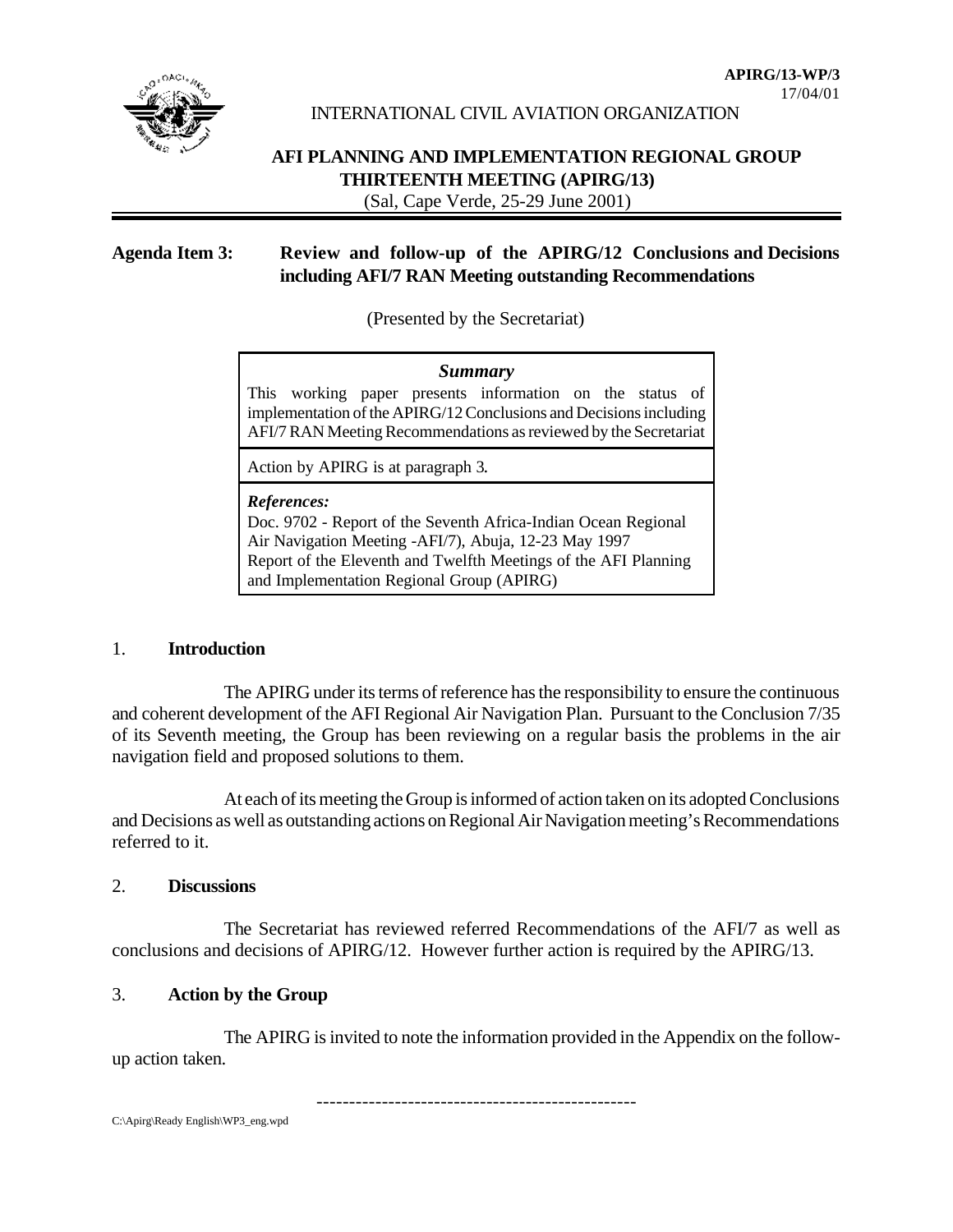### **FOLLOW-UP RESPONSIBILITY ON AFI/7 RAN MEETING CONCLUSIONS AND RECOMMENDATIONS REFERRED TO APIRG**

| Rec./<br>Conc. No. | Title & Text                                                                                                                                                                                                                                                                                                                                    | <b>Follow-up action</b>           |
|--------------------|-------------------------------------------------------------------------------------------------------------------------------------------------------------------------------------------------------------------------------------------------------------------------------------------------------------------------------------------------|-----------------------------------|
| Conc. $2/1$        | Planning for en-route alternate aerodromes                                                                                                                                                                                                                                                                                                      |                                   |
|                    | That the AFI Planning and Implementation Regional Group (APIRG) review and<br>select en-route alternate aerodromes for inclusion in column 3 of the table with a<br>degree of urgency. In preparation for the next APIRG meeting, States should consult<br>their operators and provide information on current and proposed en-route alternates. | Continuous. APIRG/13-WP/4 refers  |
| Conc. $3/2$        | <b>Table AOP</b>                                                                                                                                                                                                                                                                                                                                |                                   |
|                    | That the Table AOP attached to this report be reviewed and updated at regular<br>intervals by the AFI Regional Planning and Implementation Group (APIRG).                                                                                                                                                                                       | Continuous. APIRG/13-WP/4 refers. |
| Rec. 3/4           | Implementation of physical characteristics, visual and non-visual aids at<br>aerodromes                                                                                                                                                                                                                                                         |                                   |
|                    | That States study the requirements listed in Table AOP and develop in coordination<br>with the APIRG, a plan for their implementation following consultation with the<br>aircraft operators and other users.                                                                                                                                    | Continuous. APIRG//13-WP/4 refers |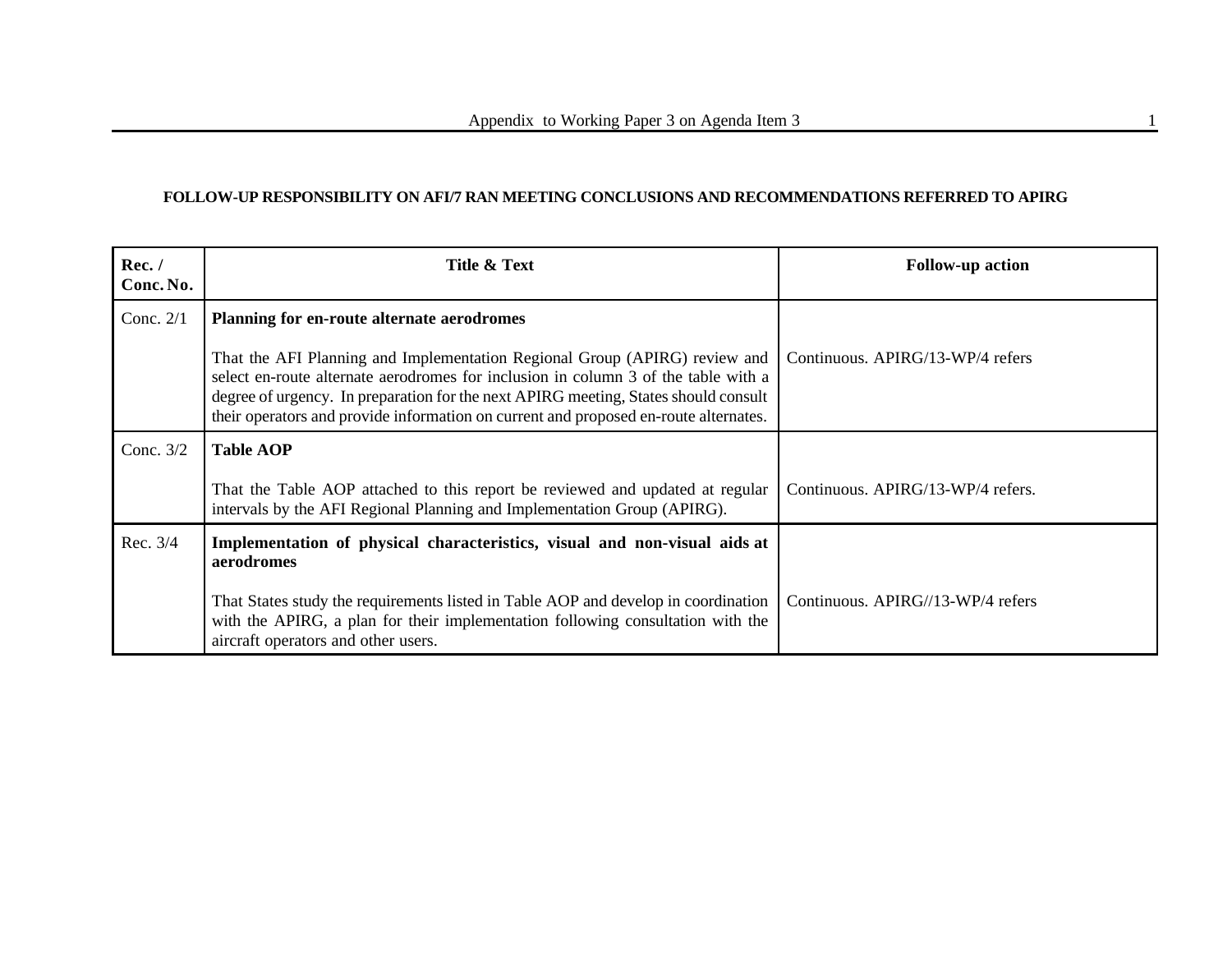| Rec./<br>Conc. No. |                                      | Title & Text                                                                                                                                                                                                                                                                                                                                                                                                         | <b>Follow-up action</b>             |
|--------------------|--------------------------------------|----------------------------------------------------------------------------------------------------------------------------------------------------------------------------------------------------------------------------------------------------------------------------------------------------------------------------------------------------------------------------------------------------------------------|-------------------------------------|
| Conc. $4/1$        | <b>Implementation of visual aids</b> |                                                                                                                                                                                                                                                                                                                                                                                                                      |                                     |
|                    | That:                                |                                                                                                                                                                                                                                                                                                                                                                                                                      |                                     |
|                    | a)                                   | States ensure that adequate resources are available so the required visual aids<br>are implemented and maintained properly at their aerodromes in accordance<br>with Annex 14, Volume I;                                                                                                                                                                                                                             | Continuous. APIRG/13-WP/5 refers    |
|                    | b)                                   | ICAO continue to promote and encourage, where possible, the establishment<br>of autonomous airport authorities which, if well structured and financially<br>independent, could contribute to the provision of much needed funds for the<br>acquisition, installation and maintenance of visual aids at aerodromes in the<br>region in accordance with Limited AFI (COM/MET/RAC) RAN Meeting<br>Recommendation 10/15; | Continuous. APIRG/13 WP/4 refers.   |
|                    | $\mathbf{c})$                        | ICAO, through its Technical Cooperation Bureau and regional offices,<br>continue to provide necessary assistance to States; and                                                                                                                                                                                                                                                                                      | Continuous. APIRG/13 - WP/9 refers. |
|                    | $\mathbf{d}$                         | The subject of implementation of visual aids be maintained on the work<br>programme of AOP/SG of APIRG.                                                                                                                                                                                                                                                                                                              | Continuous. APIRG/13 - WP/4 refers. |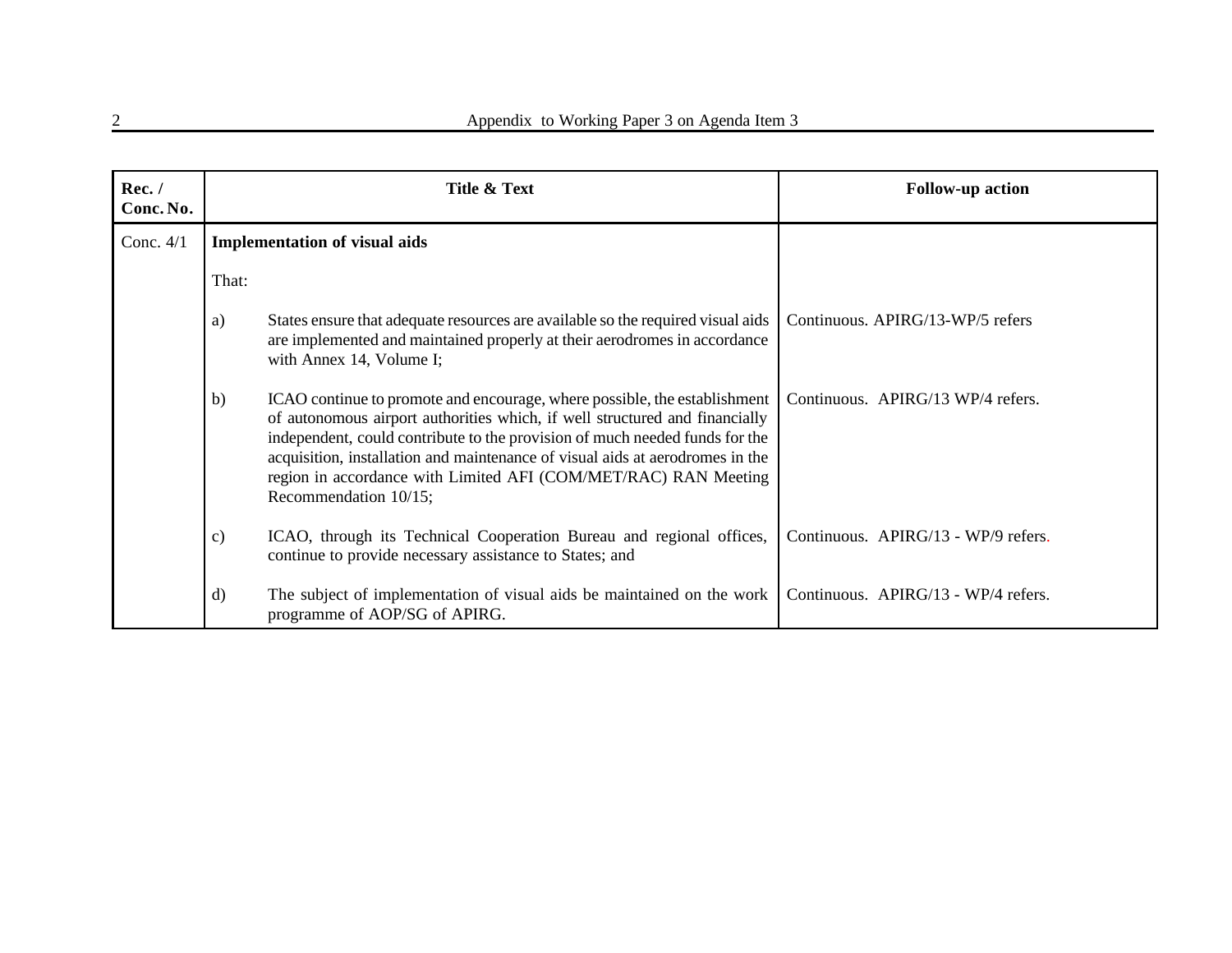| Rec./<br>Conc. No. | Title & Text                                                                                                                                                                                                                                                                                                                                                                                        |                                                                                                                                                                                                           | <b>Follow-up action</b>                                                                                                                                                                                |
|--------------------|-----------------------------------------------------------------------------------------------------------------------------------------------------------------------------------------------------------------------------------------------------------------------------------------------------------------------------------------------------------------------------------------------------|-----------------------------------------------------------------------------------------------------------------------------------------------------------------------------------------------------------|--------------------------------------------------------------------------------------------------------------------------------------------------------------------------------------------------------|
| Conc. 4/6          | <b>Rescue and fire fighting services</b>                                                                                                                                                                                                                                                                                                                                                            |                                                                                                                                                                                                           |                                                                                                                                                                                                        |
|                    | That:                                                                                                                                                                                                                                                                                                                                                                                               |                                                                                                                                                                                                           |                                                                                                                                                                                                        |
|                    | a)                                                                                                                                                                                                                                                                                                                                                                                                  | the attention of States concerned be drawn to existing deficiencies in the<br>rescue and fire fighting services at their aerodromes;                                                                      | Brought to the attention of States.<br>Continuous.<br>APIRG/13-WP/4 refers                                                                                                                             |
|                    | b)                                                                                                                                                                                                                                                                                                                                                                                                  | States give priority to the provision of adequate rescue and fire fighting<br>services at their international aerodromes in accordance with the provisions<br>of Annex 14, Volume I;                      | Continuous.                                                                                                                                                                                            |
|                    | c)                                                                                                                                                                                                                                                                                                                                                                                                  | the regional offices continue the practice of carrying out regular reviews of<br>the status of RFF services at international aerodromes in States in their<br>respective areas of accreditation;          | Continuous                                                                                                                                                                                             |
|                    | $\mathbf{d}$                                                                                                                                                                                                                                                                                                                                                                                        | States be encouraged to continue efforts on training of RFF personnel<br>including familiarization of the types of aircraft operating at their aerodromes<br>in consultation with aircraft operators; and | Continuous                                                                                                                                                                                             |
|                    | e)                                                                                                                                                                                                                                                                                                                                                                                                  | this subject be maintained in the work programme of AOP/SG.                                                                                                                                               | Continuous. APIRG/13 - WP/4 refers.                                                                                                                                                                    |
| Rec.5/1            | A co-operative approach to airspace management                                                                                                                                                                                                                                                                                                                                                      |                                                                                                                                                                                                           |                                                                                                                                                                                                        |
|                    | That States, taking into account the need for cost-effective introduction and operation<br>of CNS/ATM systems, give consideration to co-operative efforts for introducing more<br>efficiency in airspace management, particularly through regionalization leading to<br>globalization of upper airspace management, in order to facilitate the safe, orderly and<br>expeditious flow of air traffic |                                                                                                                                                                                                           | Brought to the attention of States.<br>Good progress:<br>e:g: ASECNA Airspaces:<br><b>COMESA UACC (21 States)</b><br>EAC UACC<br>(3 States)<br>Continuous<br><b>SADC UACC</b><br>$(14 \text{ States})$ |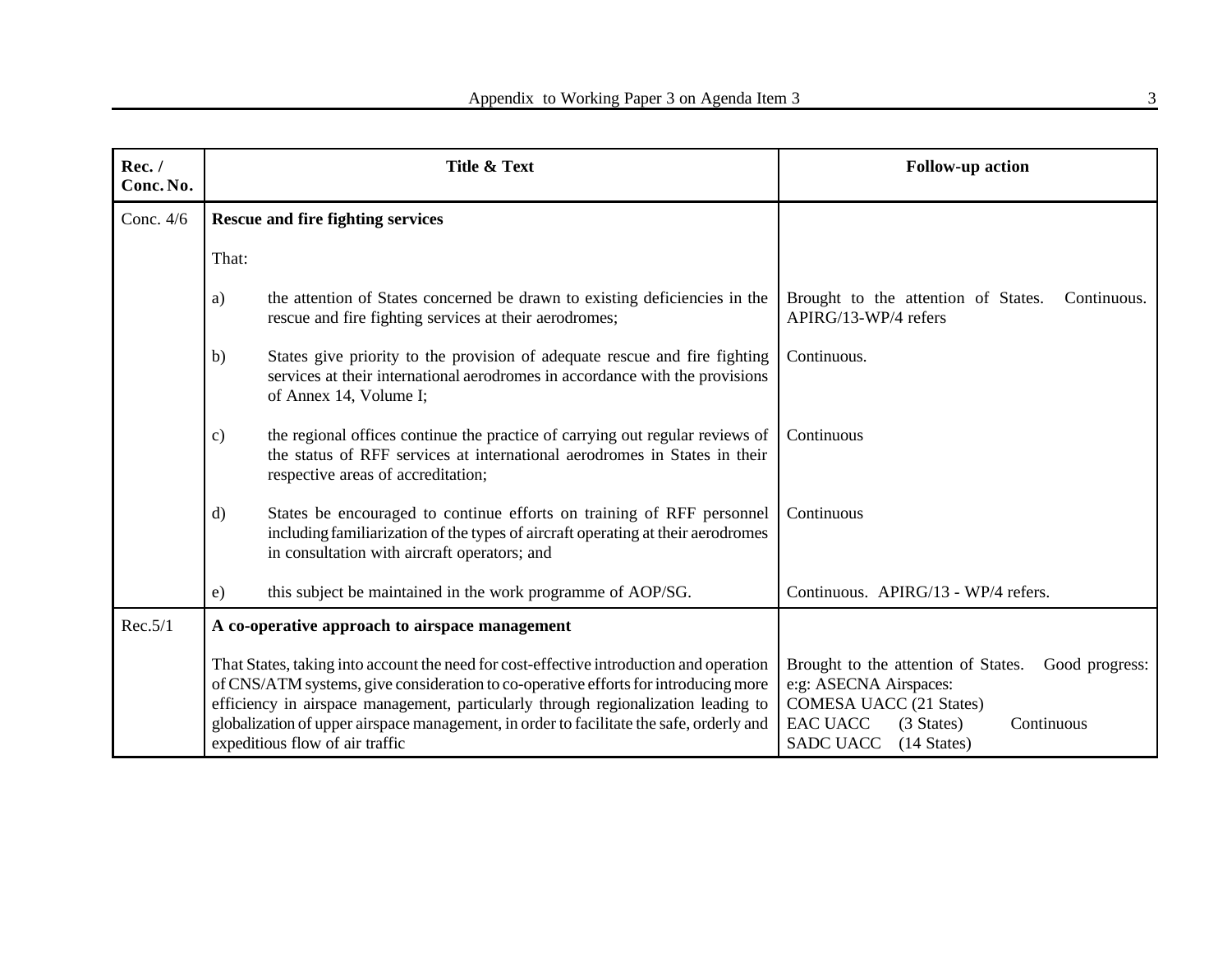| Rec./<br>Conc. No. | Title & Text                                                                                                                                                                                                                                                                                                     | <b>Follow-up action</b>                                                                                                 |
|--------------------|------------------------------------------------------------------------------------------------------------------------------------------------------------------------------------------------------------------------------------------------------------------------------------------------------------------|-------------------------------------------------------------------------------------------------------------------------|
| Rec5/2             | <b>Contingency Planning</b>                                                                                                                                                                                                                                                                                      |                                                                                                                         |
|                    | That States which have not already done so, develop contingency plans for their area<br>of responsibility, in coordination with adjacent States , ICAO and interested<br>international organizations, in order to facilitate early implementation of contingency<br>measures should services be disrupted.       | Continuous.                                                                                                             |
| Conc.<br>5/7       | Areas of application of the area navigation (RNAV) concept                                                                                                                                                                                                                                                       | See APIRG/12-WP/9 for report. The subject was<br>coordinated with CNS/ATM Sub-group and included in                     |
|                    | That States concerned identify those areas within their respective FIRs where the area<br>navigation concept could be applied, in order to take full advantage of the navigational<br>capability of aircraft equipped with suitable RNAV equipment to meet a specified<br>required navigation performance (RNP). | the AFI CNS/ATM Plan.RNP10 implemented in Indian<br>Ocean Random Routing Area with effect of 17/5/2001<br>- Continuous. |
| Rec 5/11           | Improvements to the air navigation system in the South Atlantic                                                                                                                                                                                                                                                  |                                                                                                                         |
|                    | That:                                                                                                                                                                                                                                                                                                            |                                                                                                                         |
|                    | to ensure continuity in the development to the air navigation system in the<br>1)<br>South Atlantic parts of the AFI and SAM Regions, States concerned and<br>interested international organizations meet under the auspices of ICAO at<br>least once a year in order to:                                        | Implementation carried out within the framework of<br>Informal SAT Meetings. - Continuous.                              |
|                    | study, monitor and evaluate the air navigation system in the light of changing<br>a)<br>traffic characteristics and technology;                                                                                                                                                                                  |                                                                                                                         |
|                    | co-ordinate the implementation of improvements to the air navigation<br>b)<br>system, including new CNS/ATM systems; and                                                                                                                                                                                         |                                                                                                                         |
|                    | develop amendment proposals to the air navigation plan and regional SUPPs<br>$\mathbf{c})$<br>as required; and                                                                                                                                                                                                   |                                                                                                                         |
|                    | 2)<br>the APIRG and all user States be kept informed of developments.                                                                                                                                                                                                                                            |                                                                                                                         |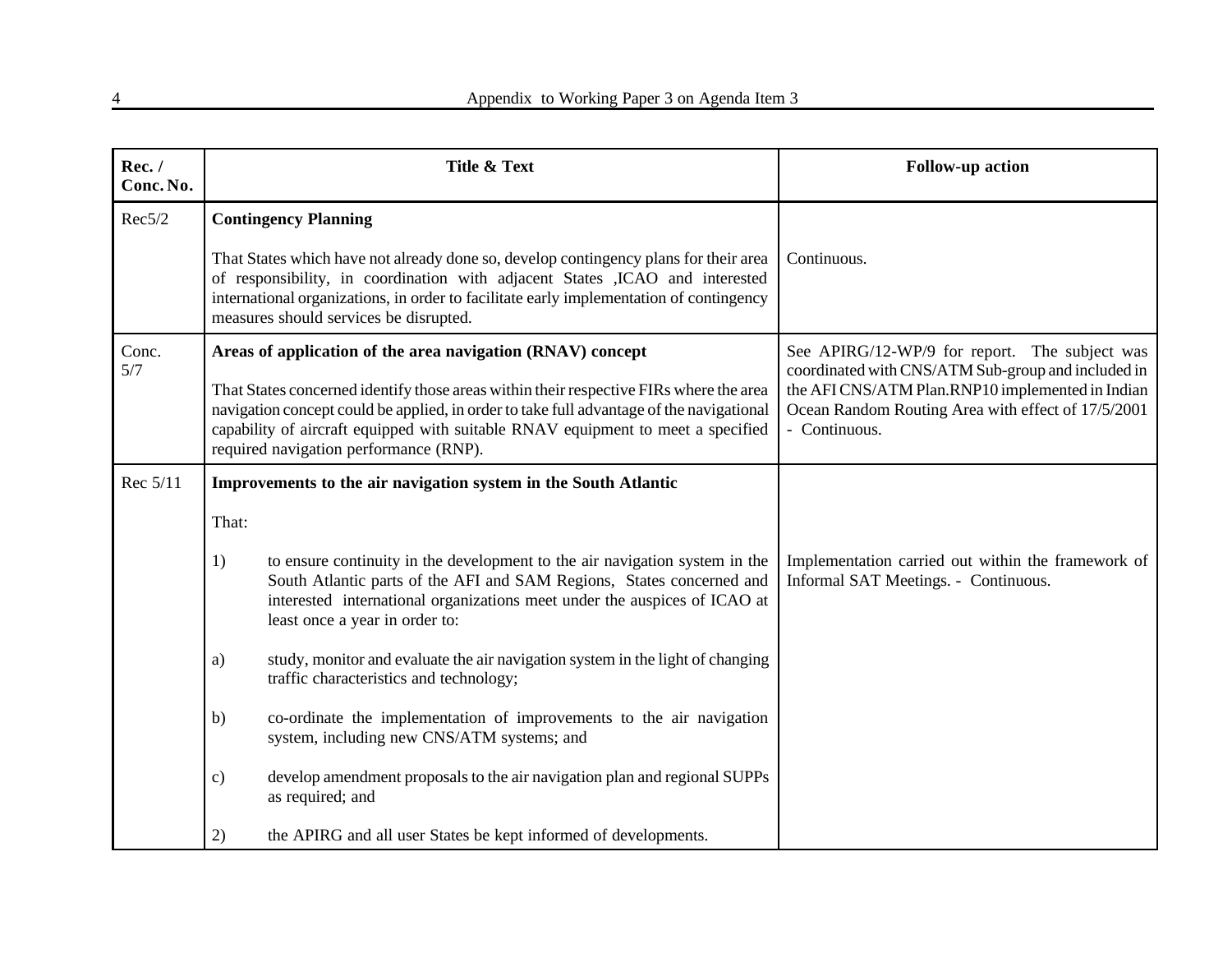| Rec./<br>Conc. No. | Title & Text                                                                                                                                                                                                                                                                                                       | <b>Follow-up action</b>                                                                                                                                                                         |
|--------------------|--------------------------------------------------------------------------------------------------------------------------------------------------------------------------------------------------------------------------------------------------------------------------------------------------------------------|-------------------------------------------------------------------------------------------------------------------------------------------------------------------------------------------------|
| Conc.<br>5/17      | System monitoring in the required navigation performance airspace                                                                                                                                                                                                                                                  |                                                                                                                                                                                                 |
|                    | That the Africa-Indian Ocean Planning and Implementation Regional Group (APIRG)<br>be requested to:                                                                                                                                                                                                                | Assigned to the APIRG ATS/AIS/SAR/SG<br>and<br>Regional Offices for monitoring progress<br>and<br>coordination and report to APIRG/12.                                                          |
|                    | continue to study the available options for the monitoring of horizontal<br>a)<br>navigation performance including the possible use of independently-derived<br>global navigation satellite system-based information and select the system or<br>combination of systems which proves to be the most effective; and | Continuous.                                                                                                                                                                                     |
|                    | develop any necessary monitoring requirements for inclusion in the AFI<br>b)<br><b>Regional Supplementary Procedures;</b>                                                                                                                                                                                          |                                                                                                                                                                                                 |
| Rec.<br>5/21 b     | Provision of area control service                                                                                                                                                                                                                                                                                  |                                                                                                                                                                                                 |
|                    | The AFI Planning and Implementation Regional Group (APIRG) identify those routes<br>or route segments where, based upon traffic densities or other operational assessment<br>factors, air traffic control should be implemented.                                                                                   | To be assigned to the APIRG ATS/AIS/SAR/SG to<br>identify. Certain selected ATS airspaces have been<br>identified and are included in both the ATS/SG Report<br>and CNS/ATM Plan. - Continuous. |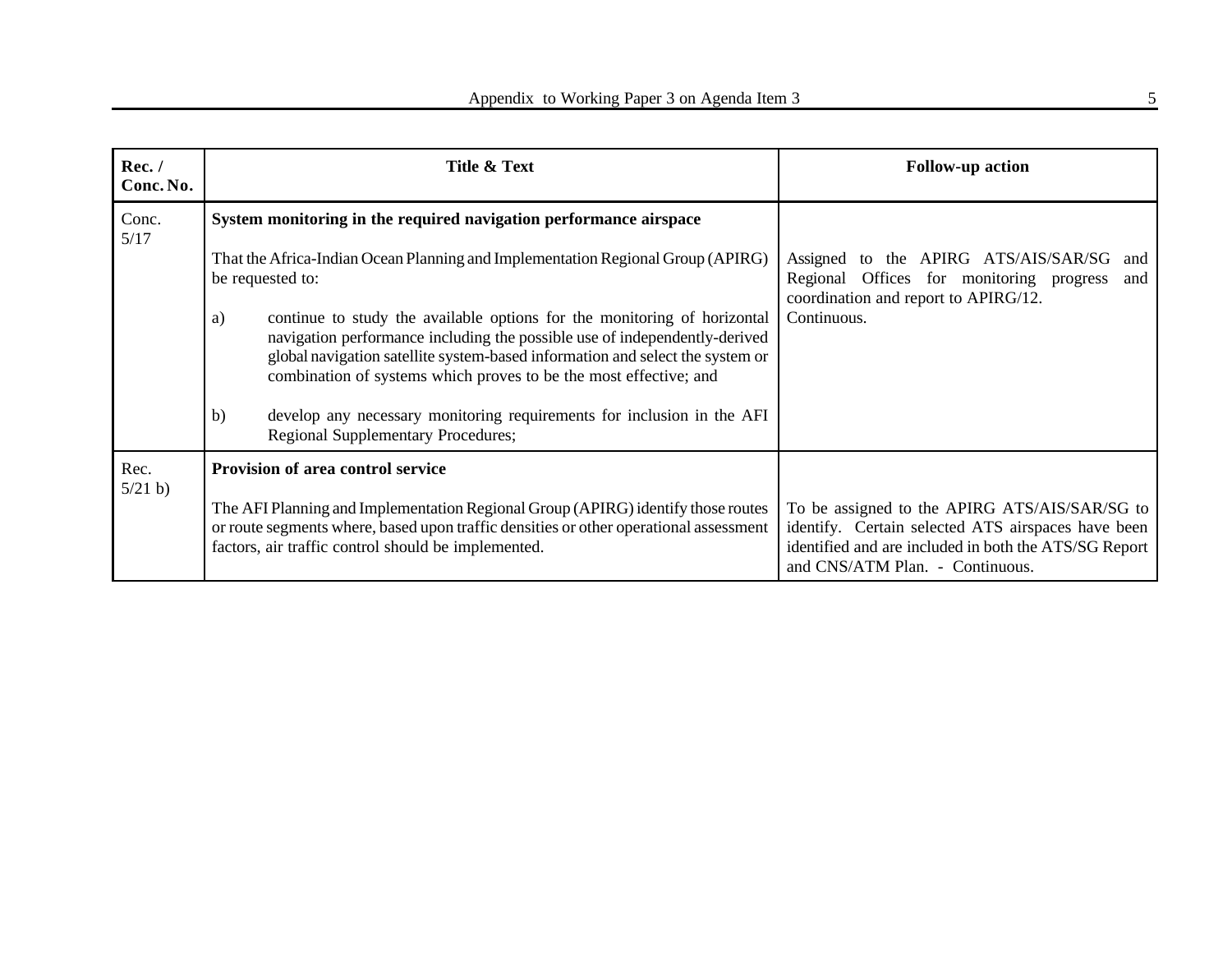| Rec./<br>Conc. No. | <b>Title &amp; Text</b>                                                                                                                                                                                                                                                                             | <b>Follow-up action</b>                                                                                                            |  |
|--------------------|-----------------------------------------------------------------------------------------------------------------------------------------------------------------------------------------------------------------------------------------------------------------------------------------------------|------------------------------------------------------------------------------------------------------------------------------------|--|
| Rec.<br>$5/26$     | Reporting and analysis of ATS incidents                                                                                                                                                                                                                                                             | Assigned to the APIRG ATS/AIS/SAR/SG and<br>Regional Offices for monitoring (New task) under Rec                                   |  |
|                    | That States which have not already done so to:                                                                                                                                                                                                                                                      | $5/26$ c) and coordination. States have been notified of<br>the recommendation and remarkable results have been                    |  |
|                    | implement procedures for the timely reporting of air traffic incidents;<br>a)                                                                                                                                                                                                                       | achieved. The subject is also discussed annually under<br>the IATA/ICAO/ASECNA/                                                    |  |
|                    | publish reporting procedures in their aeronautical information publication<br>b)<br>(AIP) and relevant ATS documents and make the Model Incident/Accident<br>Report form available at ATS units, including those offices used for pre- and<br>post-flight pilot briefing;                           | IFALPA/IFATCA Air Traffic Incident Analysis Group,<br>- Continuous.                                                                |  |
|                    | establish procedures for the investigation of causes and circumstances<br>$\mathbf{c})$<br>concerning significant air traffic incidents in line with Annex 13 requirements;<br>and                                                                                                                  |                                                                                                                                    |  |
|                    | emphasize, in national documentation, the need for rapid notification of the<br>$\mathbf{d}$<br>results of investigations to all parties concerned including pilots, aircraft<br>operators, ATS units, ICAO and other affected States or Agencies.                                                  |                                                                                                                                    |  |
| Conc.<br>5/27      | <b>ATS</b> operational auditing                                                                                                                                                                                                                                                                     | Assigned to the APIRG ATS/AIS/SAR/SG (New task)<br>to develop. - ATS operational auditing have been                                |  |
|                    | develop standard auditing procedures to be used by States in order to assess<br>a)<br>the capability/competence of any particular ATS unit to ensure the provision<br>of services in accordance with ICAO Standards and Recommended<br>Practices (SARPs) and as per the provisions of the Plan; and | developed and forwarded to States for implementation.<br>Several States have developed these auditing<br>procedures. - Continuous. |  |
|                    | as a matter of urgency, facilitate the implementation of uniform proficiency<br>b)<br>assessments and standards maintenance for air traffic services personnel.                                                                                                                                     |                                                                                                                                    |  |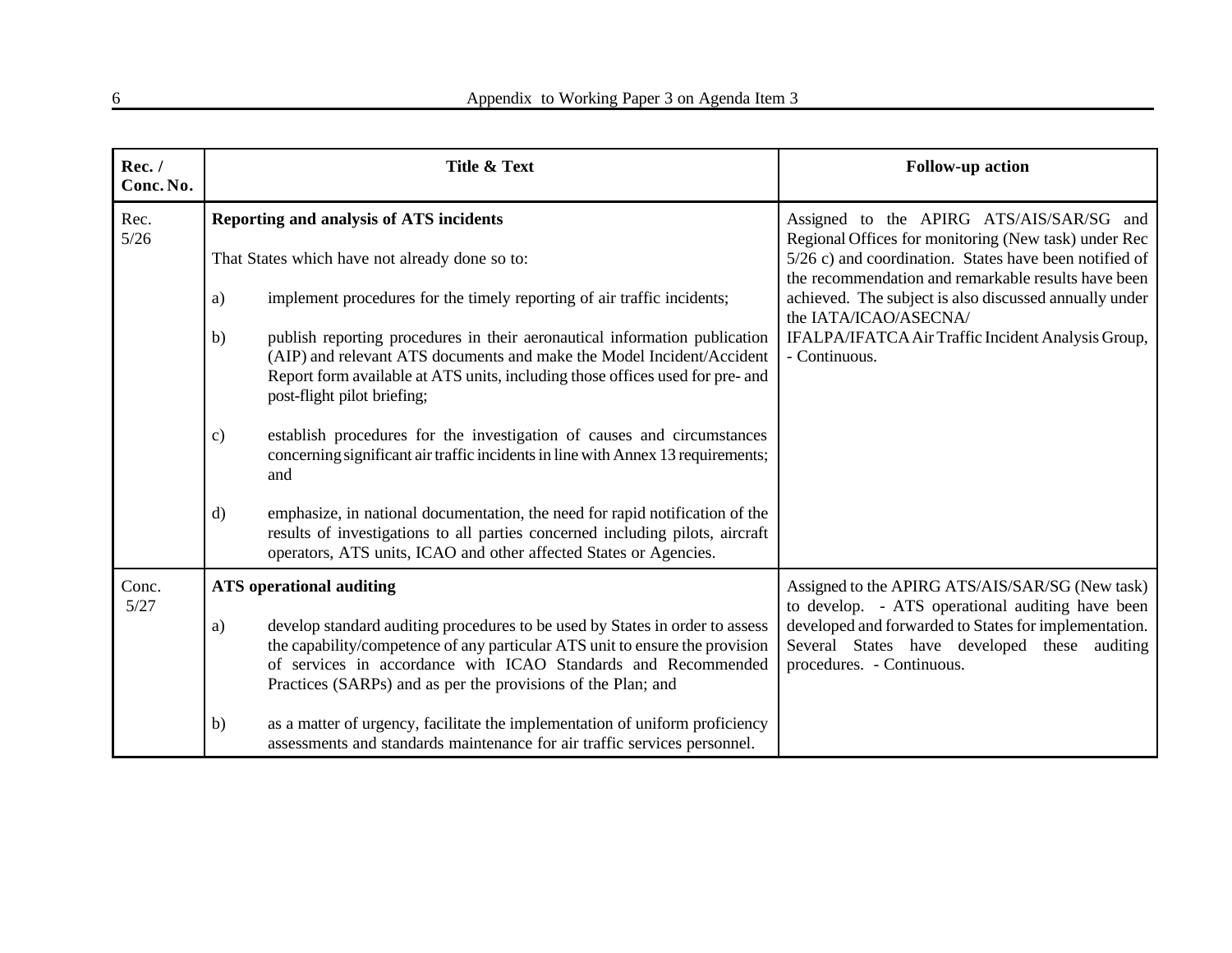| Rec./<br>Conc. No. | Title & Text                                                                                                                                                                                                                                                        | <b>Follow-up action</b>                                                                                                                                                                    |  |  |
|--------------------|---------------------------------------------------------------------------------------------------------------------------------------------------------------------------------------------------------------------------------------------------------------------|--------------------------------------------------------------------------------------------------------------------------------------------------------------------------------------------|--|--|
| Rec $6/2$          | Satellite-aided search and rescue                                                                                                                                                                                                                                   | Assigned to the APIRG ATS/AIS/SAR - SG (New task<br>for the Sub-Group to monitor implementation of the                                                                                     |  |  |
|                    | That States:                                                                                                                                                                                                                                                        | Satellite-aided search and rescue). State letter was sent<br>out and several States have implemented this                                                                                  |  |  |
|                    | take appropriate action to reduce the number of false alarms through the<br>1)<br>COSPAS-SARSAT system on 121.5/243/406 MHZ caused by inadvertent<br>activation of emergency transmitters and eliminate unauthorized use of those<br>frequencies;                   | recommendation. Similarly an MCC/LUT has been<br>established in Algeria and South Africa and States have<br>been requested to file their protocols with these two<br>states. - Continuous. |  |  |
|                    | establish a register of 406 MHZ ELTs and make available information by<br>2)<br>publishing in the aeronautical information publication as to how ELT<br>registration information can be obtained rapidly by rescue co-ordination<br>centres (RCCs) of other States; |                                                                                                                                                                                            |  |  |
|                    | provide to ICAO a search and rescue (SAR) point of contact (SPOC) for<br>3)<br>inclusion in Table SAR 1 of the respective air navigation plan (ANP); and                                                                                                            |                                                                                                                                                                                            |  |  |
|                    | include information regarding the COSPAS-SARSAT system in the SAR<br>4)<br>plans.                                                                                                                                                                                   |                                                                                                                                                                                            |  |  |
| Rec.8/9            | Requirements for the use of SADIS to exchange OPMET data                                                                                                                                                                                                            |                                                                                                                                                                                            |  |  |
|                    | That, in the planning of the use of SADIS in the AFI Region, full advantage of the<br>SADIS in the exchange of OPMET data be taken.                                                                                                                                 | Continuous.                                                                                                                                                                                |  |  |
| Rec. 9/6           | Application of circuit control protocols between AFTN main centres                                                                                                                                                                                                  |                                                                                                                                                                                            |  |  |
|                    | That APIRG review the application of circuit control protocols between AFTN main<br>centres so as to define a uniform system of interface control.                                                                                                                  | Assigned to COM/SG. Action completed. APIRG/13-<br>WP/5 refers                                                                                                                             |  |  |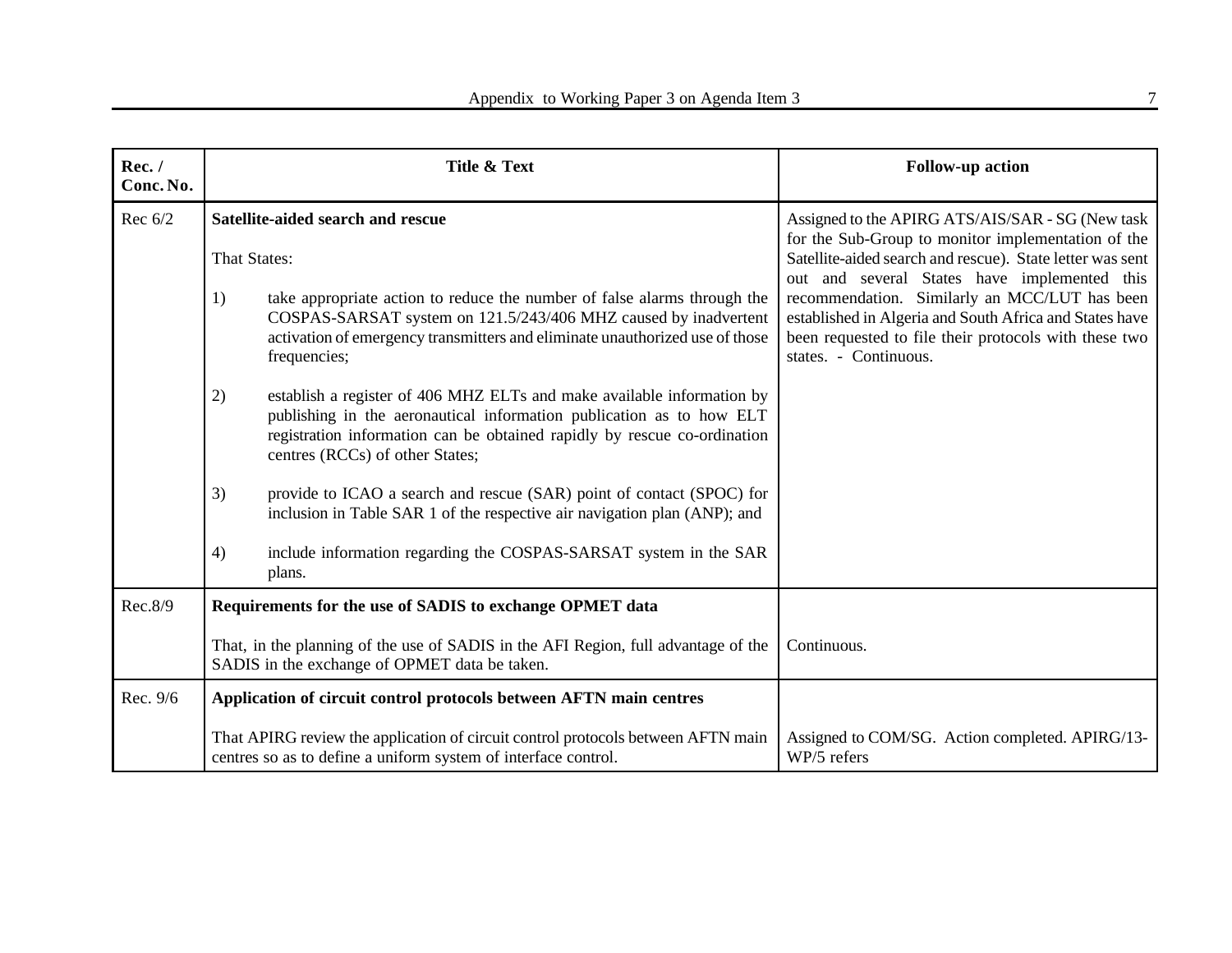| Rec./<br>Conc. No. | Title & Text                                                                                                                                                                                                                                                           | <b>Follow-up action</b>                                                                                                   |
|--------------------|------------------------------------------------------------------------------------------------------------------------------------------------------------------------------------------------------------------------------------------------------------------------|---------------------------------------------------------------------------------------------------------------------------|
| Rec. 9/11          | <b>Actualization of the VHF Frequency Utilization Plan</b>                                                                                                                                                                                                             |                                                                                                                           |
|                    | That:                                                                                                                                                                                                                                                                  |                                                                                                                           |
|                    | APIRG keep under review the VHF frequency utilization plan at Appendix<br>a)<br>G to the report on Agenda Item 9, so that it may correspond better to the<br>actual frequency utilization in AFI by States; and                                                        | A proposal for revised VHF frequency<br>a)<br>utilization plan is submitted to APIRG/13.<br>APIRG/13-WP/5 refers          |
|                    | States when assigning VHF frequencies co-ordinate with ICAO Regional<br>b)<br>Offices in accordance with LIM AFI (COM/MET/RAC), 1988,<br>Recommendation 8/3.                                                                                                           | Referred to States.<br>b)                                                                                                 |
| Conc.<br>10/6      | <b>GNSS implementation - Africa-Indian Ocean Region Strategy</b>                                                                                                                                                                                                       |                                                                                                                           |
|                    | That APIRG,                                                                                                                                                                                                                                                            |                                                                                                                           |
|                    | finalize, as a matter of urgency, the strategy for the implementation of GNSS<br>a)<br>in the Africa-Indian Ocean Region, including ground and satellite-based<br>augmentations systems (e.g. EGNOS, WAAS), taking due account of<br>developments in adjacent regions; | APIRG/13-WP/8 refers<br>A GNSS Strategy was adopted by APIRG/12.<br>a)<br>An amended version is submitted to<br>APIRG/13. |
|                    | undertake proper liaison with certified GNSS service providers;<br>b)                                                                                                                                                                                                  |                                                                                                                           |
|                    | give further consideration to the concept of "Multinational ICAO AFI Air<br>$\mathbf{c})$<br>Navigation Facility/Service" addressed in the Report under Agenda Item 14;                                                                                                | to f): Continuous.<br>b)                                                                                                  |
|                    | identify and address as appropriate, possible sources of funding to facilitate<br>$\mathbf{d}$<br>GNSS implementation in the Africa-Indian Ocean Region;                                                                                                               |                                                                                                                           |
|                    | identify and address, to the extent possible, institutional and legal matters<br>e)<br>related to the GNSS implementation in the region; and                                                                                                                           |                                                                                                                           |
|                    | monitor cost benefit analyses related to GNSS implementation scenarios.<br>f)                                                                                                                                                                                          |                                                                                                                           |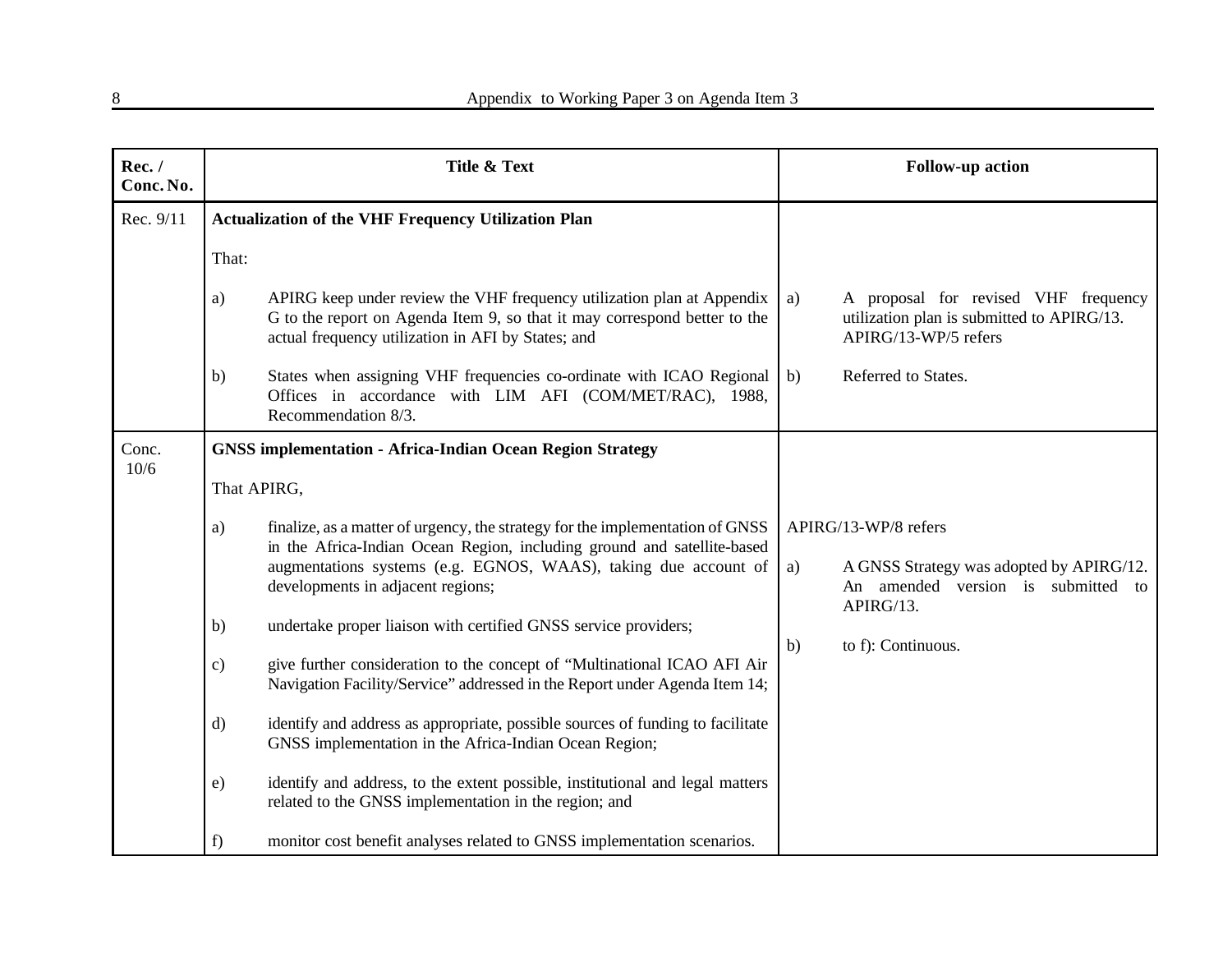| Rec./<br>Conc. No. | Title & Text                                                                                                                                                                                                                                                                                                                       | <b>Follow-up action</b>                                                              |
|--------------------|------------------------------------------------------------------------------------------------------------------------------------------------------------------------------------------------------------------------------------------------------------------------------------------------------------------------------------|--------------------------------------------------------------------------------------|
| Rec. 11/1          | Amendment to the Air Navigation Plan, Part III - Aeronautical Surveillance<br><b>Plan</b>                                                                                                                                                                                                                                          | APIRG/13-WP/8A refers.                                                               |
|                    | That the table at Appendix B to the report of Agenda Item 11 form the basis<br>a)<br>for the development of an aeronautical surveillance plan (ASP) for the AFI<br>Region;                                                                                                                                                         | A surveillance plan is submitted to APIRG/13.                                        |
|                    | that APIRG complete the table in conformance with the CNS/ATM systems<br>$\mathbf{b}$<br>plan; and                                                                                                                                                                                                                                 |                                                                                      |
|                    | that ICAO develop the necessary explanatory notes to the proposed table.<br>c)                                                                                                                                                                                                                                                     |                                                                                      |
| Rec 12/32          | Production Responsibility for Sheets of the World Aeronautical Chart - ICAO<br>1:1 000 000 (FASID)                                                                                                                                                                                                                                 | State letter was sent to the relevant States relating to<br>this recommendation -    |
|                    | That:                                                                                                                                                                                                                                                                                                                              | APIRG to establish a Task force in this respect (cf.<br>Conc. 6/38 of ATS/AIS/SAR/6) |
|                    | APIRG examine the assignment of the production responsibility between the<br>$\mathbf{c})$<br>States concerned for the following sheets:                                                                                                                                                                                           | Continuous.                                                                          |
|                    | 2344-45, 2420-21, 2422, 2451, 2454-55, 2536-37, 2423, 2454-55-2536-37,<br>2570, 2574, 2658, 2659-60, 2660, 2662, 2663, 2664, 2691, 2692, 2693,<br>2694, 2695, 2696-97, 2697, 2780-81, 2781-82, 2784-85, 2785-86, 2812-13,<br>2813-14, 2814-15, 2816-17, 2817-18, 2905, 2906-07, 2935, 2936, 3052,<br>3155-56, 3173-74, 3278, 3297. |                                                                                      |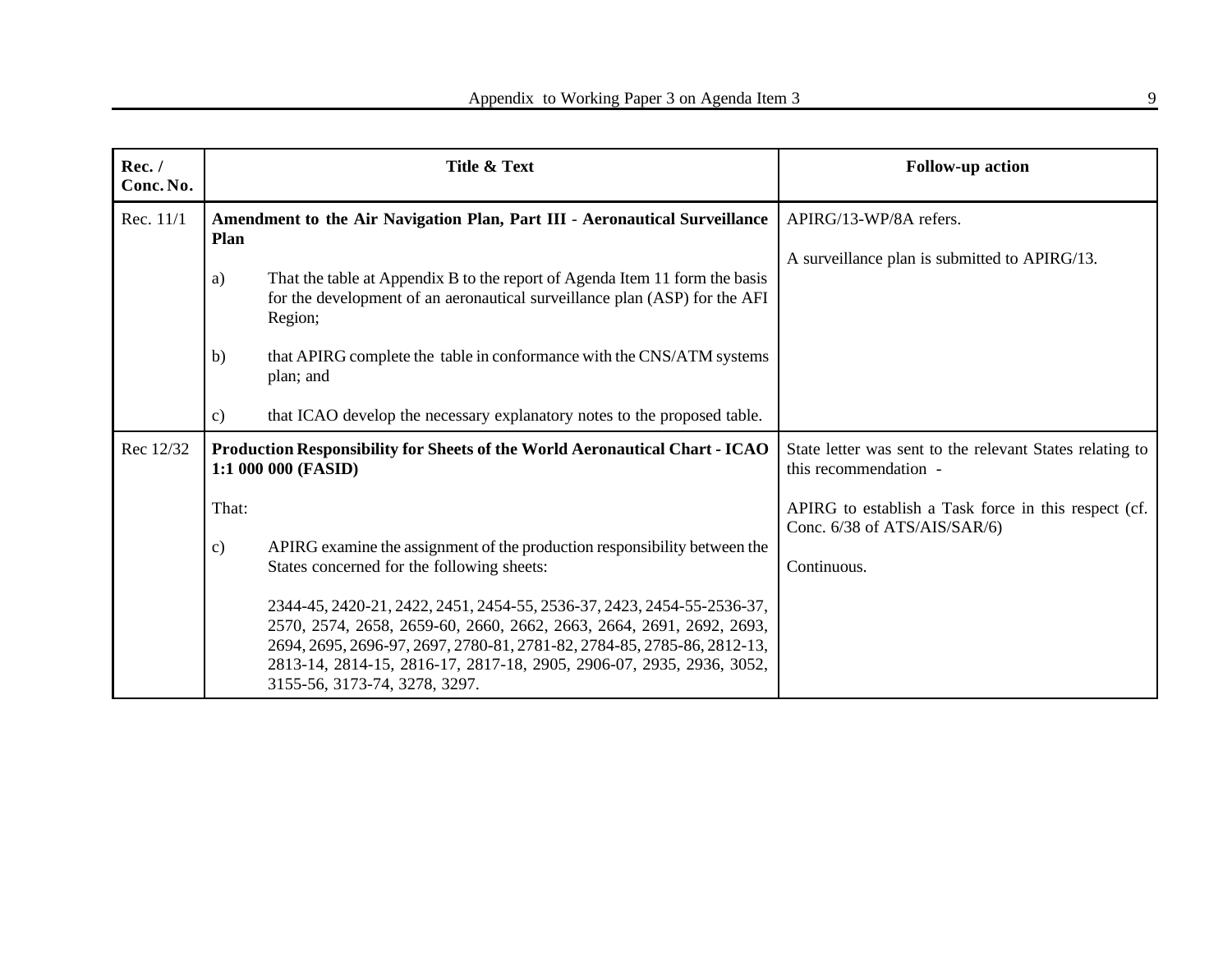| Rec./<br>Conc. No. | Title & Text                                                                                                                                                                                                                                                                                                                                                                                                                                                                                                                                                                                                                      | <b>Follow-up action</b>                                                                                                                                                                    |
|--------------------|-----------------------------------------------------------------------------------------------------------------------------------------------------------------------------------------------------------------------------------------------------------------------------------------------------------------------------------------------------------------------------------------------------------------------------------------------------------------------------------------------------------------------------------------------------------------------------------------------------------------------------------|--------------------------------------------------------------------------------------------------------------------------------------------------------------------------------------------|
| Rec 12/39          | Development of a Cohesive AFI Region, Air Navigation Plan concerning AIS<br><b>Automation (FASID)</b><br>That the AIS Task Force of the Africa planning and implementation regional group<br>(APIRG) be tasked with the development of a cohesive air navigation plan concerning<br>AIS automation. In the development of the detailed plan, the task force would take<br>into due account the basic principles provided in the Air Navigation Plan (ANP) as<br>well as method of application provided in the associated Facilities and Services<br>Implementation Document (FASID), concerning AIS automation in the AFI Region. | The first meeting of AIS TF was held in April 2000 and<br>the report was considered by the ATS/AIS/SAR Sub-<br>group. This result is in Report of ATS/AIS/SAR<br>Group to APIRG/13 - WP/6. |
| Conc.<br>13/1      | Further development of the AFI CNS/ATM Implementation Plan<br>That the APIRG continue the evolutionary development of the AFI CNS/ATM plan,<br>taking into account the comments developed by the technical bodies of the AFI/7<br>RAN Meeting as well as the revised Global CNS/ATM Plan to be made available in<br>July 1997.                                                                                                                                                                                                                                                                                                    | Continuous. APIRG/13-WP/8 refers.                                                                                                                                                          |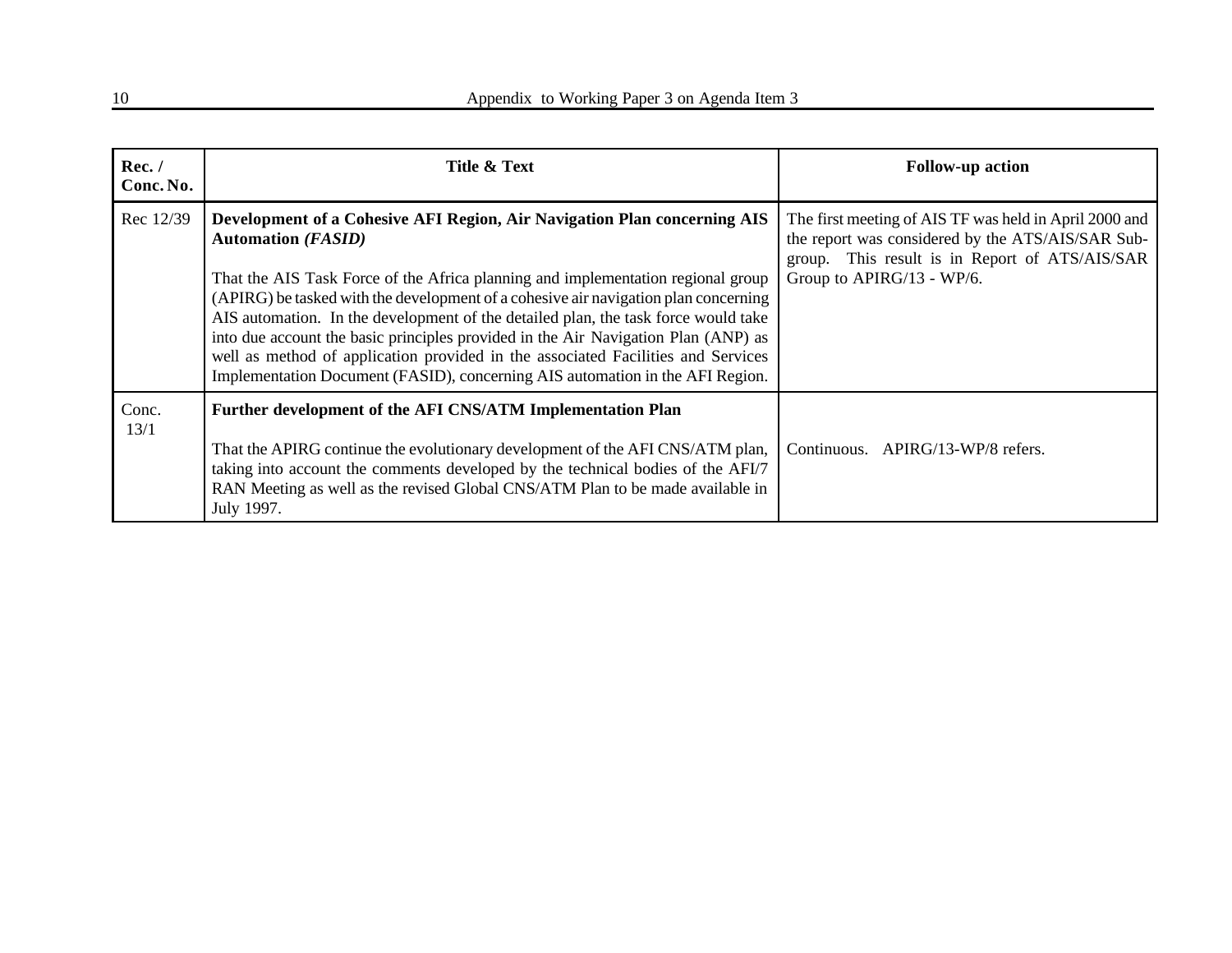| Rec. /<br>Conc. No. | Title & Text  |                                                                                                                                                                                                                                         | <b>Follow-up action</b>                                          |                                                                                                                                                                |
|---------------------|---------------|-----------------------------------------------------------------------------------------------------------------------------------------------------------------------------------------------------------------------------------------|------------------------------------------------------------------|----------------------------------------------------------------------------------------------------------------------------------------------------------------|
| Conc. 13/5          |               | Completion of the work by APIRG related to the AFI GNSS Strategy                                                                                                                                                                        | Assigned to the CNS/ATM/IC/SG See APIRG/13-<br>WP/8B for report. |                                                                                                                                                                |
|                     |               | That the APIRG:                                                                                                                                                                                                                         |                                                                  |                                                                                                                                                                |
|                     | a)            | further develop a GNSS strategy for the AFI Region, based on the outcome<br>of AFI/7 and studies on augmentation scenarios;                                                                                                             | a)                                                               | Refer to Concl. 10/6 above.                                                                                                                                    |
|                     | b)            | update the material on expected use of GNSS on the basis of the outcome<br>of $AFI/7$ ;                                                                                                                                                 | b)                                                               | Completed.                                                                                                                                                     |
|                     | $\mathbf{c})$ | develop criteria for the approval of aircraft operations using GNSS, giving<br>consideration to the needs of all phases of flight, for enroute navigation in<br>oceanic areas and continental areas and for terminal area navigation;   | c)                                                               | Completed:<br>APIRG/13<br>WP/8B<br>contains<br>proposals.                                                                                                      |
|                     | $\mathbf{d}$  | on a priority basis, consider augmentation scenarios, based on developments<br>in other regions, including the use of GPS, GLONASS, WAAS and EGNOS;<br>and                                                                              | d)                                                               | Completed with Phase II of the GNSS Study;                                                                                                                     |
|                     | $\epsilon$ )  | examine the planning of early implementation of local differential stations to<br>augment GNSS so as to provide precision approach capability.                                                                                          | e)                                                               | Included in time work programme of<br>CNS/ATM/IC/SG<br>and the AFI GNSS<br>Strategy.                                                                           |
| Conc.<br>14/1       | deficiencies  | Assessment and reporting methodology for air navigation shortcomings and                                                                                                                                                                |                                                                  |                                                                                                                                                                |
|                     |               | That APIRG use the methodology contained in Appendix A to the Report on Agenda<br>Item 14 for identification, assessing, tracking and reporting of shortcomings and/or<br>deficiencies of the air navigation systems in the AFI region. |                                                                  | Approved methodology in use by all APIRG<br>contributory bodies. Proposal by DCA Meeting<br>(January 2001) to establish an AFI Air Navigation<br>Safety Board. |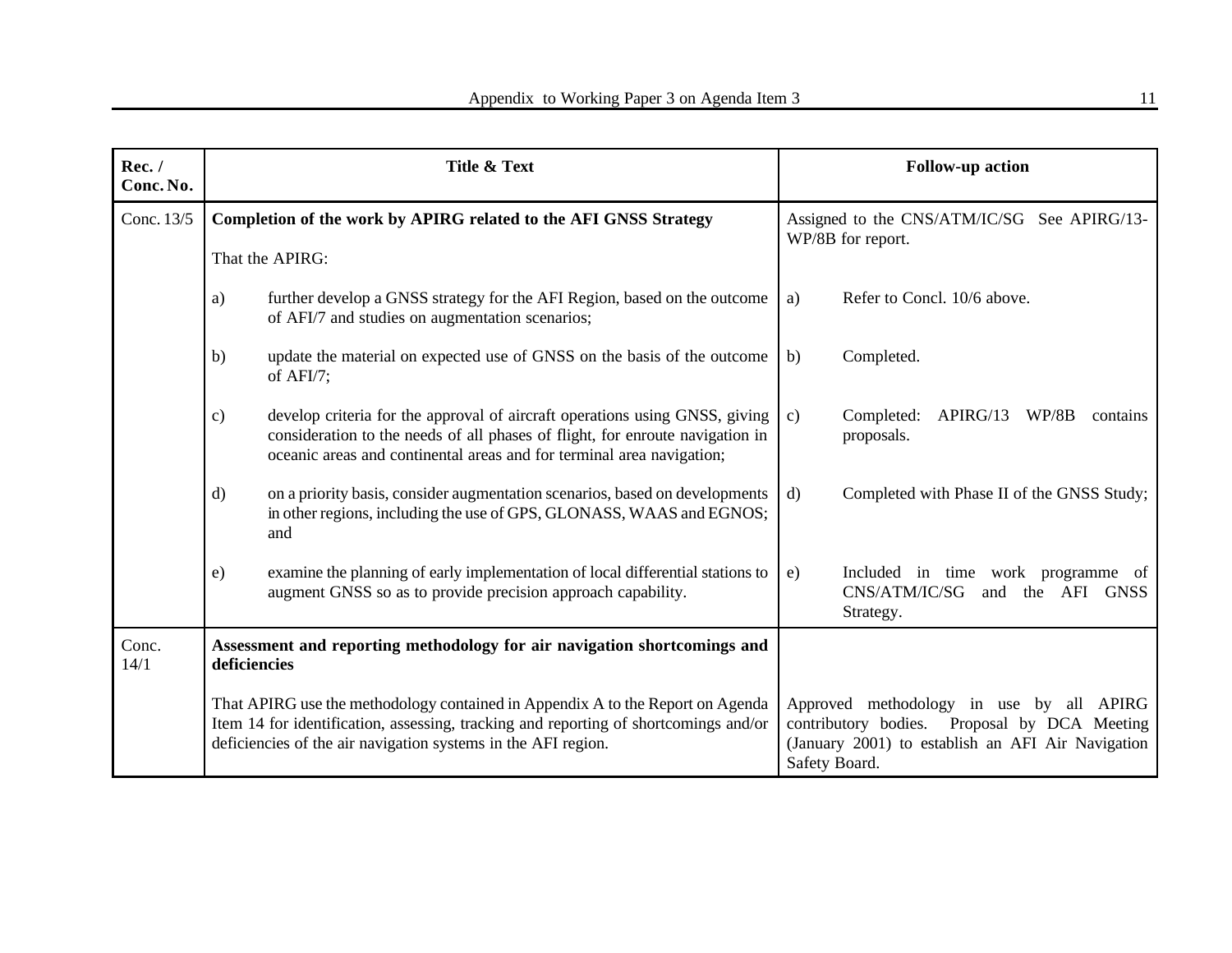| Rec./<br>Conc. No. |                                                                           | Title & Text                                                                                                                                                                                                               | <b>Follow-up action</b> |
|--------------------|---------------------------------------------------------------------------|----------------------------------------------------------------------------------------------------------------------------------------------------------------------------------------------------------------------------|-------------------------|
| Rec.14/2           | Data bases of shortcomings and deficiencies of the air navigation systems |                                                                                                                                                                                                                            |                         |
|                    | That:                                                                     |                                                                                                                                                                                                                            |                         |
|                    | a)                                                                        | ICAO develop a data base on shortcomings and deficiencies of the air<br>navigation systems keeping in mind its relationship to the databases used for<br>the purposes of planning and implementing air navigation systems; | Continuous              |
|                    | $\mathbf{b}$                                                              | States and international organizations concerned be urged to provide the<br>necessary information to sustain a data base on shortcomings and<br>deficiencies of the air navigation systems in the AFI Region; and          |                         |
|                    | c)                                                                        | States and international organizations concerned be urged to provide the<br>necessary information to sustain a data base on CNS/ATM planning and<br>implementation through APIRG.                                          |                         |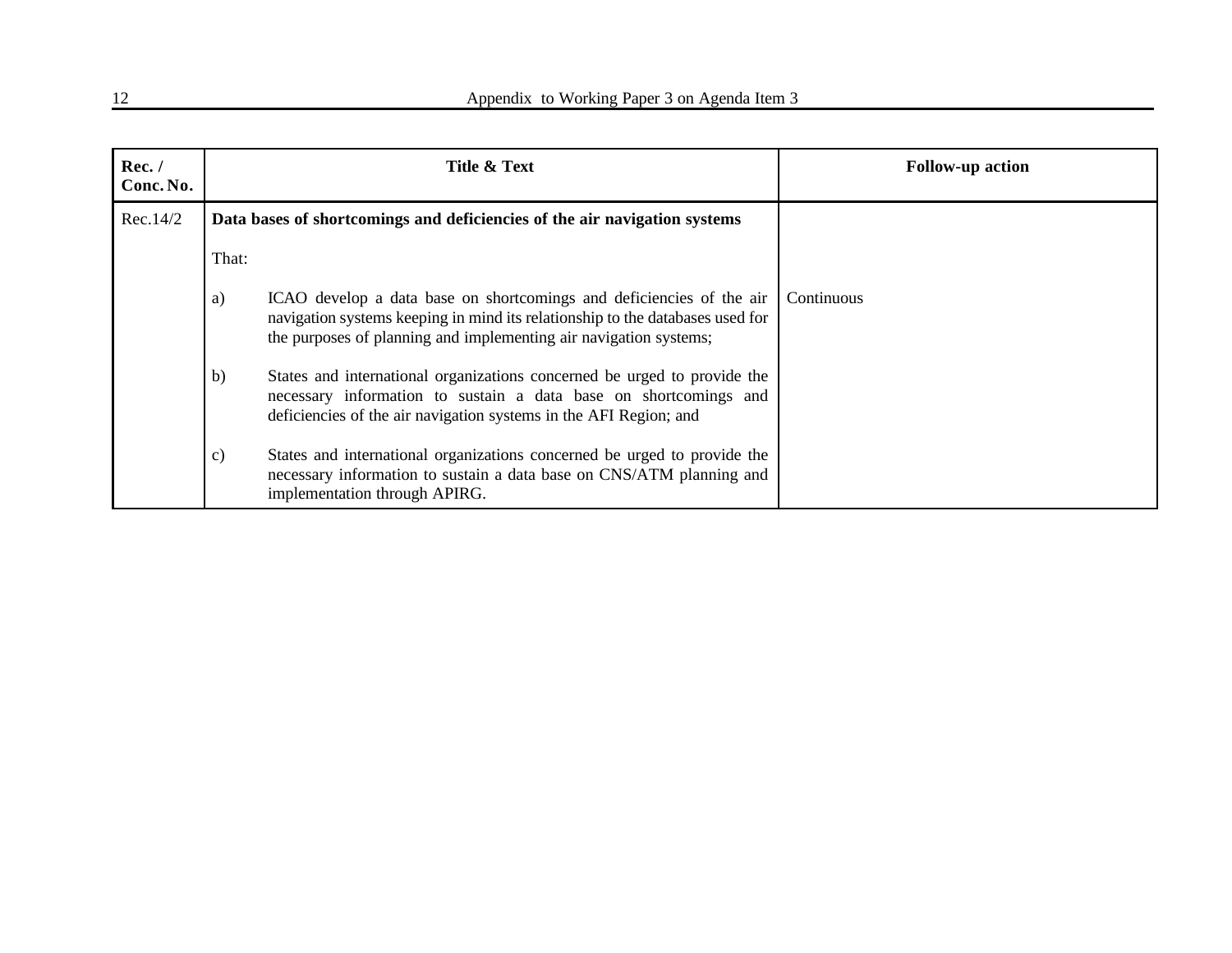| Rec./<br>Conc. No. | Title & Text                                                                                                                                                                                                                                                                                                                                                                                                                                                     | <b>Follow-up action</b>                                                                                              |
|--------------------|------------------------------------------------------------------------------------------------------------------------------------------------------------------------------------------------------------------------------------------------------------------------------------------------------------------------------------------------------------------------------------------------------------------------------------------------------------------|----------------------------------------------------------------------------------------------------------------------|
| Rec.14/3           | Institutional strategies for addressing shortcomings in the airports and air<br>navigation systems of the AFI Region                                                                                                                                                                                                                                                                                                                                             |                                                                                                                      |
|                    | That:                                                                                                                                                                                                                                                                                                                                                                                                                                                            |                                                                                                                      |
|                    | States which have not yet done so should consider establishing autonomous<br>a)<br>authorities to manage their major airports and/or their air navigation facilities<br>taking into account guidance material contained in ICAO Doc 9562 - Airport<br>Economics Manual, Doc 9161 - Manual on Route Air Navigation Facility<br>Economics and Doc 9082/4 - Statements by the Council to contracting<br>States on Charges for Airports and Air Navigation Services; | Continuous. Several studies planned or are on-going.                                                                 |
|                    | in establishing an autonomous civil aviation authority or an air navigation<br>b)<br>services authority, the roles of government, board of directors and<br>management be clearly identified and that the authority be given adequate<br>autonomy to operate according to sound business principles with<br>appropriately qualified personnel;                                                                                                                   | Many autonomous authorities formed and<br>are<br>functioning well. Many more to be formed soon after<br>the studies. |
|                    | user charges be used exclusively to support civil aviation activities only;<br>$\mathbf{c})$                                                                                                                                                                                                                                                                                                                                                                     | Several studies conducted for and on behalf of the                                                                   |
|                    | the decision to establish an authority be based on a feasibility study<br>$\mathbf{d}$<br>identifying potential improvements in efficiency and financial results to be<br>gained therefrom and describing how these could be realized;                                                                                                                                                                                                                           | States by ICAO and others.<br>SADC study ongoing. EAC study to start soon.                                           |
|                    | States consider, as one of the alternatives of addressing the air navigation<br>$\epsilon$ )<br>related deficiencies, the creation of regional and sub-regional operating<br>agencies to jointly manage their air navigation facilities and services. This<br>would facilitate the implementation of the CNS/ATM Systems;                                                                                                                                        |                                                                                                                      |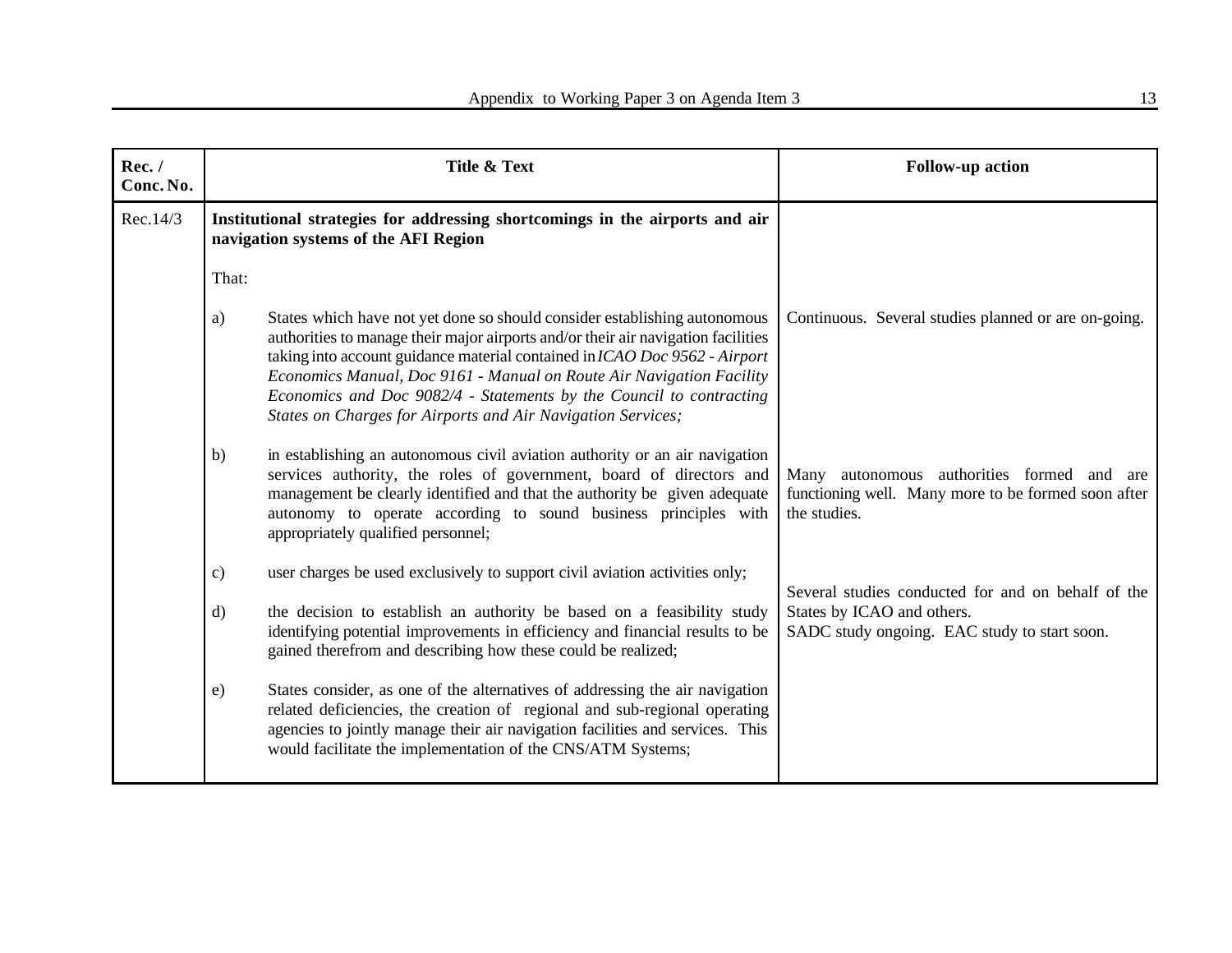| Rec./<br>Conc. No. | Title & Text                                                                                                                                                                                                                                                                                                                                             | <b>Follow-up action</b>                                             |
|--------------------|----------------------------------------------------------------------------------------------------------------------------------------------------------------------------------------------------------------------------------------------------------------------------------------------------------------------------------------------------------|---------------------------------------------------------------------|
|                    | f)<br>ICAO consider establishing a mechanism for assisting States, on request, to<br>implement the institutional strategies proposed in this paper for addressing<br>shortcomings in the airports and air navigation systems in the AFI Region;                                                                                                          | ICAO has assisted in a number of studies: Malawi                    |
|                    | regular and systematic consultations be conducted with users related to<br>g)<br>operational and financial issues so as to ensure that the facilities and services<br>provided remain fully responsive to the operational requirements and that<br>charges are determined on the basis of fair and reasonable costs;                                     |                                                                     |
|                    | States, with limited civil aviation activities, consider the establishment of a<br>h)<br>single autonomous civil aviation authority for major airports as well as on<br>air navigation services instead of two separate authorities;                                                                                                                     | Studies planned in Rwanda and Comores.                              |
|                    | ICAO, in co-ordination with the States, regional and sub-regional<br>$\ddot{1}$<br>organizations make arrangements to generate the necessary political will at<br>the highest level possible needed to sustain the implementation of the new<br>ICAO CNS/ATM systems in the AFI Region.                                                                  |                                                                     |
| Rec.14/4           | Informal Co-ordination Meetings of States to harmonize Communications<br>Navigation Surveillance/Air Traffic Management (CNS/ATM)                                                                                                                                                                                                                        |                                                                     |
|                    | That States, in co-ordination with international organizations concerned convene<br>informal meetings from time to time to ensure the harmonization of CNS/ATM<br>implementation plans at interfaces.                                                                                                                                                    | Implemented. ICGs have been established in all areas<br>of routing. |
| Conc.<br>14/5      | Co-operative approach to the implementation of air navigation services                                                                                                                                                                                                                                                                                   |                                                                     |
|                    | That the African (AFI) Planning and Implementation Regional Group (APIRG)<br>explore ways and means, to be used by States, to develop structures to facilitate the<br>harmonization needed to further improve the levels of service in the AFI Region<br>taking into account the expertise of ICAO in administering regional co-operative<br>agreements. | Continuous                                                          |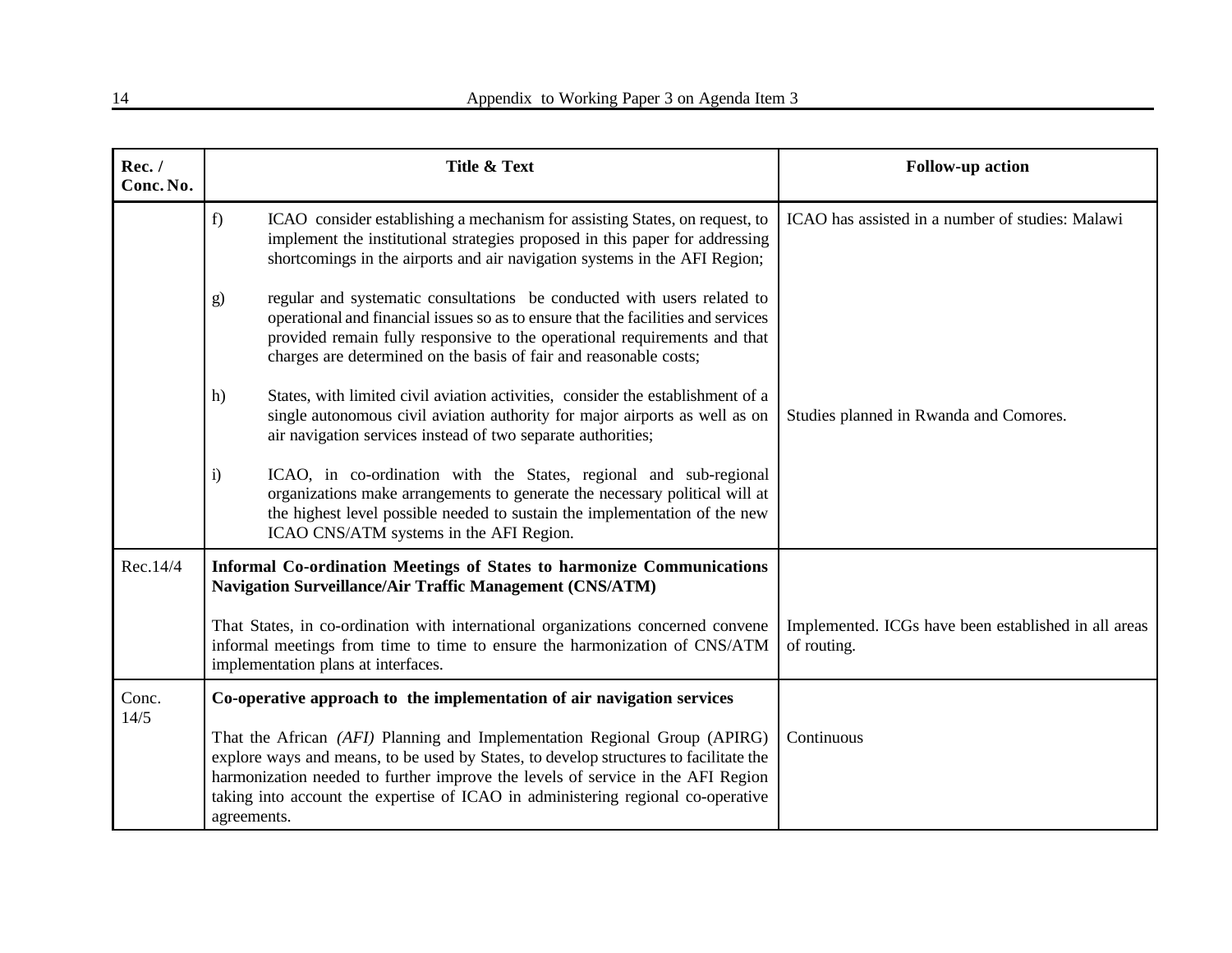| Rec./<br>Conc. No. |              | Title & Text                                                                                                                                                                                                                                                                                                                                                                                                                        | <b>Follow-up action</b> |
|--------------------|--------------|-------------------------------------------------------------------------------------------------------------------------------------------------------------------------------------------------------------------------------------------------------------------------------------------------------------------------------------------------------------------------------------------------------------------------------------|-------------------------|
| Rec.14/6           | services     | Guidelines on the establishment and provision of multinational facilities or                                                                                                                                                                                                                                                                                                                                                        |                         |
|                    | That:        |                                                                                                                                                                                                                                                                                                                                                                                                                                     |                         |
|                    | a)           | the general guidelines on the establishment and provision of multinational<br>ICAO AFI air navigation facilities and services contained in Appendix B to<br>the report on Agenda Item 14 be incorporated in the AFI Air Navigation Plan<br>(ANP) for use in the AFI Region; and                                                                                                                                                     | Continuous              |
|                    | $\mathbf{b}$ | the possibility be examined for establishing in the AFI Region, in co-<br>operation with ICAO, multinational mechanisms for financing the<br>implementation of civil aviation systems where required in the region taking<br>into consideration the experience gained in other regions such as the Icelandic<br>and Danish Joint Financing Agreements for the provision of air navigation<br>services in the North Atlantic Region. |                         |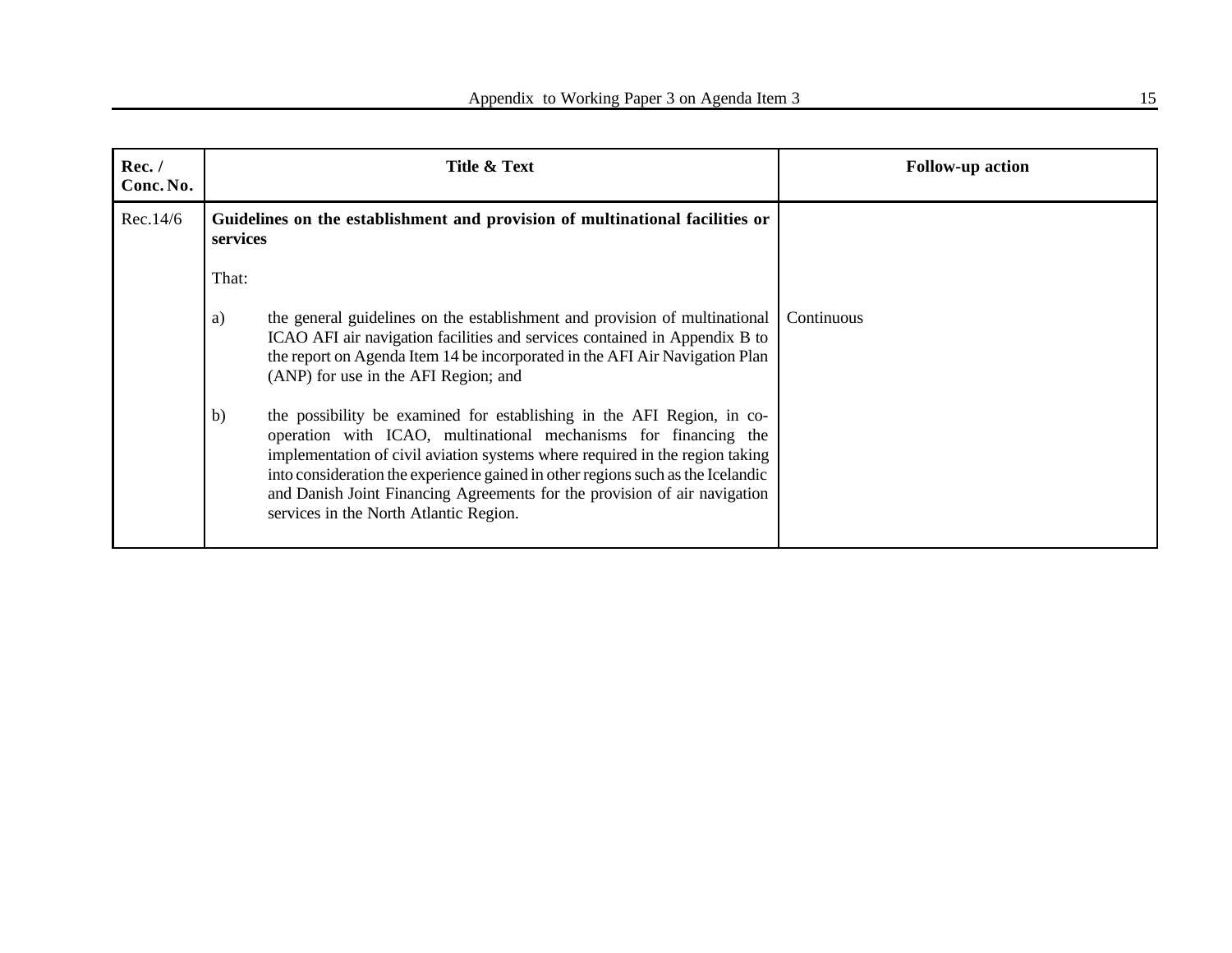| Rec./<br>Conc. No. | Title & Text                                                                                                                                                                                                                                                                                                                    | <b>Follow-up action</b>                                                                      |
|--------------------|---------------------------------------------------------------------------------------------------------------------------------------------------------------------------------------------------------------------------------------------------------------------------------------------------------------------------------|----------------------------------------------------------------------------------------------|
| Rec.14/7           | Regional human resource planning and training needs<br>That:                                                                                                                                                                                                                                                                    | Proposal to establish of a Human Factors Task Force<br>(cf. Conc. 6/47 of ATS/AIS/SAR/SG/6). |
|                    | training needs be established on regional and sub-regional levels;<br>a)                                                                                                                                                                                                                                                        | Continuous                                                                                   |
|                    | priority be given to maintaining and upgrading, where required, the existing<br>b)<br>regional training infrastructures and the quality of courses offered;                                                                                                                                                                     |                                                                                              |
|                    | more emphasis be given to refresher training and to providing a working<br>$\mathbf{c})$<br>environment conducive to retaining the staff trained;                                                                                                                                                                               |                                                                                              |
|                    | States within the AFI Region be encouraged to participate in particular in the<br>$\mathbf{d}$<br>ICAO TRAINAIR Programme; and                                                                                                                                                                                                  |                                                                                              |
|                    | the Africa-Indian Ocean Planning and Implementation Regional Group<br>$\epsilon$ )<br>(APIRG) be requested to give this matter its fullest attention in order to<br>support the work of the Secretariat Study Group established to create a<br>common framework which would facilitate human resource and training<br>planning. |                                                                                              |
| Rec.14/12          | <b>Installation of Very Small Aperture Terminal (VSAT) stations to receive WAFS</b><br>data via SADIS and International Satellite Communications System (ISCS)<br>satellite broadcasts                                                                                                                                          |                                                                                              |
|                    | That States install, as a matter of urgency, VSAT stations to receive WAFS data and<br>products via SADIS or ISCS satellite broadcasts from the world area forecast centre<br>concerned.                                                                                                                                        | Continuous.                                                                                  |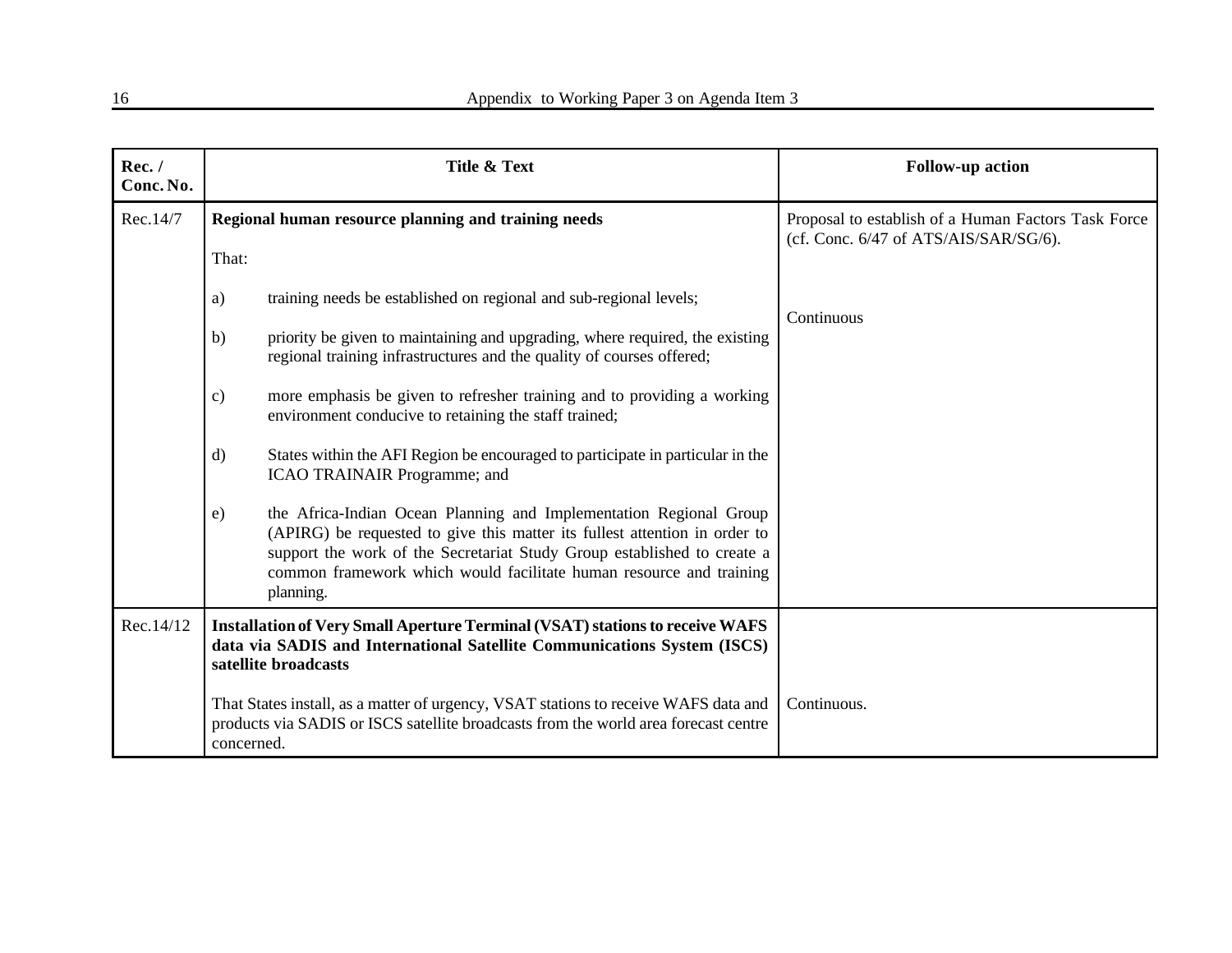| Rec./<br>Conc. No. |                                                                                                                                                                                                                                                                         | Title & Text                                                                                                                                                                                                                                                           | <b>Follow-up action</b>                                                                            |
|--------------------|-------------------------------------------------------------------------------------------------------------------------------------------------------------------------------------------------------------------------------------------------------------------------|------------------------------------------------------------------------------------------------------------------------------------------------------------------------------------------------------------------------------------------------------------------------|----------------------------------------------------------------------------------------------------|
| Conc.<br>14/13     | Implementation of the international airways volcano watch and the tropical<br>cyclone warning system in the AFI Region                                                                                                                                                  |                                                                                                                                                                                                                                                                        |                                                                                                    |
|                    | That, APIRG monitor and co-ordinate the implementation of the international airways<br>volcano watch and the tropical cyclone warning system and, in particular, the<br>issuance of necessary advisory and SIGMET information for these phenomena in the<br>AFI Region. |                                                                                                                                                                                                                                                                        | Continuous. APIRG/123-WP/1 <del>1</del> 3 refers                                                   |
| Rec. 14/20         | That:                                                                                                                                                                                                                                                                   | Means of implementation of the Aeronautical Fixed services (AFS) Circuits                                                                                                                                                                                              | Regional Offices follow-up with provider states and the<br>COM/SG monitored. APIRG/12-WP/5 refers. |
|                    | a)                                                                                                                                                                                                                                                                      | In deciding on implementation means for aeronautical fixed services, the<br>following guidelines be followed:                                                                                                                                                          |                                                                                                    |
|                    | $\mathbf{1}$                                                                                                                                                                                                                                                            | the aeronautical fixed service requirements should be implemented utilising<br>common carriers (leased circuits) where these are cost-effective and reliable;                                                                                                          |                                                                                                    |
|                    | $\ddot{\mathbf{i}}$                                                                                                                                                                                                                                                     | for most of the AFI Region, recourse should be taken to commercially<br>available Very Small Aperture Terminal (VSAT) networks to implement AFS<br>requirements. Ground based links would be used where offering the<br>required degree of efficiency and reliability; |                                                                                                    |
|                    | iii                                                                                                                                                                                                                                                                     | where dedicated aeronautical systems are implemented, (nationally or<br>regionally), these must interface with the correspondents via public systems<br>where possible; and                                                                                            |                                                                                                    |
|                    | iv                                                                                                                                                                                                                                                                      | to minimise costs and enhance implementation, fixed service requirements<br>should be multiplexed on single digital carriers where appropriate.                                                                                                                        |                                                                                                    |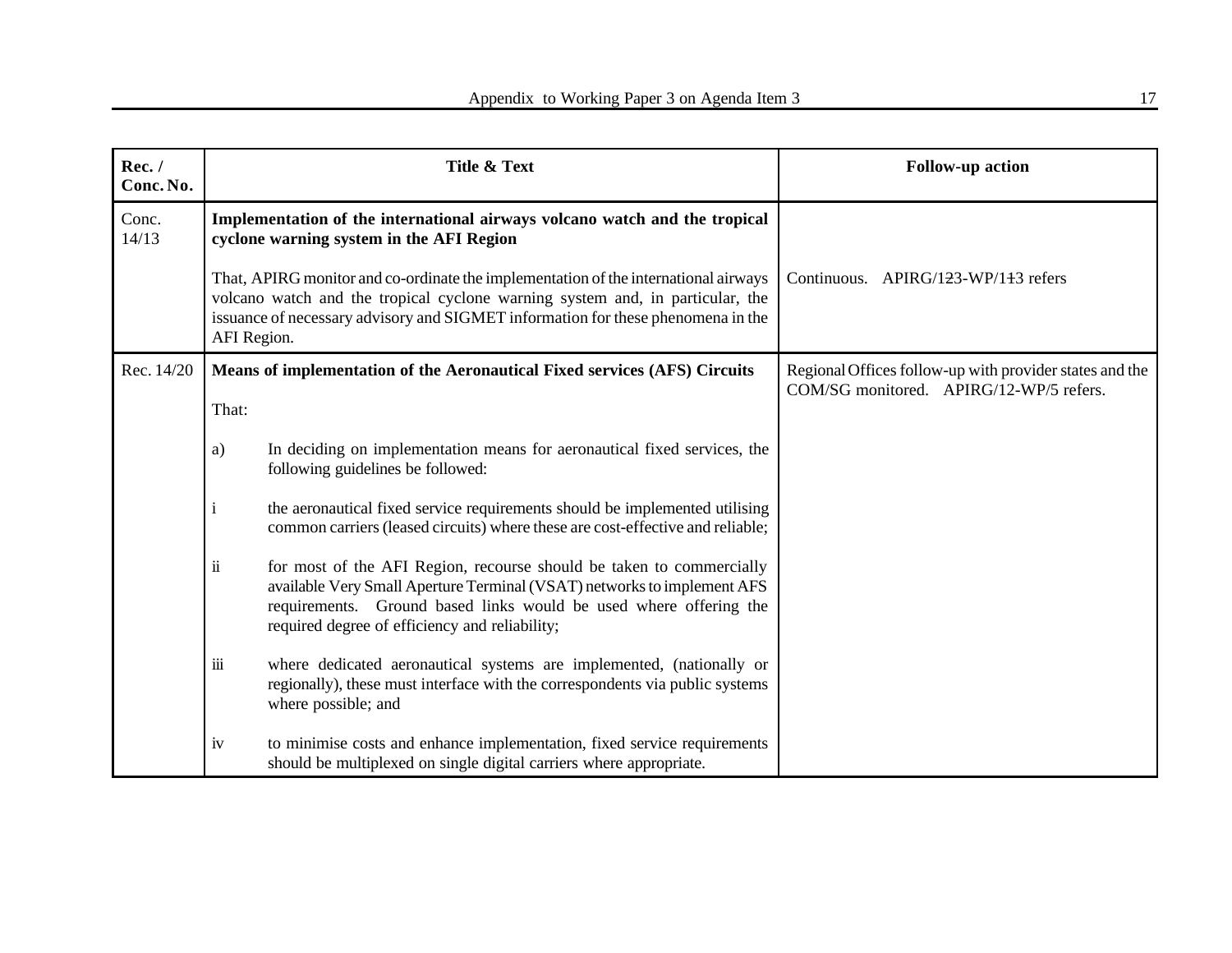| Rec./<br>Conc. No. |                     | Title & Text                                                                                                                            | <b>Follow-up action</b>                                                      |
|--------------------|---------------------|-----------------------------------------------------------------------------------------------------------------------------------------|------------------------------------------------------------------------------|
| Rec.<br>14/20      | b)                  | Where common carriers are provided by government agencies, States should<br>ensure that these agencies:                                 | Regional Offices follow-up with provider states and the<br>COM/SG monitored. |
|                    |                     | give the highest priority to the implementation and ensure the highest degree<br>of reliability of all aeronautical circuits;           |                                                                              |
|                    | $\ddot{\mathbf{i}}$ | give special consideration to the reliability of trunk circuits between the Post<br>Telephone and Telegraph (PTT) centres and airports; |                                                                              |
|                    | iii                 | ensure priority restoration of service in the event of breakdown; and                                                                   |                                                                              |
|                    | 1V                  | apply preferential tariffs to aeronautical and meteorological administrations.                                                          |                                                                              |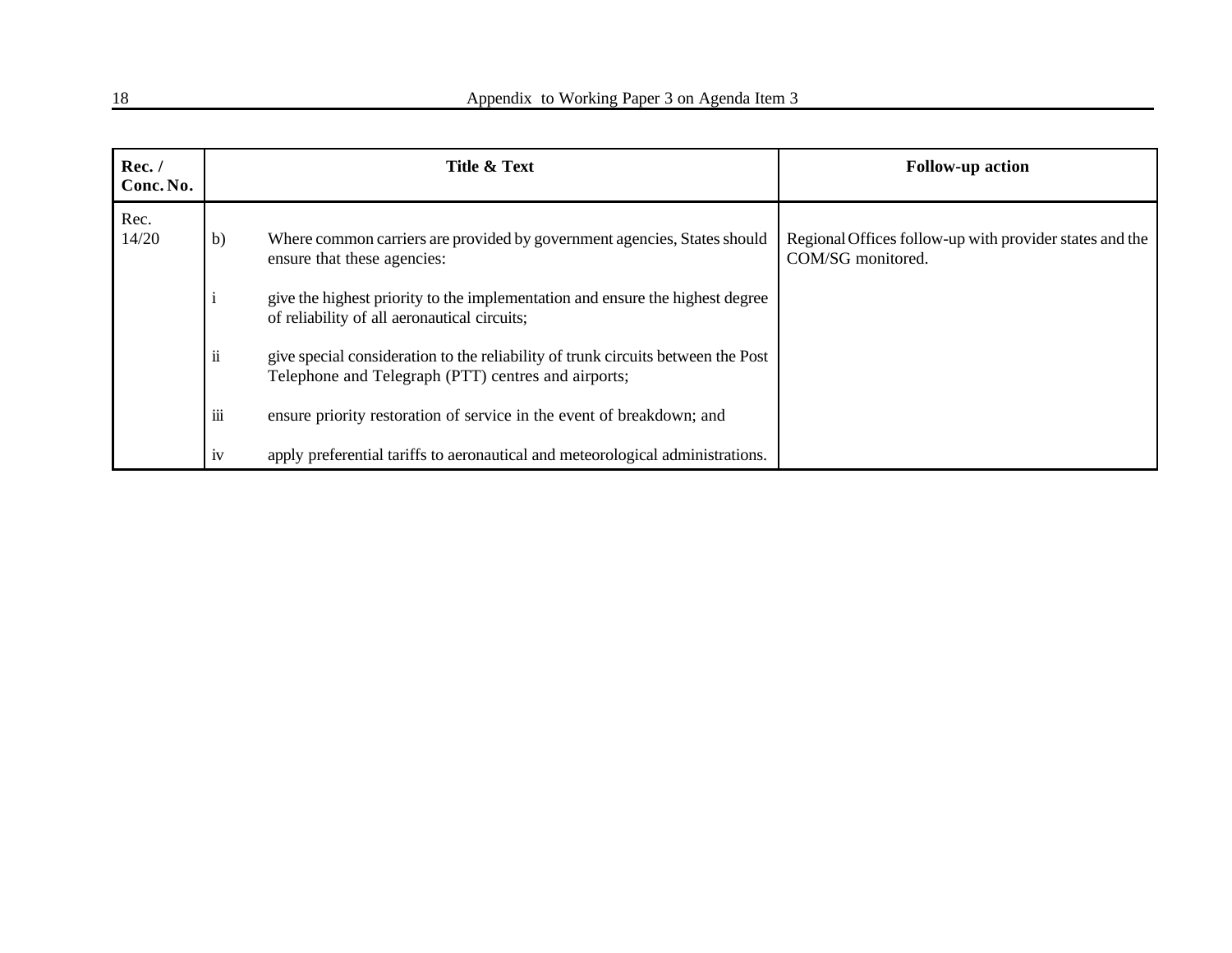| Rec./<br>Conc. No.            |                                                                                                                                                                                                                                                          | Title & Text                                                                                                                                                                                                                          | <b>Follow-up action</b>                                                                                                                                                                                    |
|-------------------------------|----------------------------------------------------------------------------------------------------------------------------------------------------------------------------------------------------------------------------------------------------------|---------------------------------------------------------------------------------------------------------------------------------------------------------------------------------------------------------------------------------------|------------------------------------------------------------------------------------------------------------------------------------------------------------------------------------------------------------|
| [LIM/AFI<br>Rec.<br>$10/36$ ] | <b>Implementation of ATS D/S Circuits</b><br>States accord special priority to the implementation of ATS direct speech (DS)<br>circuits and should use the following priority criteria as a planning basis for the<br>implementation of ATS/DS circuits: |                                                                                                                                                                                                                                       | Regional Offices to follow-up with provider States and<br>APIRG ATS/AIS/SAR/SG. State letter sent out based<br>on the Report of the ATS/AIS/SAR/SG/6.<br>Good<br>progress has been achieved. - Continuous. |
|                               | <b>First Priority:</b>                                                                                                                                                                                                                                   | ATS/DS circuits between ATS units providing service in<br>contiguous airspace where air traffic control service is being<br>provided or is required;                                                                                  |                                                                                                                                                                                                            |
|                               | Second Priority:                                                                                                                                                                                                                                         | ATS/DS circuits between an aerodrome located close to an<br>FIR boundary and the FIC/ACC located in the adjacent<br>FIR;                                                                                                              |                                                                                                                                                                                                            |
|                               | Third Priority:                                                                                                                                                                                                                                          | ATS/DS circuits between adjacent FICs/ACCs providing<br>ATS along routes where neither air traffic advisory service<br>is provided; and                                                                                               |                                                                                                                                                                                                            |
|                               | Note:<br>concerned.                                                                                                                                                                                                                                      | APIRG establish and maintain detailed priority lists for implementation<br>of individual ATS/DS circuits including target dates for the implementation<br>of "Priority One' circuits, bringing all changes to the attention of States |                                                                                                                                                                                                            |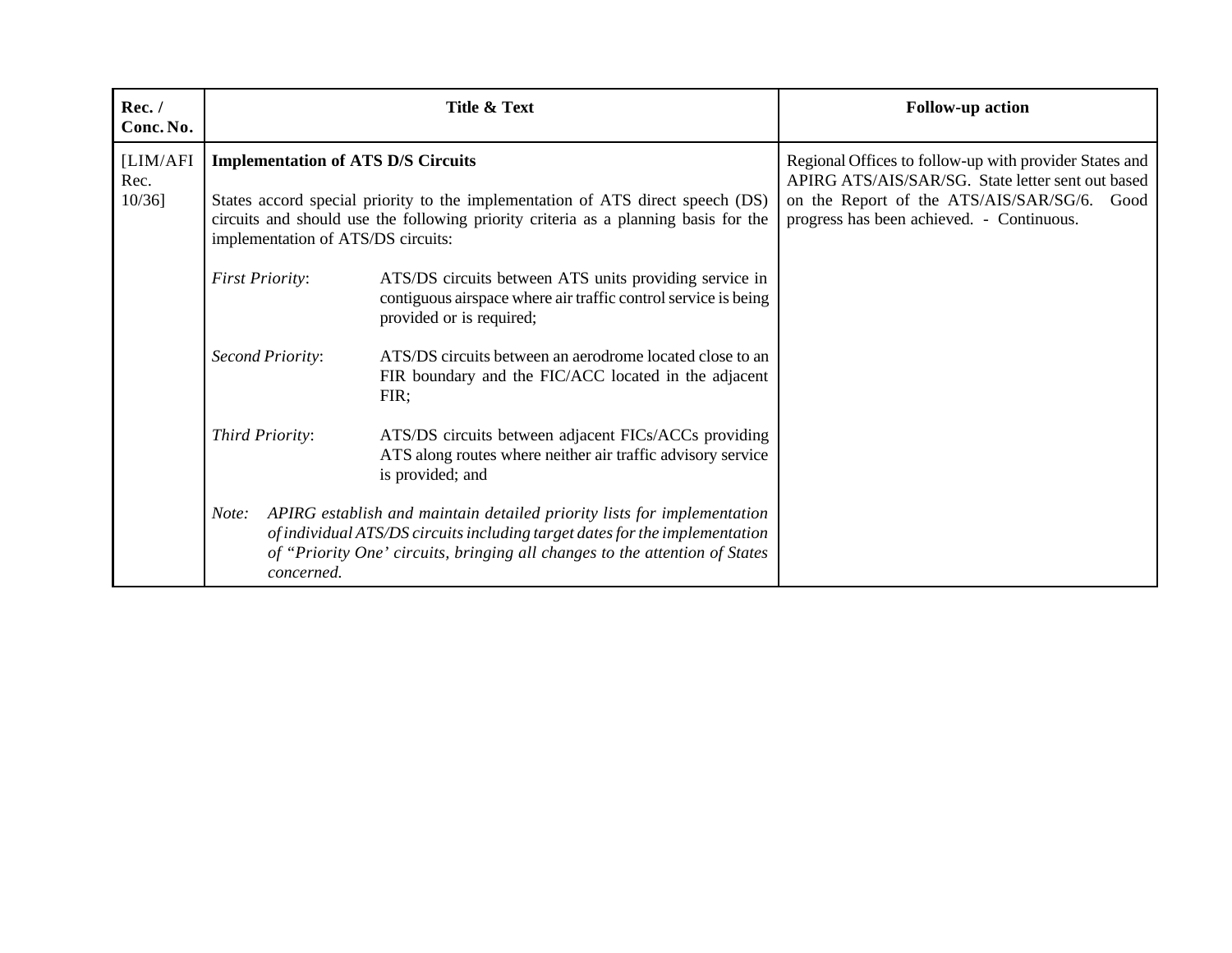## **FOLLOW-UP ACTION ON APIRG/11 MEETING CONCLUSIONS AND DECISIONS**

| Conc./<br>Dec. No. | <b>TITLE &amp;Text</b>                                                                                                                                                                                                                                                                                                                                                                                                                                                                                                                                                                                                               | <b>Follow-up action</b>                                                  |
|--------------------|--------------------------------------------------------------------------------------------------------------------------------------------------------------------------------------------------------------------------------------------------------------------------------------------------------------------------------------------------------------------------------------------------------------------------------------------------------------------------------------------------------------------------------------------------------------------------------------------------------------------------------------|--------------------------------------------------------------------------|
| Conc.<br>11/1      | Regular follow-up of the results of AFI/7 RAN meeting and report to APIRG<br>That the ICAO Regional Offices serving the AFI Region regularly monitor the implementation of the outcome of                                                                                                                                                                                                                                                                                                                                                                                                                                            | Continuous                                                               |
|                    | AFI/7 report by States through mission to States and correspondence and provide regular reports to APIRG meetings.                                                                                                                                                                                                                                                                                                                                                                                                                                                                                                                   |                                                                          |
| Conc.<br>11/2      | <b>Review of States' Civil Aviation Establishments</b>                                                                                                                                                                                                                                                                                                                                                                                                                                                                                                                                                                               |                                                                          |
|                    | That ICAO Regional Offices serving the AFI Region continue their efforts to assist AFI States to review their civil<br>aviation establishments making use of AFI/7 recommendations 14/3 (institutional strategies for addressing<br>shortcomings in the airports and air navigation systems of the AFI Region) and 14/6 (guidelines on the establishment<br>and provision of multinational facilities or services) with a view to deciding whether any improvements could be made<br>to their resources and capabilities in order to better cope with the obligations they have to implement the various<br>elements of the AFI ANP. | Continuous                                                               |
| Conc.<br>11/4      | <b>Implementation of AFS circuits between Dakar and Roberts FIRS</b>                                                                                                                                                                                                                                                                                                                                                                                                                                                                                                                                                                 |                                                                          |
|                    | That States concerned be urged to pursue their efforts towards the early implementation of the AFS circuits between<br>Dakar and Roberts FIRS.                                                                                                                                                                                                                                                                                                                                                                                                                                                                                       | AFS circuits between Dakar and<br>Completed.<br>Roberts FIRs implemented |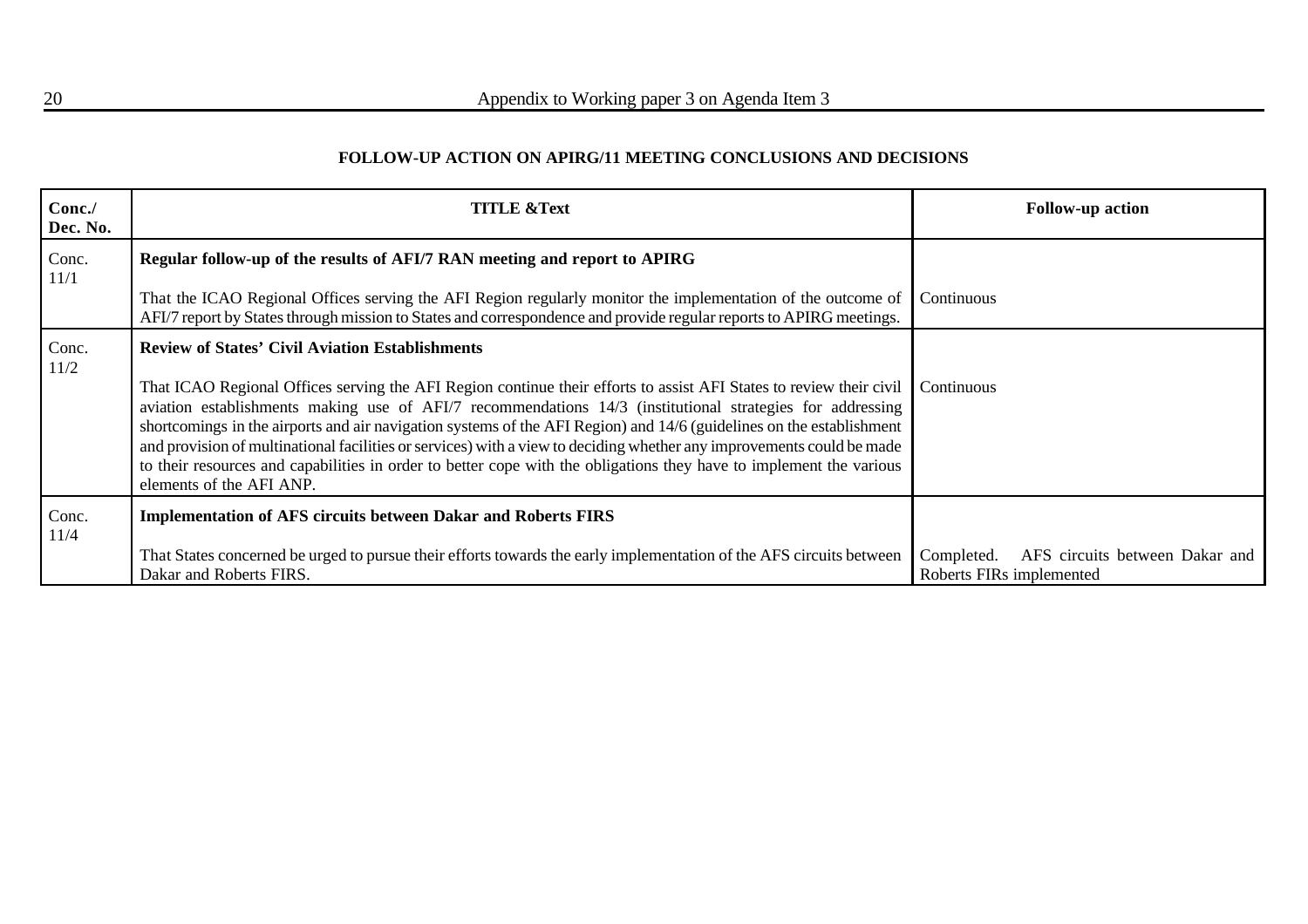| Conc./<br>Dec. No. | <b>TITLE &amp;Text</b> |                                                                                                                                                                                                                                                    | <b>Follow-up action</b>                                                                   |
|--------------------|------------------------|----------------------------------------------------------------------------------------------------------------------------------------------------------------------------------------------------------------------------------------------------|-------------------------------------------------------------------------------------------|
| Dec. 11/5          |                        | <b>Proposal for AFI EGNOS Test Bed</b>                                                                                                                                                                                                             |                                                                                           |
|                    |                        | That APIRG :                                                                                                                                                                                                                                       |                                                                                           |
|                    | a)                     | accept the initiative for an EGNOS test bed in the AFI Region to conduct operational trials and<br>demonstrations on SBAS;                                                                                                                         | Continuous. APIRG/13 - WP/8B refers                                                       |
|                    | b)                     | task the CNS/ATM/IC/SG to coordinate, as appropriate, the trials and demonstrations with the European<br>GNSS secretariat, the AFI States to be involved for the ground elements and to document the results for<br>consideration by APIRG/12; and | An AFI/EUR GNSS Working Group ha been<br>established. Held its first meeting in May 2001. |
|                    | $\mathbf{c})$          | accept any initiative by other SBAS providers to conduct similar trials and demonstrations with the AFI<br>Region under similar arrangements as in b).                                                                                             |                                                                                           |
| Conc.<br>11/6      |                        | <b>Facilitation of the AFI SBAS trials and demonstrations</b>                                                                                                                                                                                      |                                                                                           |
|                    | That:                  |                                                                                                                                                                                                                                                    |                                                                                           |
|                    | a)                     | AFI States concerned with the AFI SBAS trials and demonstrations, facilitate to the extent practicable the<br>importation, installation and operation of the ground elements;                                                                      | Continuous.<br>AFI States,<br>African Airlines<br>(AFRAA) informed accordingly            |
|                    | b)                     | African airlines make arrangements to participate in the trials.                                                                                                                                                                                   |                                                                                           |
| Conc.<br>11/7      | That:                  | <b>Participation of States at ICG meetings</b>                                                                                                                                                                                                     |                                                                                           |
|                    | a)                     | ICGs meetings be convened as a matter of priority in order to foster implementation of the AFI CNS/ATM<br>plan; and                                                                                                                                | ICG meetings of relevant areas<br>Completed.<br>convened                                  |
|                    | b)                     | States take the necessary steps to actively and regularly participate in ICGs meetings of the areas of routing<br>covering their territory.                                                                                                        |                                                                                           |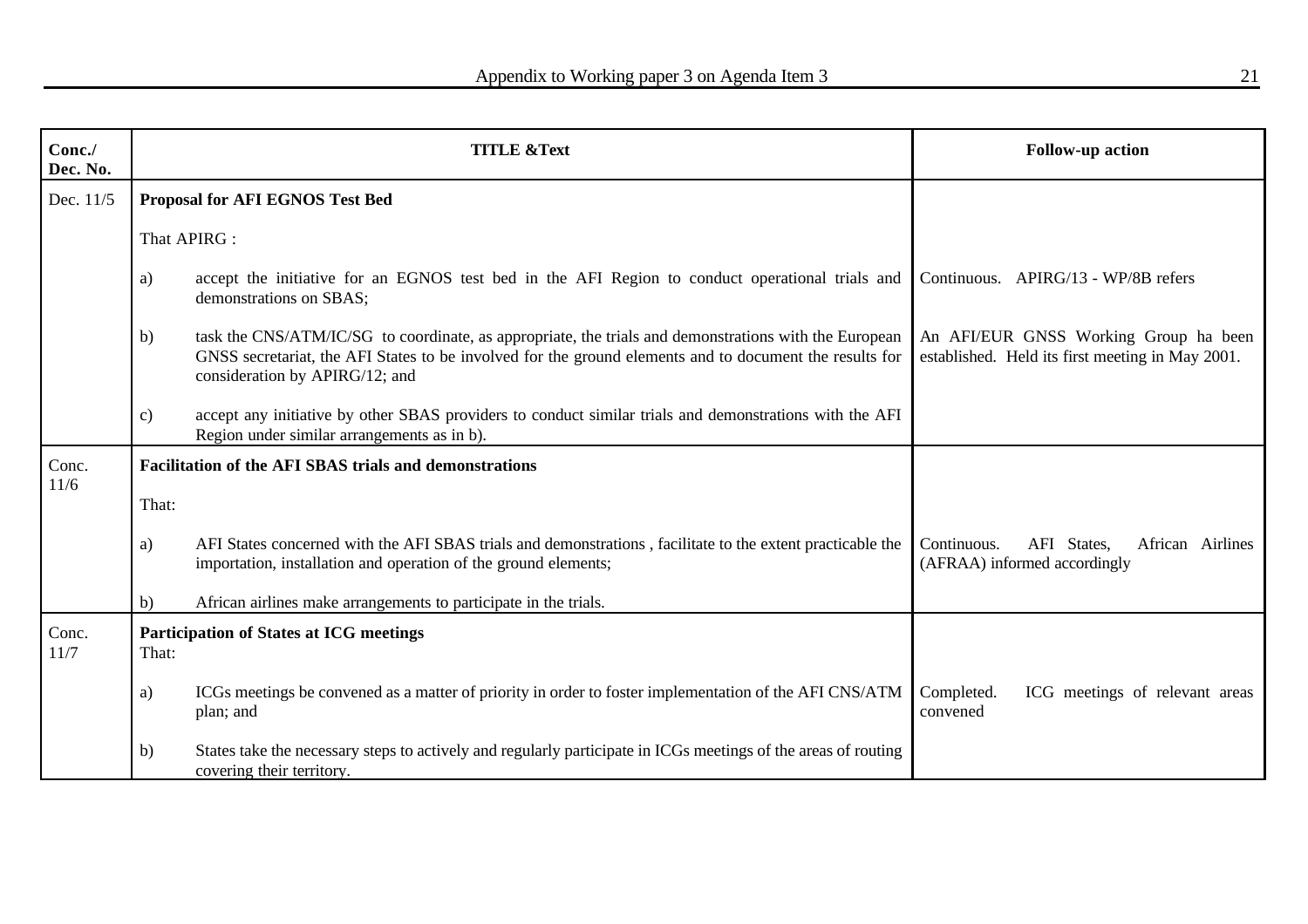| Conc./<br>Dec. No. | <b>TITLE &amp;Text</b>                                                                                                                                                                                                                                                                                                               | <b>Follow-up action</b>                                                                       |
|--------------------|--------------------------------------------------------------------------------------------------------------------------------------------------------------------------------------------------------------------------------------------------------------------------------------------------------------------------------------|-----------------------------------------------------------------------------------------------|
| Conc.<br>11/8      | Urgent implementation or improvement of COM facilities                                                                                                                                                                                                                                                                               |                                                                                               |
|                    | That States concerned, as a matter of urgency:                                                                                                                                                                                                                                                                                       |                                                                                               |
|                    | implement the AFTN main circuits Brazzaville/Nairobi, Brazzaville/Johannesburg and Johannesburg/Nairobi;<br>a)                                                                                                                                                                                                                       | Superseded by APIRG Conclusions 12/9, 12/10,<br>12/8, 12/15, 12/16 - Johannesburg/Nairobi has |
|                    | improve the main circuit Algiers/Niamey; and<br>$\mathbf{b}$                                                                                                                                                                                                                                                                         | been implemented. see APIRG/13-WP/11.                                                         |
|                    | implement the $ATS/DS$ circuits shown at Appendix $D$ to the report; and<br>$\mathbf{c})$                                                                                                                                                                                                                                            |                                                                                               |
|                    | extend VHF coverage as indicated at Appendix D.<br>d)                                                                                                                                                                                                                                                                                |                                                                                               |
| Dec.               | Follow up of ITU WRC-97                                                                                                                                                                                                                                                                                                              |                                                                                               |
| 11/11              | That the CNS/SG:                                                                                                                                                                                                                                                                                                                     |                                                                                               |
|                    | survey fixed service assignments in the band 1 559 - 1 610 MHZ in the AFI Region; and<br>a)                                                                                                                                                                                                                                          | Completed. APIRG/13 - WP/5 refers<br>a)                                                       |
|                    | keep under review topics of interest to civil aviation on the agenda of the ITU WRC-99 so that States may<br>b)<br>be advised on those issues.                                                                                                                                                                                       | Continuous.<br>b)                                                                             |
| Dec.<br>11/12      | Information to APIRG and ICAO subsidiary bodies on developments in the new ICAO CNS/ATM systems<br>and other air navigation fields.                                                                                                                                                                                                  |                                                                                               |
|                    | That the secretariat should regularly inform the APIRG and its subsidiary bodies of technical and operational<br>developments in the new ICAO CNS/ATM systems and other air navigation fields dealing with their terms of<br>reference as well as of relevant developments within other planning and implementation regional groups. | Reports of relevant subgroups of<br>Continuous.<br><b>APIRG</b> refer                         |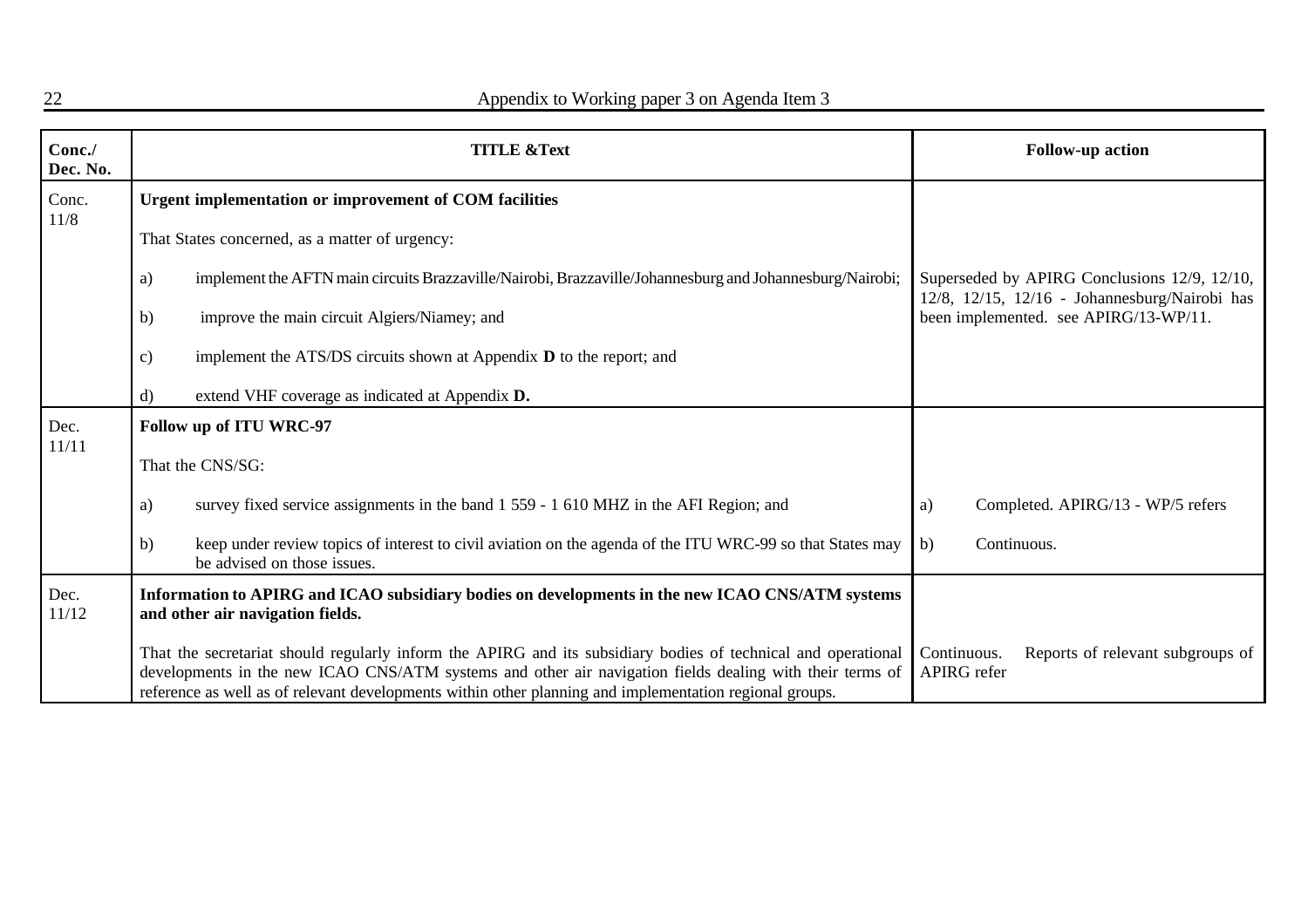| Conc./<br>Dec. No. |    | <b>TITLE &amp;Text</b>                                                                                                                             | <b>Follow-up action</b>                                                      |
|--------------------|----|----------------------------------------------------------------------------------------------------------------------------------------------------|------------------------------------------------------------------------------|
| Conc.<br>11/13     |    | <b>Implementation of Minimum Safe Altitude Warning (MSAW) system</b>                                                                               |                                                                              |
|                    |    | That in view of the recognized potential for the enhancement of flight safety of the MSAW system:                                                  | Renewed follow-up on State letter<br>Continuous.                             |
|                    | S  | States having automatic safety alert capability should, as soon as possible, utilize the features of the system;                                   | AN 11/1-1.24-97/91dated 12 December 1997                                     |
|                    | S. | States intending to install automated radar terminal system ensure that the system is fully exploited and<br>capable of ensuring the MSAW service; | in Aeronautical Surveillance<br>Plan.<br>Included<br>APIRG/13 WP/8A refers.s |
|                    |    | APIRG monitor the progress of implementation of MSAW in the AFI Region.                                                                            |                                                                              |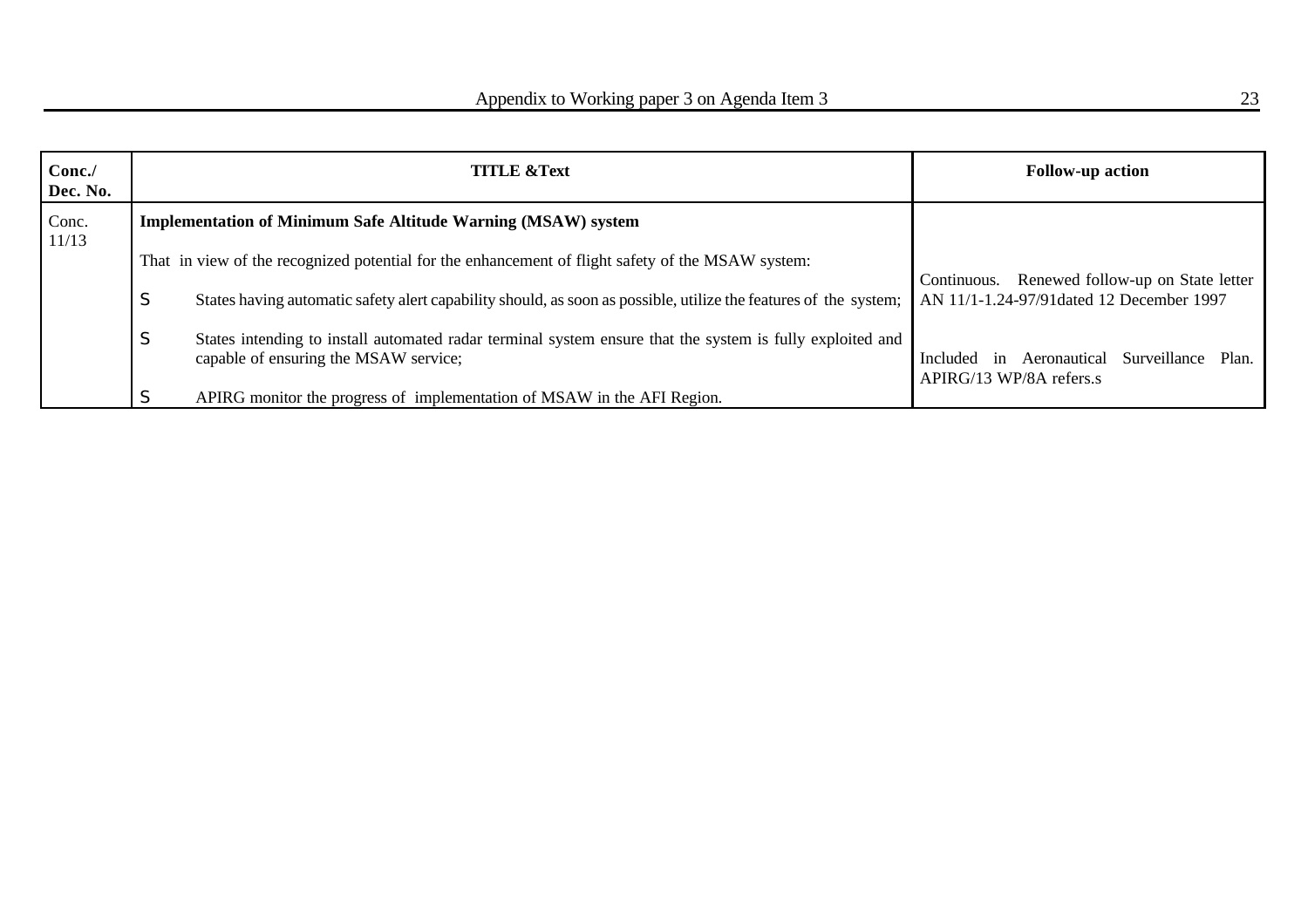| Conc./<br>Dec. No. |                                                                                                                                                                                                                                                                                                                                                                                                                                                                                                                           | <b>TITLE &amp;Text</b>                                                                                                                                                                                                                                                                                                                                               | <b>Follow-up action</b>                                                                                                                                                 |
|--------------------|---------------------------------------------------------------------------------------------------------------------------------------------------------------------------------------------------------------------------------------------------------------------------------------------------------------------------------------------------------------------------------------------------------------------------------------------------------------------------------------------------------------------------|----------------------------------------------------------------------------------------------------------------------------------------------------------------------------------------------------------------------------------------------------------------------------------------------------------------------------------------------------------------------|-------------------------------------------------------------------------------------------------------------------------------------------------------------------------|
| Dec. 12/1          | Carriage and operation of pressure-altitude reporting SSR transponders and airborne collision avoidance<br>system (ACAS) in the AFI region<br>That a Task Force be established in order to evaluate the potential problems associated with the lack of<br>implementation of pressure-altitude reporting transponders and ACAS II in the AFI region and to develop a draft AIC<br>in order to assist states with the implementation process. The terms of reference and composition of this task force<br>are as follows : |                                                                                                                                                                                                                                                                                                                                                                      | This Task is assigned to ATS/AIS/SAR/SG (May<br>2000). The status of implementation is included in<br>the ATS/AIS/SAR Sub-group under APIRG/13 -<br>WP/6. - Continuous. |
|                    | 1.                                                                                                                                                                                                                                                                                                                                                                                                                                                                                                                        | <b>Terms of Reference</b>                                                                                                                                                                                                                                                                                                                                            |                                                                                                                                                                         |
|                    | a)                                                                                                                                                                                                                                                                                                                                                                                                                                                                                                                        | To study the potential problems associated with the lack of implementation of AFI/7 RAN Meeting<br>Recommendation 5/23 concerning the carriage and operation of pressure-altitude reporting SSR transponders<br>and ACAS II in the AFI Region with effect from 1 January 2000, also taking into account implementation<br>strategies being adopted in other regions. |                                                                                                                                                                         |
|                    | b)                                                                                                                                                                                                                                                                                                                                                                                                                                                                                                                        | To develop a strategy for ACAS II in the AFI Region.                                                                                                                                                                                                                                                                                                                 |                                                                                                                                                                         |
|                    | c)                                                                                                                                                                                                                                                                                                                                                                                                                                                                                                                        | To develop a draft AIC in order to assist States in a harmonized implementation process.                                                                                                                                                                                                                                                                             |                                                                                                                                                                         |
|                    | d)                                                                                                                                                                                                                                                                                                                                                                                                                                                                                                                        | To report to ATS/AIS/SAR/SG/6 meeting.                                                                                                                                                                                                                                                                                                                               |                                                                                                                                                                         |
|                    | $\overline{2}$                                                                                                                                                                                                                                                                                                                                                                                                                                                                                                            | .Membership                                                                                                                                                                                                                                                                                                                                                          |                                                                                                                                                                         |
|                    |                                                                                                                                                                                                                                                                                                                                                                                                                                                                                                                           | Morocco, Senegal, South Africa, Spain, ASECNA, IATA and IFALPA.                                                                                                                                                                                                                                                                                                      |                                                                                                                                                                         |
| Conc.<br>12/2      |                                                                                                                                                                                                                                                                                                                                                                                                                                                                                                                           | <b>Publication of ACAS II regulations</b>                                                                                                                                                                                                                                                                                                                            | State letter was sent out based on the material on<br>Dec 12/1 above. Some States have implemented                                                                      |
|                    |                                                                                                                                                                                                                                                                                                                                                                                                                                                                                                                           | That States which have not published their regulations for ACAS II should do so as a matter of urgency                                                                                                                                                                                                                                                               | this requirement. - Continuous.                                                                                                                                         |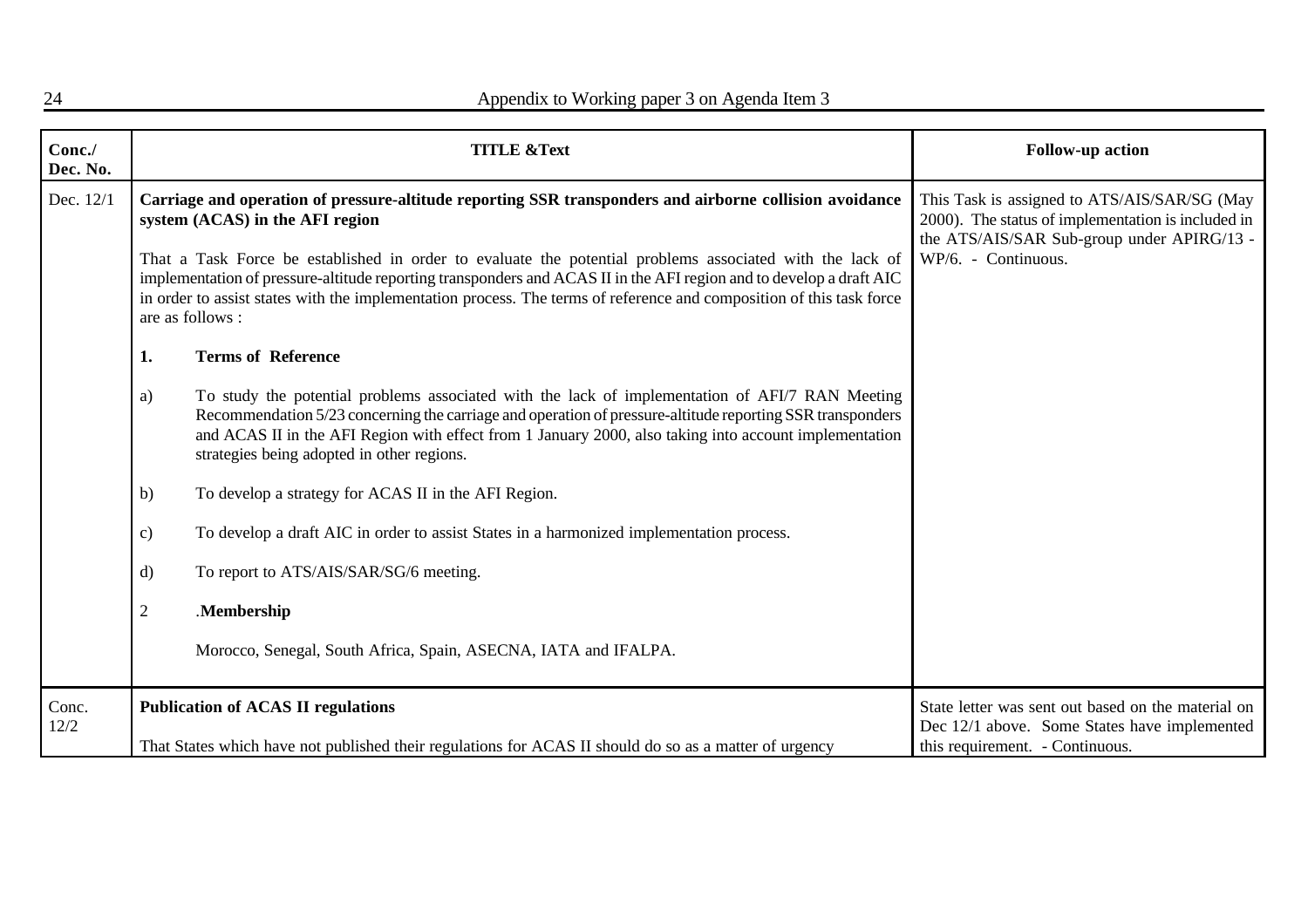| Conc./<br>Dec. No. | <b>TITLE &amp;Text</b>                                                                                                                                                                                                                                                                     |                                                                                                                                                                                                                                                    | <b>Follow-up action</b>                                                          |  |
|--------------------|--------------------------------------------------------------------------------------------------------------------------------------------------------------------------------------------------------------------------------------------------------------------------------------------|----------------------------------------------------------------------------------------------------------------------------------------------------------------------------------------------------------------------------------------------------|----------------------------------------------------------------------------------|--|
| Conc.<br>12/3      | Planning of en-route alternate aerodromes<br>That additional consultations with States by the ICAO secretariat continue in order to obtain information related to<br>the en-route alternate aerodromes to meet the needs of extended range operations by twin engine aeroplanes<br>(ETOPS) |                                                                                                                                                                                                                                                    | Continuing. Little progress.                                                     |  |
| Dec.12/4           | <b>Table AOP</b>                                                                                                                                                                                                                                                                           |                                                                                                                                                                                                                                                    |                                                                                  |  |
|                    |                                                                                                                                                                                                                                                                                            | That the table AOP 1 when amended be proposed to form part of the AFI FASID now under preparation.                                                                                                                                                 | Draft FASID produced. Review in progress.                                        |  |
| Conc.<br>12/5      |                                                                                                                                                                                                                                                                                            | <b>Implementation of Visual Aids.</b><br>That States ensure adequate resources are made available so that the required visual aids are implemented adequately<br>in accordance with Annex 14, Volume I Standards and Recommended Practices (SARPS) | Improvements observed due to<br>Continuing.<br>institutional strategies adopted. |  |
| Conc.<br>12/6      | That:                                                                                                                                                                                                                                                                                      | <b>Aerodromes Emergency Planning</b>                                                                                                                                                                                                               |                                                                                  |  |
|                    | a)                                                                                                                                                                                                                                                                                         | States establish emergency plans for all international aerodromes commensurate with the type of operation<br>at those aerodromes and inform the respective ICAO Office;                                                                            | Continuing.                                                                      |  |
|                    | b)                                                                                                                                                                                                                                                                                         | States conduct exercises at intervals called for in Annex 14, Volume I, (two years for a full scale exercise<br>and one year for a partial exercise) and submit reports to the respective ICAO Office;                                             | Continuing.                                                                      |  |
|                    | $\mathbf{c}$                                                                                                                                                                                                                                                                               | States keep the emergency plans under constant review in accordance with specifications in Annex 14,<br>Volume I;                                                                                                                                  | Continuing.                                                                      |  |
|                    | d)                                                                                                                                                                                                                                                                                         | ICAO Regional Offices continue to assist States in the establishment of their aerodrome emergency plans;<br>and                                                                                                                                    | Regional Offices have assisted when requested.                                   |  |
|                    | $\epsilon$ )                                                                                                                                                                                                                                                                               | ICAO continue to organise aerodrome emergency planning workshops at Regional Offices but also within<br>States or groups of States when requested.                                                                                                 | Several workshops have been conducted.<br>Dar-es-Salaam - Banjul<br>2000         |  |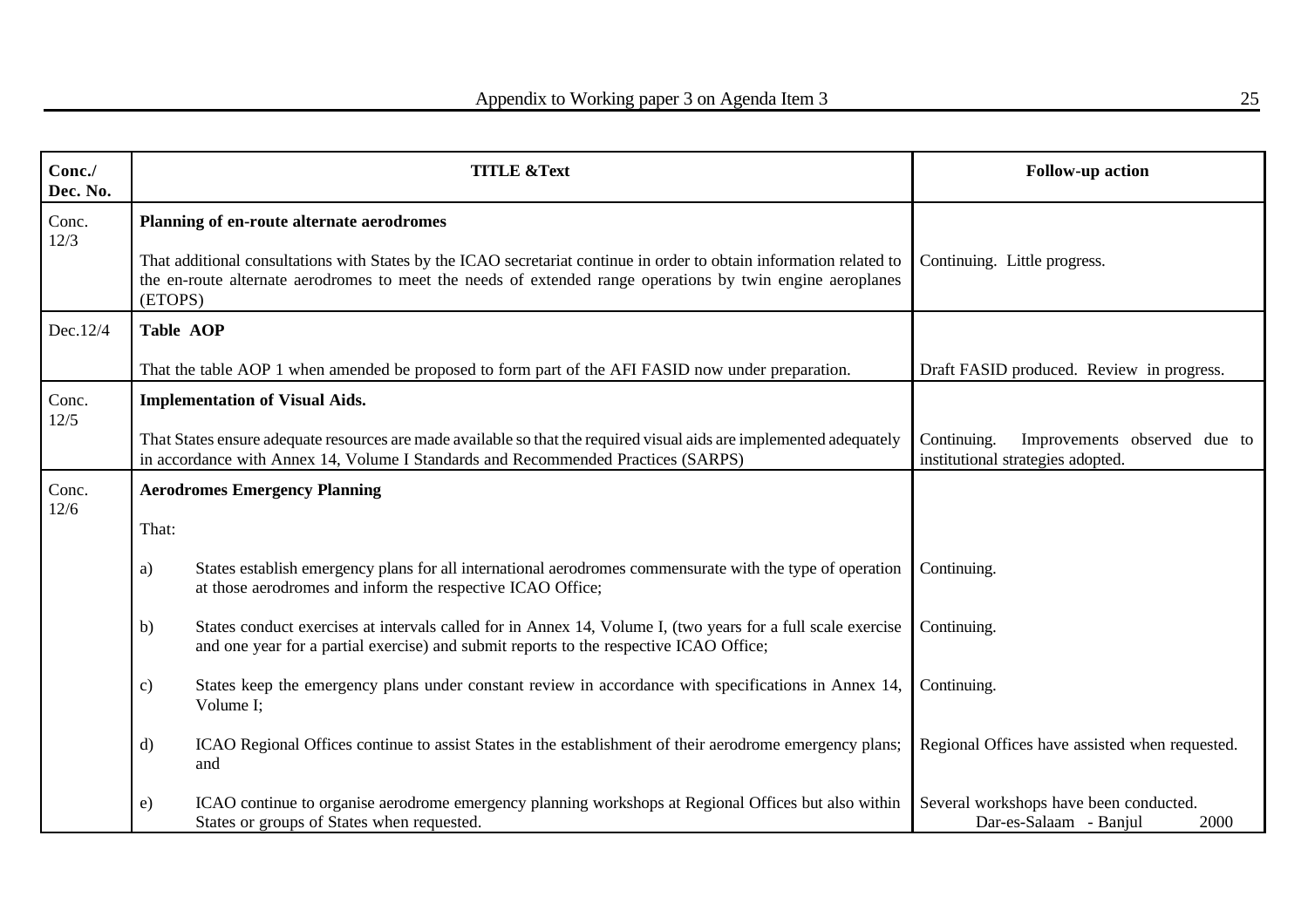| Conc./<br>Dec. No. |               | <b>TITLE &amp;Text</b>                                                                                                                                                                                              | <b>Follow-up action</b>             |
|--------------------|---------------|---------------------------------------------------------------------------------------------------------------------------------------------------------------------------------------------------------------------|-------------------------------------|
| Conc.<br>12/7      |               | Year 2000 (Y2K) date change computer problem for AOP matters                                                                                                                                                        |                                     |
|                    | That:         |                                                                                                                                                                                                                     |                                     |
|                    | a)            | The secretariat continue its effort to obtain from States, as a matter of urgency, reply to the ICAO<br>questionnaire on level of preparedness and assist them as much as possible.                                 | Completed.                          |
|                    | b)            | States make appropriate assessments on compliance status of their aerodrome services at designated<br>international and alternate aerodromes and provide this information to other States, airspace users and ICAO. |                                     |
|                    | $\mathbf{c})$ | States when acquiring new equipment make sure that a clause for Y2K compliance is added in the contract<br>documents and is followed up closely during receipt of the equipment.                                    |                                     |
| Conc.              |               | <b>Alger/Niamey main AFTN circuit</b>                                                                                                                                                                               |                                     |
| 12/8               |               | That States concerned:                                                                                                                                                                                              |                                     |
|                    | a)            | improve the availability of the Alger/Niamey main AFTN circuit urgently; and                                                                                                                                        | No change. VSAT solution envisaged. |
|                    | b)            | agree on a bilateral technical solution including upgrading the modulation rate to a minimum of 1200 bps.                                                                                                           |                                     |
| Conc.              |               | <b>Brazzaville/Nairobi main AFTN circuit</b>                                                                                                                                                                        |                                     |
| 12/9               |               | That Kenya and ASECNA implement as a matter of urgency a satellite AFTN circuit Brazzaville/Nairobi.                                                                                                                | Not yet implemented.                |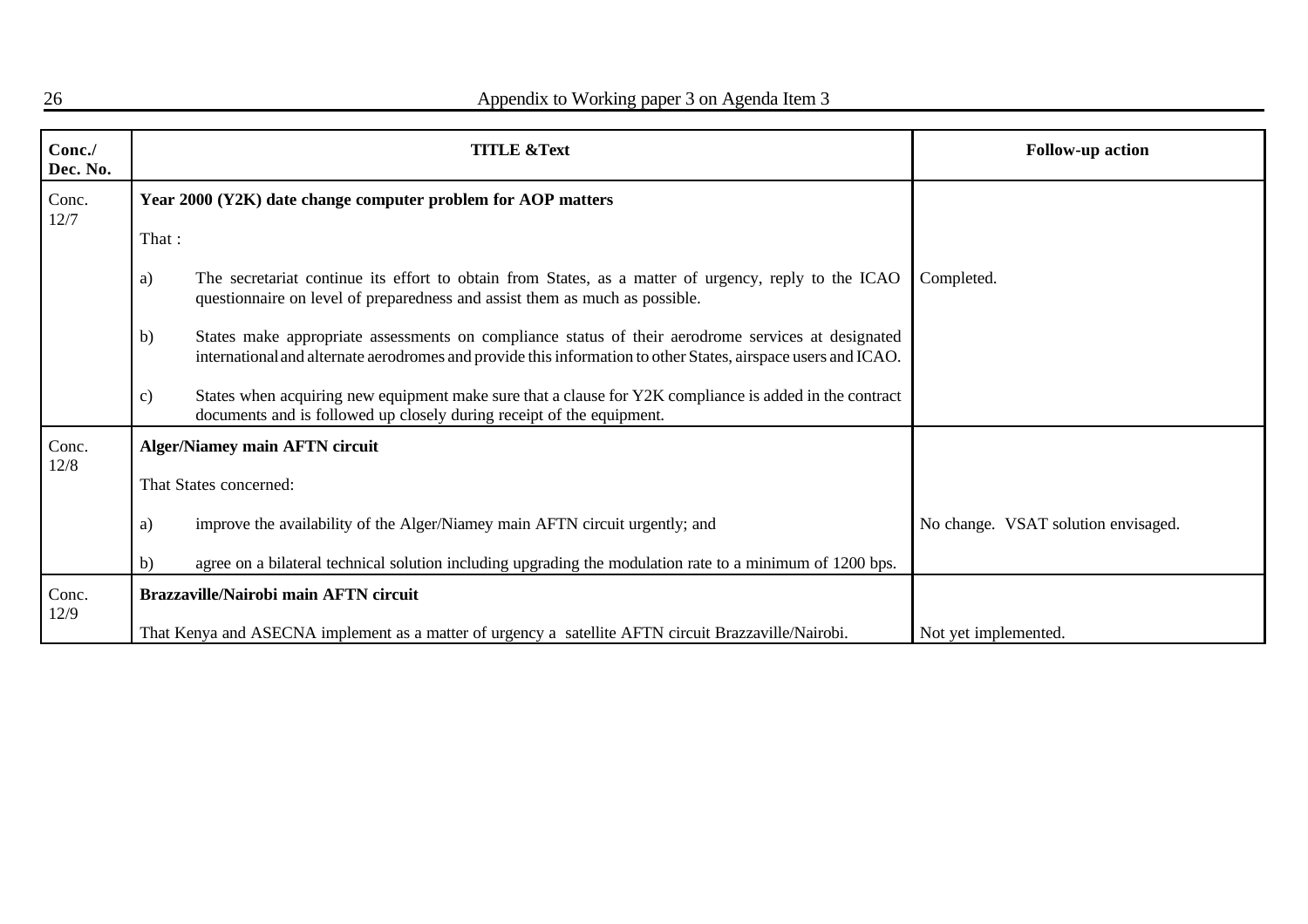| Conc./<br>Dec. No. | <b>TITLE &amp;Text</b>                                                                                                                                                                                                                                                                                         | <b>Follow-up action</b>                                                  |
|--------------------|----------------------------------------------------------------------------------------------------------------------------------------------------------------------------------------------------------------------------------------------------------------------------------------------------------------|--------------------------------------------------------------------------|
| Conc.<br>12/10     | That ASECNA and South Africa provide as a matter of urgency                                                                                                                                                                                                                                                    | Not implemented.<br>Negotiations still going on between the two parties. |
|                    | At Brazzaville: an SADC VSAT compatible terminal pointed to INTELSAT Satellite 604<br>a)                                                                                                                                                                                                                       |                                                                          |
|                    | b)<br>At Johannesburg:                                                                                                                                                                                                                                                                                         |                                                                          |
|                    | $\ddot{i}$<br>A SATCOM ASECNA VSAT terminal pointed to INTELSAT Satellite 70; and                                                                                                                                                                                                                              |                                                                          |
|                    | $\ddot{\mathbf{i}}$<br>A new SADC VSAT terminal for ATS/DS circuits.                                                                                                                                                                                                                                           |                                                                          |
|                    | With the above, implementation of the following AFS requirements will be facilitated:<br>I)<br>Note:                                                                                                                                                                                                           |                                                                          |
|                    | AFTN: Brazzaville/Johannesburg and Antananarivo/Johannesburg:                                                                                                                                                                                                                                                  |                                                                          |
|                    | Brazzaville /Luanda and potentially Brazzaville/Kinshasa.<br>ATS/DS:<br>I)                                                                                                                                                                                                                                     |                                                                          |
|                    | Connectivity with Indian Ocean Zone : Antananarivo/Beira,<br>2)<br>Antananarivo/Dar Es Salaam and Antananarivo/Mauritius                                                                                                                                                                                       |                                                                          |
| Conc.<br>12/11     | <b>Interconnectivity between VSAT networks</b>                                                                                                                                                                                                                                                                 |                                                                          |
|                    | That entities responsible for the operation of sub-regional VSAT networks be urged to ensure that interconnection<br>between networks are implemented expeditiously so that the benefits of such networks are explored to the full and<br>major shortcomings in the provision of fixed service are eliminated. | Continuous. AFI/7 RAN Rec. 14/20 refers.                                 |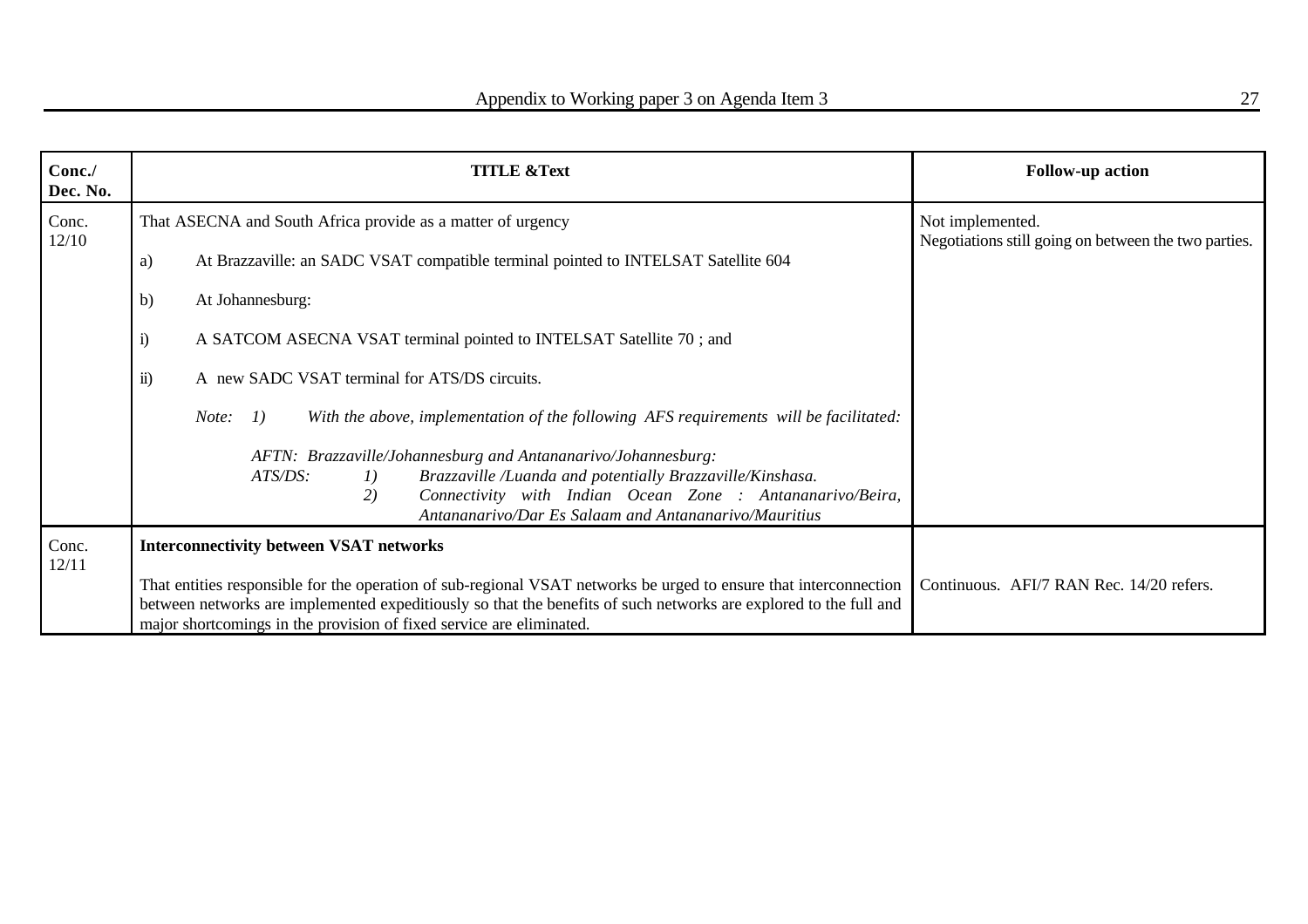| Conc./<br>Dec. No. | <b>TITLE &amp;Text</b>                                                                                                                                                  | Follow-up action                                                                                 |  |
|--------------------|-------------------------------------------------------------------------------------------------------------------------------------------------------------------------|--------------------------------------------------------------------------------------------------|--|
| Conc.<br>12/12     | <b>AFI AFTN circuits availability</b>                                                                                                                                   | Continuous. APIRG/13 WP/5 refers.                                                                |  |
|                    | That states concerned:                                                                                                                                                  | Very few States provide information on availability<br>of AFTN circuits.                         |  |
|                    | take remedial action as a matter of high priority to overcome deficiencies of main AFTN circuits;<br>a)                                                                 |                                                                                                  |  |
|                    | implement as a matter of priority the remaining circuits by 30 march 2000.<br>b)                                                                                        |                                                                                                  |  |
|                    | improve AFTN circuits reliability above the threshold of 97%; and<br>$\mathbf{c})$                                                                                      |                                                                                                  |  |
|                    | provide Regional Offices with monthly availability data on all main and tributary circuits under their<br>d)<br>responsibility.                                         |                                                                                                  |  |
| Conc.<br>12/13     | Upgrading the data rate for main AFTN circuits                                                                                                                          | On-going. APIRG/13, WP/5 refers.<br>17 circuits to be<br>7 circuits implemented.<br>implemented. |  |
|                    | That the data rate for all the main AFTN circuits in the AFI region be upgraded to a minimum of 1200 bps as soon<br>as possible.                                        |                                                                                                  |  |
| Conc.<br>12/14     | Bujumbura/goma AFTN circuit                                                                                                                                             | Amendment proposal circulated.<br>No reply received from main parties.                           |  |
|                    | That Bujumbura/Goma AFTN circuit be included in the rationalized AFTN plan for the AFI region.                                                                          |                                                                                                  |  |
| Conc.<br>12/15     | Implementation of the ATS/DS circuits plan                                                                                                                              |                                                                                                  |  |
|                    | That:                                                                                                                                                                   |                                                                                                  |  |
|                    | States concerned implement as a matter of priority the remaining ATS/DS circuits by 30 march 2000, taking<br>a)<br>into account AFI7 recommendation 9/8;                | Continuous. Little progress achieved.<br>a)<br>APIRG/13 WP/11 refers.                            |  |
|                    | Alternative satellite telephone dial up systems be provided to ATS units where dedicated ATS/DS circuits<br>b)<br>are not implemented or operating with deficiency; and | b)<br>Implemented in a number of FIRs.                                                           |  |
|                    | Communications via portable satellite telephones be systematically recorded.<br>c)                                                                                      |                                                                                                  |  |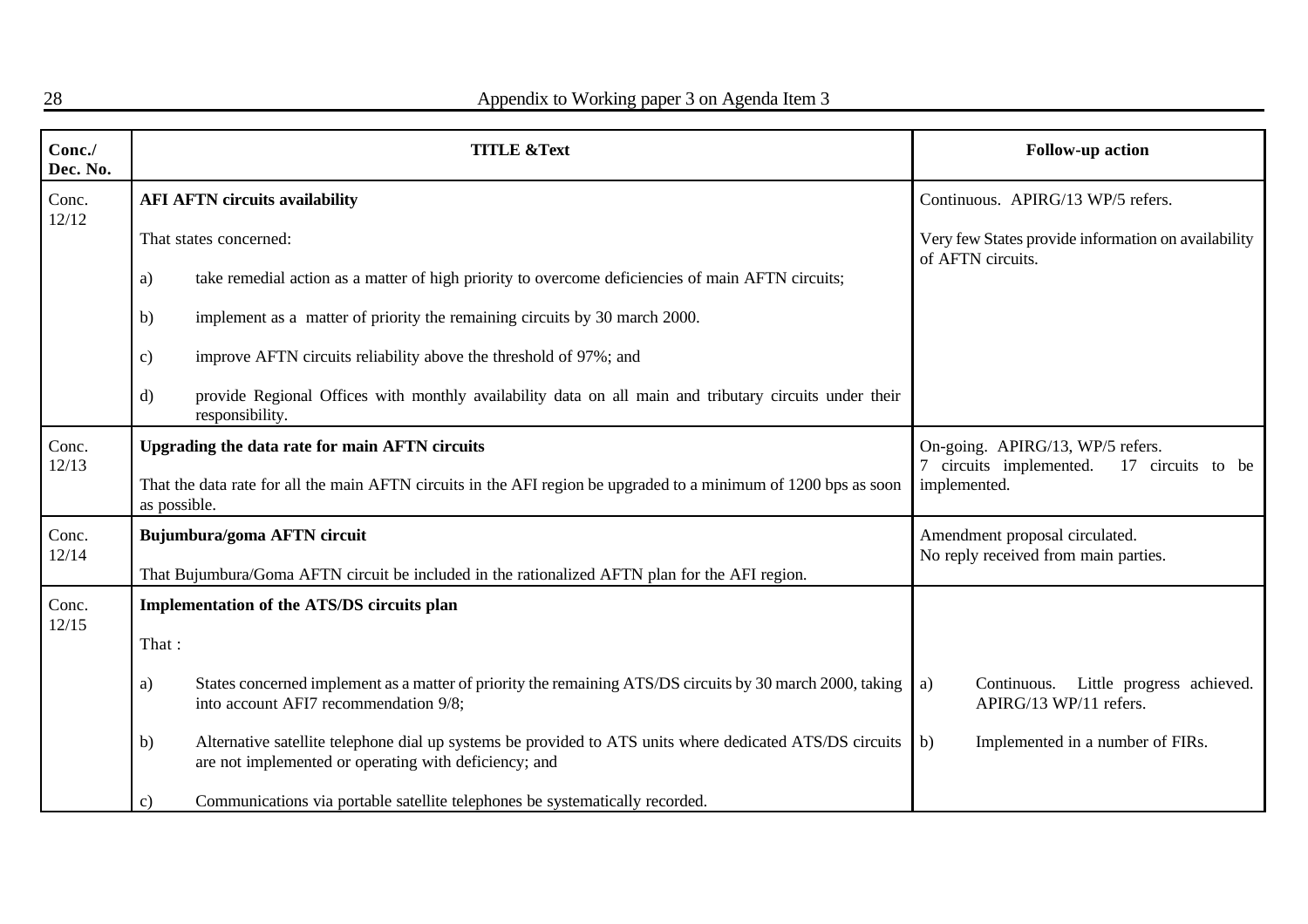| Conc./<br>Dec. No. | <b>TITLE &amp;Text</b>                                                                                                                                                                                                                                                                                       | <b>Follow-up action</b>                                                                                                                           |
|--------------------|--------------------------------------------------------------------------------------------------------------------------------------------------------------------------------------------------------------------------------------------------------------------------------------------------------------|---------------------------------------------------------------------------------------------------------------------------------------------------|
| Conc.              | VHF coverage extension in the AFI Region                                                                                                                                                                                                                                                                     |                                                                                                                                                   |
| 12/16              | That States conclude agreements for hosting on their national territory remote VHF facilities operated by adjacent<br>States.                                                                                                                                                                                | Continuous. Implemented in ASECNA States.                                                                                                         |
| Conc.<br>12/17     | <b>Availability of en route VHF facilities</b>                                                                                                                                                                                                                                                               |                                                                                                                                                   |
|                    | That States collect statistics on availability of en route VHF facilities in January, April, July and October of each year<br>and communicate the results to the ICAO Regional Offices concerned.                                                                                                            | Very difficult to implement by States. Should be<br>cancelled.                                                                                    |
| Conc.<br>12/18     | Amendment to the AFI anp (Doc. 7474) - Table ATS 1<br>That ATS routes indicated at Appendix E to the report of APIRG/12 Meeting on Agenda Item 4 be included in                                                                                                                                              | Table ATS 1 was amended to include these routes<br>and new route designators assigned accordingly.<br>States advised of these new designators and |
|                    | Table ATS 1 of the AFI Air Navigation Plan (Doc 7474)                                                                                                                                                                                                                                                        | requested to implement. Action completed.                                                                                                         |
| Conc.<br>12/19     | <b>Implementation of ATS Routes</b>                                                                                                                                                                                                                                                                          | As above                                                                                                                                          |
|                    | That:                                                                                                                                                                                                                                                                                                        |                                                                                                                                                   |
|                    | States that have not already done so, implement the ATS routes indicated at Appendix F of the report of<br>a)<br>APIRG/12 meeting on agenda item 4, as soon as possible but not later than 2 December 1999;                                                                                                  |                                                                                                                                                   |
|                    | whenever necessary, implementation of ATS routes passing through contiguous FIRS be discussed within<br>b)<br>the framework of informal consultations and meetings with adjacent States or Organizations concerned in<br>order to coordinate calculations, procedures and simultaneous implementation dates. |                                                                                                                                                   |
| Conc.<br>12/20     | <b>Provision of area control Service</b>                                                                                                                                                                                                                                                                     | As above                                                                                                                                          |
|                    | That the States which have not done so, implement as soon as possible, but not later than 1 January 2000 area<br>control service                                                                                                                                                                             |                                                                                                                                                   |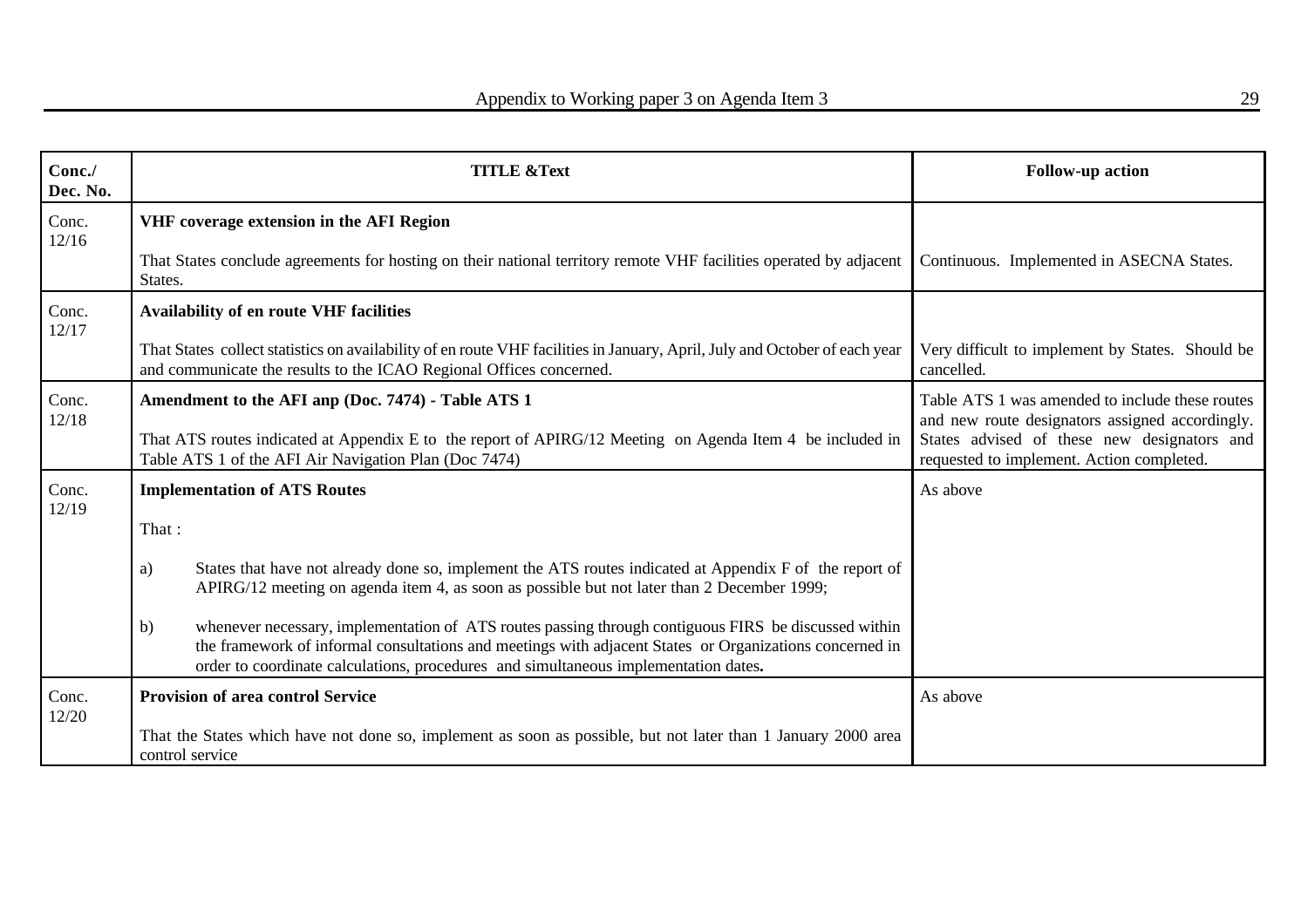| Conc.<br>Dec. No. | <b>TITLE &amp;Text</b>                                                                                                                                                                                                                                                                    | <b>Follow-up action</b>                                                                                                                                         |
|-------------------|-------------------------------------------------------------------------------------------------------------------------------------------------------------------------------------------------------------------------------------------------------------------------------------------|-----------------------------------------------------------------------------------------------------------------------------------------------------------------|
| Conc.<br>12/21    | Reporting and investigation of ATS incidents<br>That States which have not done so, expedite the implementation of provisions relating to the reporting and<br>investigation of ATS incidents as advocated by AFI/7 RAN meeting recommendation 5/26.                                      | A State letter was sent out on the subject. Subject<br>was considered by ATS/AIS/SAR SG. Result -<br>refer APIRG/13 - WP/6. - Continuous.                       |
| Conc.<br>12/22    | <b>ATC Refresher courses</b><br>That States give priority to the proficiency of air traffic controllers by conducting refresher courses.                                                                                                                                                  | A State letter was sent out on the subject. Subject<br>was considered by ATS/AIS/SAR/SG/6 (cf. Conc.<br>$6/48$ Result - refer APIRG/13 - WP/6. -<br>Continuous. |
| Conc.<br>12/23    | Uniform application of ATS proficiency assessment and standard auditing procedures<br>That States which have not done so, introduce as soon as possible the ATS proficiency assessment and auditing<br>procedures using the guidelines at Appendix G to APIRG/12 report on agenda item 4. | A State letter was sent out on the subject. Subject<br>was considered by ATS/AIS/SAR/SG/6 (cf. Conc.<br>$6/50$ Result - refer APIRG/13 - WP/6. -<br>Continuous. |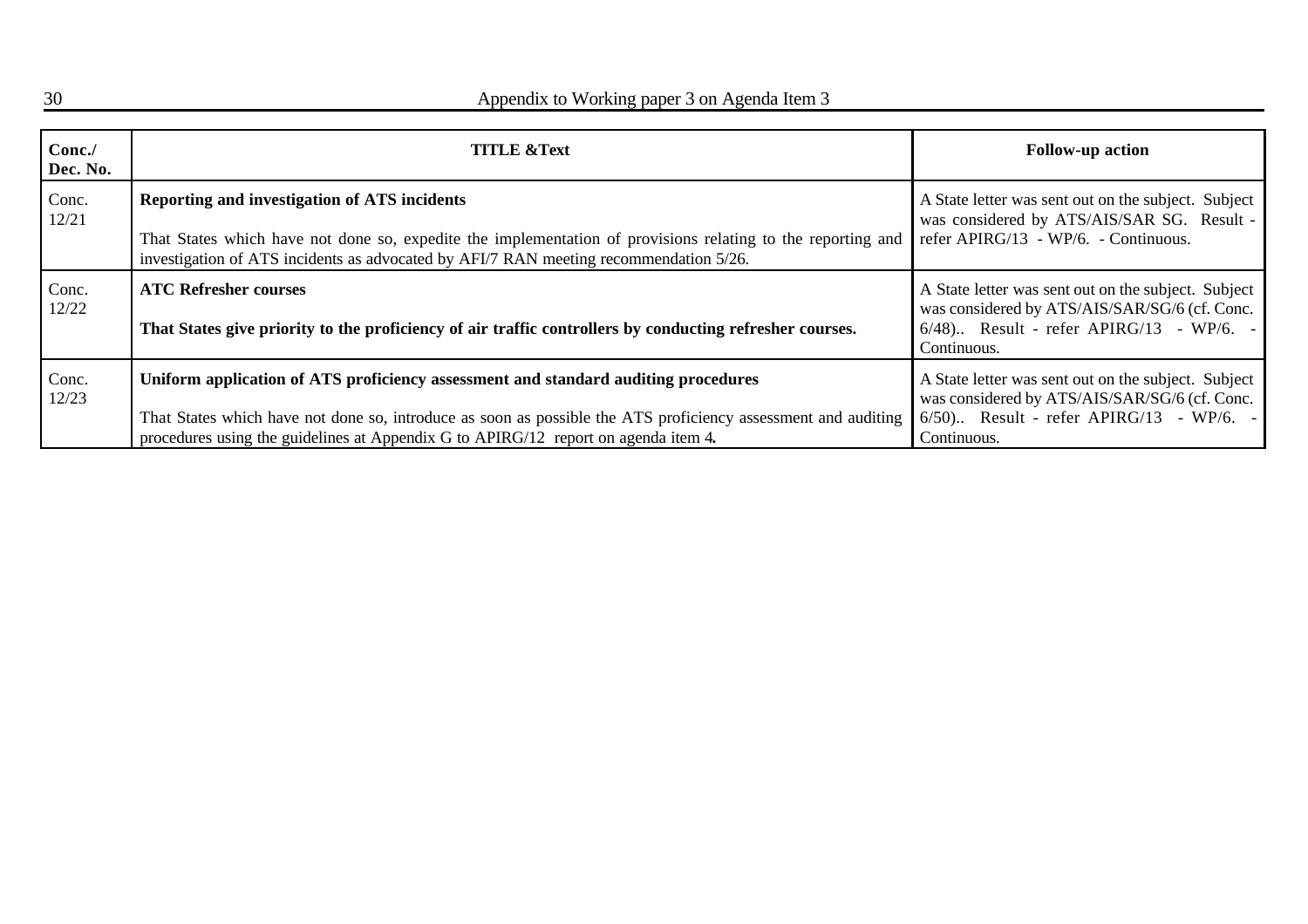| Conc./<br>Dec. No. |          | <b>TITLE &amp;Text</b>                                                                                                                                                                                                                                                                                                                                                                                                                                                                                                                                                                                                                                                                                                                                                                                                                                                                                                                                                                                                                                                                                                                                                          | <b>Follow-up action</b>                                                                                                                  |
|--------------------|----------|---------------------------------------------------------------------------------------------------------------------------------------------------------------------------------------------------------------------------------------------------------------------------------------------------------------------------------------------------------------------------------------------------------------------------------------------------------------------------------------------------------------------------------------------------------------------------------------------------------------------------------------------------------------------------------------------------------------------------------------------------------------------------------------------------------------------------------------------------------------------------------------------------------------------------------------------------------------------------------------------------------------------------------------------------------------------------------------------------------------------------------------------------------------------------------|------------------------------------------------------------------------------------------------------------------------------------------|
| Dec.<br>12/24      |          | <b>Establishment of an Airspace Management Task Force</b><br>That an airspace management task force be established with the following terms of reference, work programme<br>and composition:                                                                                                                                                                                                                                                                                                                                                                                                                                                                                                                                                                                                                                                                                                                                                                                                                                                                                                                                                                                    | ASM TF met April 2001 - Report was considered<br>by ATS/AIS/SAR SG/6. The results are contained<br>in the APIRG/13 - WP/6. - Continuous. |
|                    | a)<br>b) | Terms of reference and composition of the Airspace Management Task Force (ASM/TF)<br>Terms of Reference<br>An airspace management Task Force be established within the framework of the ATS/AIS/SAR Sub-Group<br>in order to explore ways and means of finding operations solutions to some pressing problems affecting the<br>safety of air navigation in the region and to propose operational solutions.<br>Work Programme<br>To review the existing ATS airspaces in the AFI Region (ATS routes, TMAs, Control Zones etc)<br>$\ddot{1}$<br>and to identify significant enhancements that could be made to enhance safety and efficiency and<br>to propose pragmatic operational solutions in the regard;<br>To study problems associated with the implementation of WGS-84 (co-ordinates of reporting points,<br>$\ddot{\mathbf{n}}$ )<br>$etc$ )<br>$\overline{iii}$ )<br>To review the assignment of significant points which have not been assigned five-letter name-code<br>designators, and identify any proposed changes as appropriate;<br>To identify hot spots and bottlenecks where significant ATS incidents have been reported and<br>iv)<br>propose solutions. |                                                                                                                                          |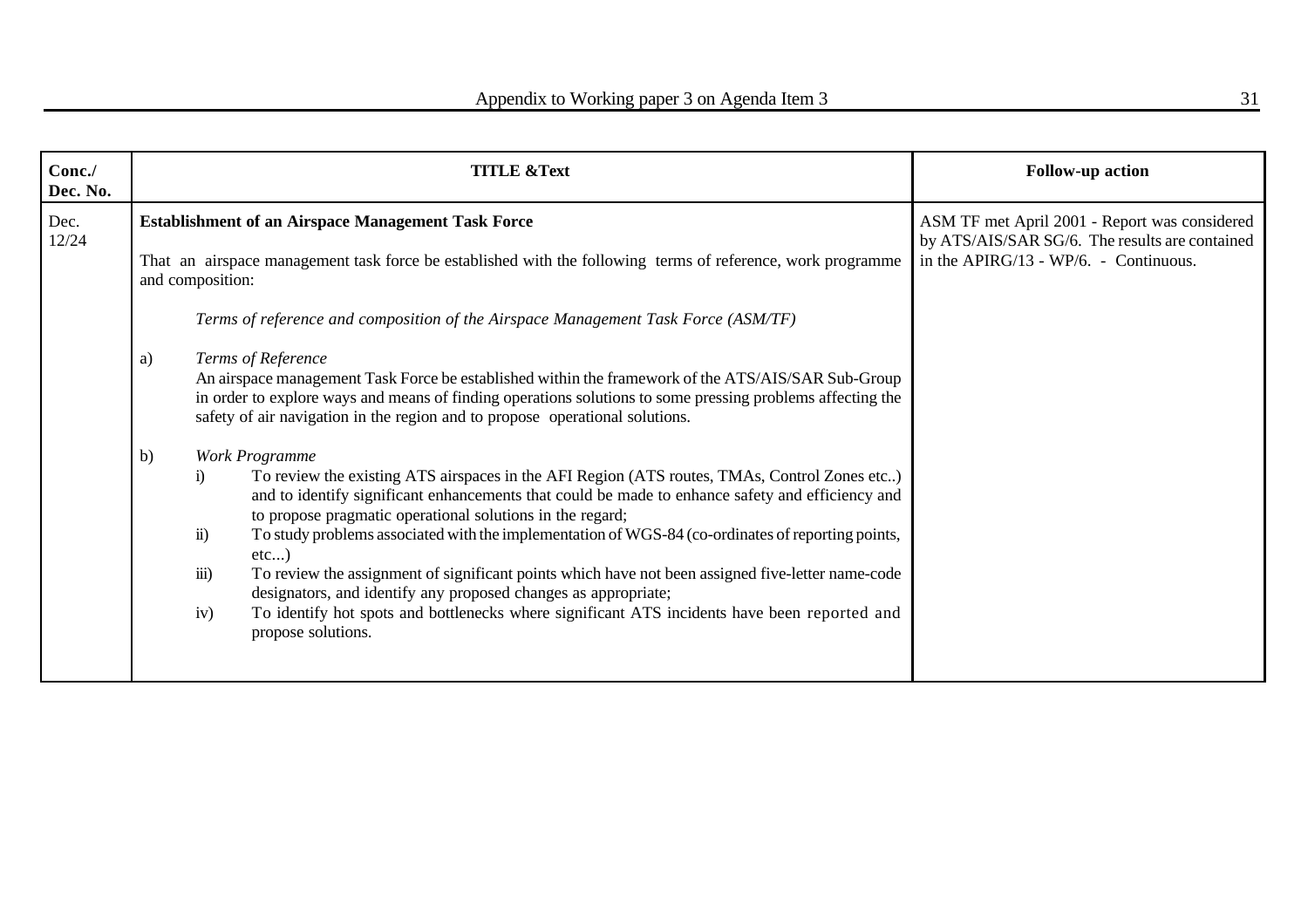| Conc./<br>Dec. No. |                                                           | <b>TITLE &amp;Text</b>                                                                                                                                                                                                                                                                                                                                                                                                                                                                                                                                                                                                       | <b>Follow-up action</b>                                                                                                      |
|--------------------|-----------------------------------------------------------|------------------------------------------------------------------------------------------------------------------------------------------------------------------------------------------------------------------------------------------------------------------------------------------------------------------------------------------------------------------------------------------------------------------------------------------------------------------------------------------------------------------------------------------------------------------------------------------------------------------------------|------------------------------------------------------------------------------------------------------------------------------|
|                    | $\mathbf{c})$                                             | Composition                                                                                                                                                                                                                                                                                                                                                                                                                                                                                                                                                                                                                  |                                                                                                                              |
|                    |                                                           | Algeria, Angola, Burkina Faso, Chad, Côte d'Ivoire, Democratic Republic of Congo, Egypt, Eritrea, Gabon,<br>Ghana, Kenya, Madagascar, Mali, Morocco, Niger, Nigeria, Senegal, Spain, South Africa, Togo, Tunisia,<br>ACAC, ASECNA, IATA, IFALPA, and IFATCA.                                                                                                                                                                                                                                                                                                                                                                 |                                                                                                                              |
|                    | d)                                                        | Rapporteur                                                                                                                                                                                                                                                                                                                                                                                                                                                                                                                                                                                                                   |                                                                                                                              |
|                    |                                                           | At its first meeting the Task Force will appoint its rapporteur and will submit its report to the next<br>ATS/AIS/SAR Sub-Group meeting.                                                                                                                                                                                                                                                                                                                                                                                                                                                                                     |                                                                                                                              |
| Conc.<br>12/25     | <b>Distribution of Critical AIS Information</b>           |                                                                                                                                                                                                                                                                                                                                                                                                                                                                                                                                                                                                                              | Issue revisited and<br>State letter sent out.<br>ATS/AIS/SAR SG/6. Outcome is contained in                                   |
|                    |                                                           | That the ICAO Regional Offices concerned pursue the follow-up action on implementation of the AFI/7 RAN<br>Meeting Recommendations 12/4 (Publication of the AIP in the new format) and 12/23 (preflight information service),<br>conclusions 12/9 (activation of designated areas) and 12/10 (use of trigger NOTAM).                                                                                                                                                                                                                                                                                                         | APIRG/13 - WP/6. - Continuous.                                                                                               |
| Conc.<br>12/26     | Responsibility for the production of chart ICAO 1:100 000 |                                                                                                                                                                                                                                                                                                                                                                                                                                                                                                                                                                                                                              | Issue revisited and<br>State letter sent out.<br>ATS/AIS/SAR SG/6. Outcome is contained in<br>APIRG/13 - WP/6. - Continuous. |
|                    | That the ICAO Regional Offices concerned:                 |                                                                                                                                                                                                                                                                                                                                                                                                                                                                                                                                                                                                                              |                                                                                                                              |
|                    | a)                                                        | call the attention of the States concerned to the fact that those States which have the responsibility for the<br>production of the relevant sheets of the world aeronautical chart - ICAO 1: 1 000 000 are no longer in a position<br>to continue the production of the following sheets: 2344-45, 2420-21, 2422, 2451, 2454-55, 2536-37, 2423,<br>2454-55, 2536-37, 2570, 2574, 2658, 2659-60, 2660, 2662, 2663, 2664, 2691, 2692, 2693, 2694, 2695, 2696-<br>97, 2697, 2780-81, 2781-82, 2784-85, 2785-86, 2812-13, 2813-14, 2814-15, 2816-17, 2817-18, 2905, 2906-07,<br>2935, 2936, 3052, 3155-56, 3173-74, 3278, 3297. |                                                                                                                              |
|                    | b)                                                        | initiate consultations with States covered by the above-mentioned sheets with a view to identifying those States<br>that could accept to produce their own sheets and/or provide assistance to other States in this respect.                                                                                                                                                                                                                                                                                                                                                                                                 |                                                                                                                              |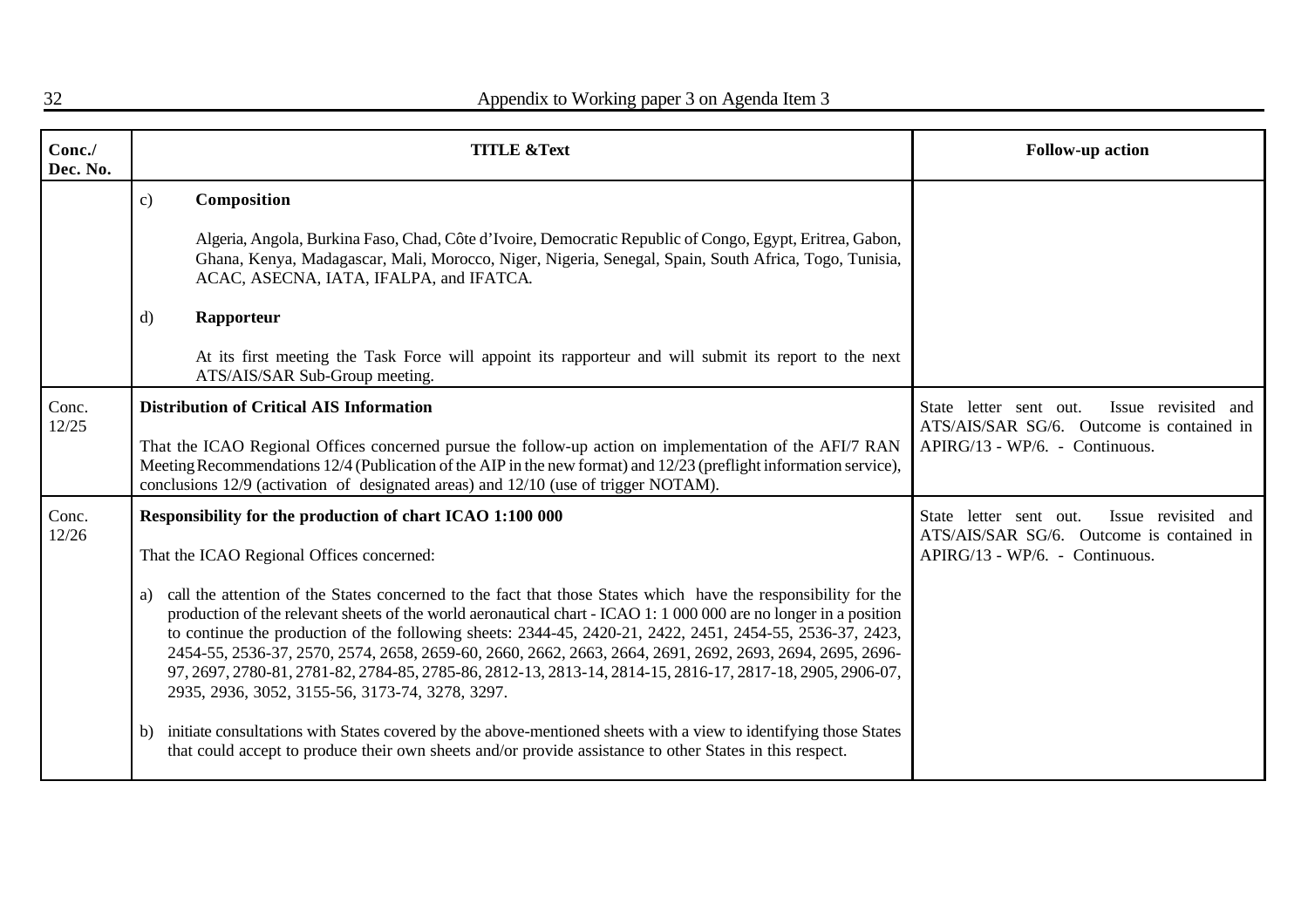| Conc./<br>Dec. No. | <b>TITLE &amp;Text</b>                                                                                                                                                                                                                                                | <b>Follow-up action</b>                                                                                                                           |
|--------------------|-----------------------------------------------------------------------------------------------------------------------------------------------------------------------------------------------------------------------------------------------------------------------|---------------------------------------------------------------------------------------------------------------------------------------------------|
| Conc.27            | <b>Dissemination of AIS products</b><br>That given the difficulties experienced in the dissemination of AIS products due to AFTN deficiencies, States use<br>additional means of communication such as internet (TCP/IP) to make available the relevant AIS products. | Issue revisited and<br>State letter sent out.<br>ATS/AIS/SAR SG/6. Outcome is contained in<br>APIRG/13 - WP/6. - Continuous.                      |
| Conc.<br>12/28     | <b>Implementation of WGS-84</b><br>That States which have not done so, expedite the implementation of WGS-84 within their FIRS in accordance with<br>ICAO provisions.                                                                                                 | Issue revisited and<br>State letter sent out.<br>ATS/AIS/SAR SG/6. Outcome is contained in<br>APIRG/13 - WP/6. - Continuous.                      |
| Dec.<br>12/29      | <b>The AIS Automation Task Force</b><br>That the AIS Task Force established pursuant to APIRG/10 decision 10/16 expedite their work and report to the<br>ATS/AIS/SAR/SG/6 Meeting.                                                                                    | The AIS Automation TF met in April 2000.<br>Report considered by ATS/AIS/SAR SG/6. Result<br>contained in APIRG/13 - WP/6. - Continuous.          |
| Conc.<br>12/30     | <b>Provision Of Search And Rescue Services</b><br>That States accord high priority for the implementation of ICAO provisions in respect of Search and Rescue<br>Services.                                                                                             | State letter sent out. Follow-up ATS/AIS/SAR<br>SG/6. Result contained in APIRG/13 - WP. -<br>SAR Seminar conducted November 2000.<br>Continuous. |
| Conc.<br>12/31     | Inclusion of table MET 7 of authorized SADIS users in the AFI FASID<br>Table MET 7 authorized SADIS users as given in Appendix H to this report, following coordination with States<br>concerned and other modifications as required, be included in the AFI FASID.   | Action completed                                                                                                                                  |
| Conc.<br>12/32     | AFI requirements for WAFS products - final phase of WAFS<br>That, the tables MET 5 and MET 6 at Appendix I to this report and introductory text to Part IV - Meteorology of<br>the AFI ANP be included in the AFI FASID and Basic ANP documents.                      | Action completed                                                                                                                                  |
| Conc.<br>12/33     | AFI Transition Plan and Procedures towards the WAFS final phase<br>That the transition plan and procedures for transfer of responsibilities from RAFCS Dakar, Las Palmas and Nairobi<br>to the WAFC London be as given at Appendix J to this report.                  | Action completed                                                                                                                                  |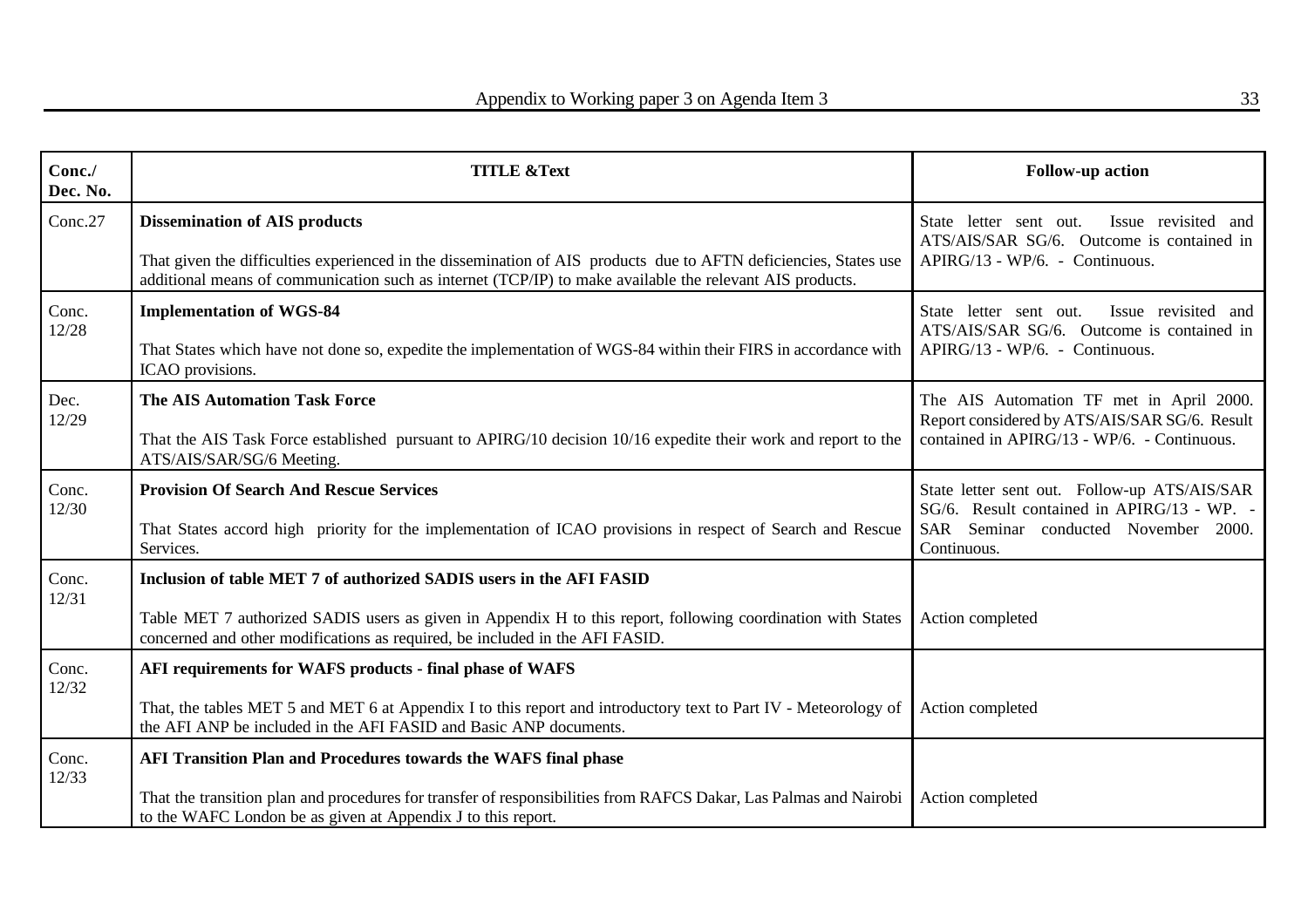| Conc./<br>Dec. No. | <b>TITLE &amp;Text</b>                                                                                                                                                                                                                     | <b>Follow-up action</b> |
|--------------------|--------------------------------------------------------------------------------------------------------------------------------------------------------------------------------------------------------------------------------------------|-------------------------|
| Conc.<br>12/34     | <b>Feedback on SIGWX charts to London WAFC</b><br>That States receiving SIGWX from WAFC London provide feedback on a timely manner to the WAFC on their                                                                                    | Continuing              |
|                    | findings on the accuracy of the SIGWX test charts received.                                                                                                                                                                                |                         |
| Dec.<br>12/35      | <b>SADIS Strategic Assessment Tables</b><br>That APIRG tasks its MET sub-group to maintain the SADIS strategic assessment tables at Appendix K on an annual<br>basis and forward them to the SADISOPSG in time for each SADISOPSG meeting. | Action completed        |
| Conc.<br>12/36     | Study on the collection/dissemination of AIS information on the SADIS broadcast called for by EANPG<br>conclusion 38/25.                                                                                                                   |                         |
|                    | That:                                                                                                                                                                                                                                      |                         |
|                    | That the collection/dissemination of AIS information on the SADIS was technically feasible;                                                                                                                                                | Action completed        |
|                    | the study could not be taken any further in the absence of an operational requirement specifying the type<br>a)<br>of ais information which might be collected/disseminated; and                                                           |                         |
|                    | the study should be discontinued pending the statement of an operational requirement by one of the PIRGS<br>b)<br>concerned.                                                                                                               |                         |
| Dec.<br>12/37      | <b>Collection/dissemination of AIS information on SADIS</b>                                                                                                                                                                                |                         |
|                    | That the APIRG refer the subject of collection/dissemination of AIS information on SADIS to its ATS/AIS/SAR<br>Sub-group for study of operational requirements.                                                                            | Action completed        |
| Conc.<br>12/38     | <b>Technical and Financial Commitment to SADIS</b>                                                                                                                                                                                         |                         |
|                    | That, States under the coverage of the SADIS footprint, be encouraged to consider implementation of the SADIS<br>component of the AFS, and their technical and financial commitment to SADIS.                                              | Action completed        |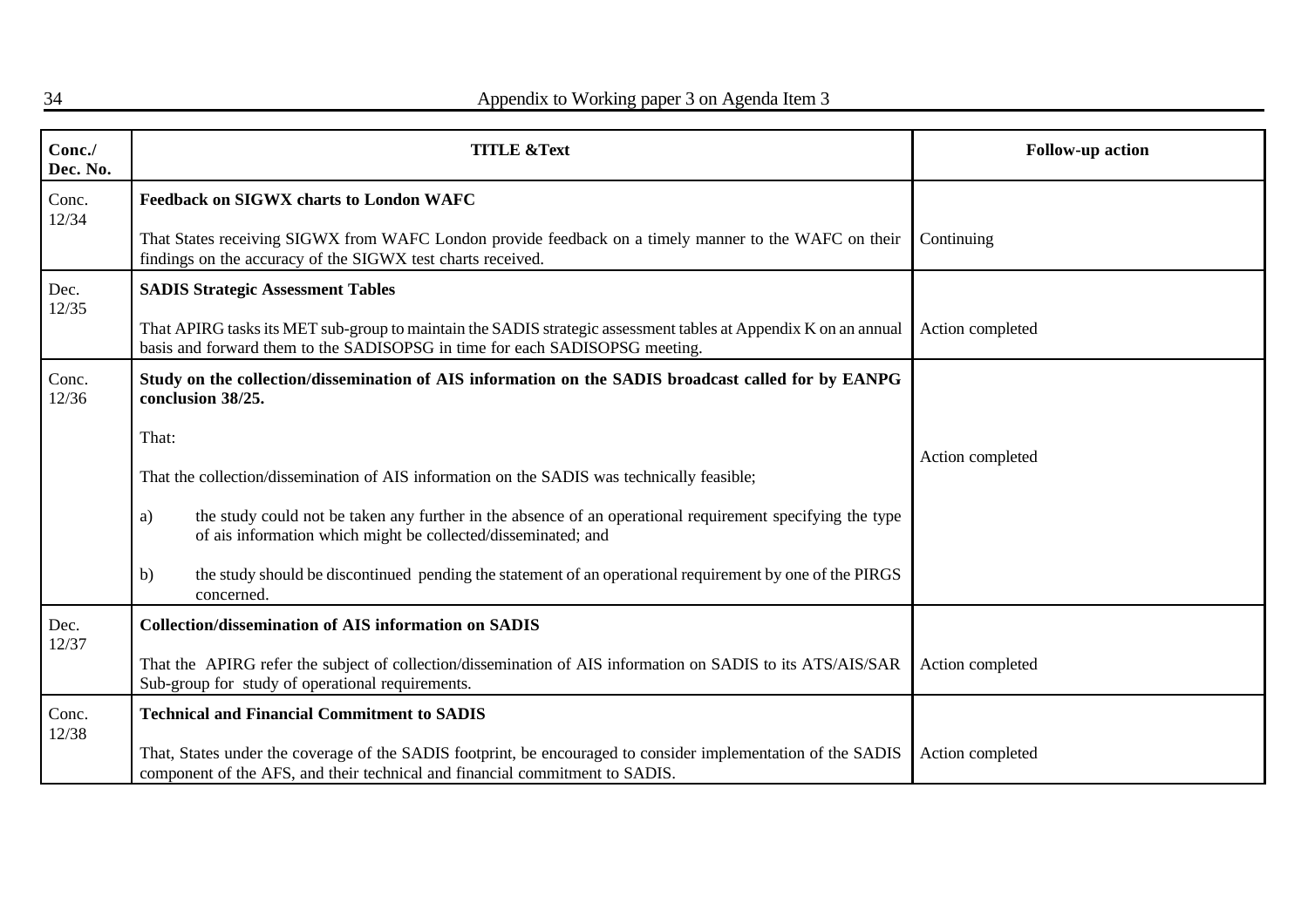| Conc./<br>Dec. No. | <b>TITLE &amp;Text</b>                                                                                                                                                                                                                                                                                       | Follow-up action                 |
|--------------------|--------------------------------------------------------------------------------------------------------------------------------------------------------------------------------------------------------------------------------------------------------------------------------------------------------------|----------------------------------|
| Conc.<br>12/39     | <b>OPMET</b> data bank for the AFI Region                                                                                                                                                                                                                                                                    |                                  |
|                    | That, in order to improve exchanges, ICAO study the possibility of establishing one or two OPMET data bank(s)<br>in the AFI Region preferably where two-way SADIS VSAT are located.                                                                                                                          | Continuing, APIRG/13-WP/7 refers |
| Conc.<br>12/40     | Training in the preparation and issuance of volcanic ash advisories and SIGMETs                                                                                                                                                                                                                              |                                  |
|                    | That, States concerned should conduct regular exercises in cooperation with their VAAC at their meteorological watch<br>offices (MWOs) on the preparation and issuance of volcanic ash advisories and SIGMETS in order to keep their<br>aeronautical meteorological forecasters current with the procedures. | Continuing                       |
| Conc.<br>12/41     | Year 2000 (Y2K) computer problem                                                                                                                                                                                                                                                                             |                                  |
|                    | That:                                                                                                                                                                                                                                                                                                        |                                  |
|                    | telecommunications circuits such as SITA and WMO Global Telecommunications System (GTS)<br>a)<br>be part of the contingency planning for the Y2K computer problem for exchange of OPMET.                                                                                                                     | Action completed                 |
|                    | OPMET information should also be concentrated at existing two-way SADIS VSAT station in<br>b)<br>Johannesburg (Pretoria) for uplink to WAFC London.                                                                                                                                                          |                                  |
| Conc.              | <b>Cost Recovery for Aeronautical Meteorological Services Provided to Aviation</b>                                                                                                                                                                                                                           |                                  |
| 12/42              | That, States having difficulties in cost recovery of their meteorological services provided to aviation, make adequate<br>institutional arrangements to ensure that meteorological services benefit from these charges. The funds should then<br>be used to improve aeronautical meteorological services.    | Action completed                 |
| Dec.               | Participation of Australia, India and Maldives in the activities of the AR10 ICG                                                                                                                                                                                                                             |                                  |
| 12/43              | That Australia, India and Maldives be invited to participate in the activities of the AR10 Implementation Coordination<br>Group (AR10-ICG) for coordination purposes of the AFI and Asia/PAC CNS/ATM Plans                                                                                                   | Action completed                 |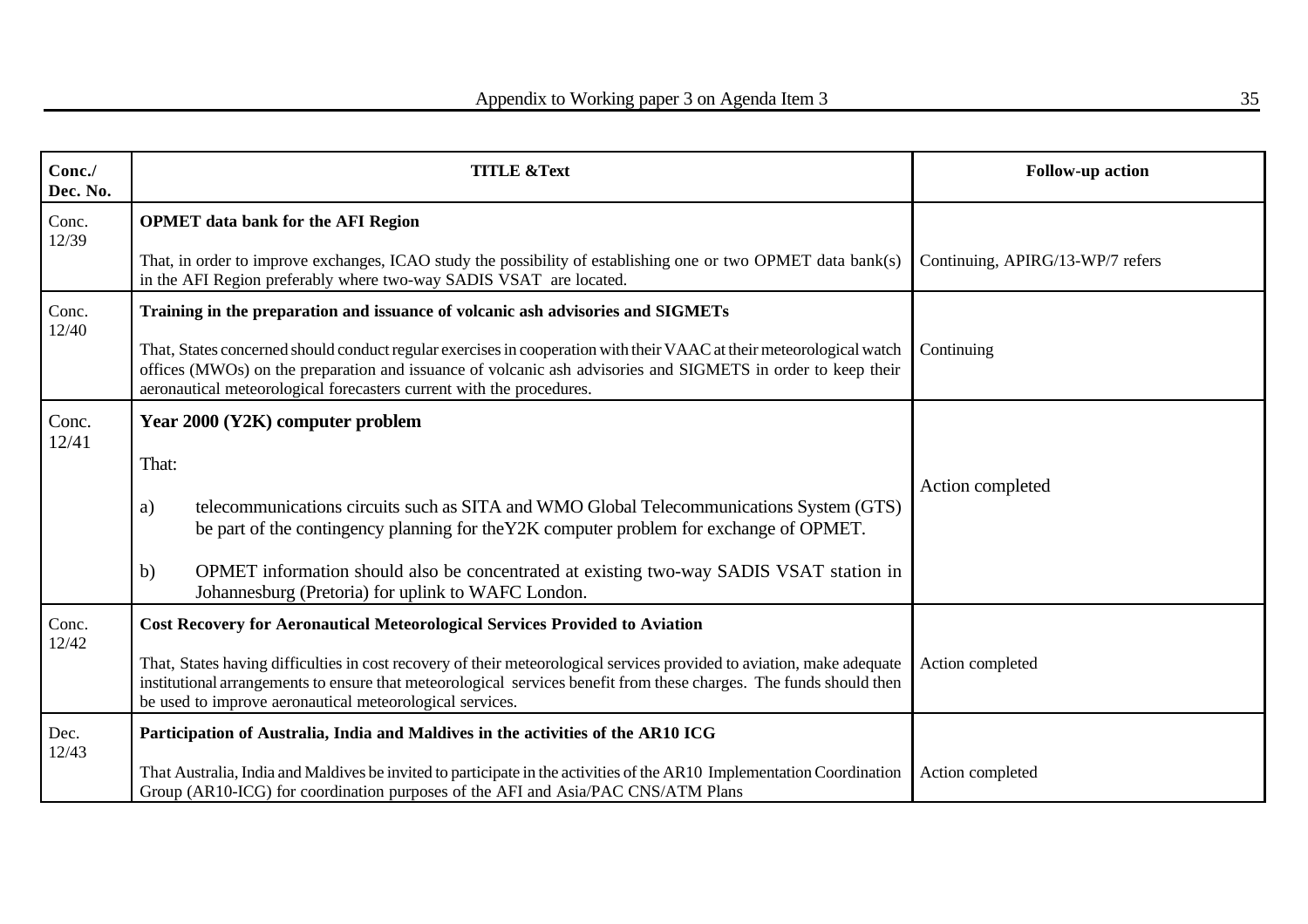| Conc./<br>Dec. No. |              | <b>TITLE &amp;Text</b>                                                                                                                                                                                                                                                                                                                                                                                                                                                                                 | Follow-up action                                                            |
|--------------------|--------------|--------------------------------------------------------------------------------------------------------------------------------------------------------------------------------------------------------------------------------------------------------------------------------------------------------------------------------------------------------------------------------------------------------------------------------------------------------------------------------------------------------|-----------------------------------------------------------------------------|
| Conc.<br>12/44     |              | <b>Longitudinal Separation</b>                                                                                                                                                                                                                                                                                                                                                                                                                                                                         |                                                                             |
|                    |              | That States take all necessary steps so that uniform 10 minute longitudinal separation minima be applied<br>at the AIRAC date of 23 march 2000.                                                                                                                                                                                                                                                                                                                                                        | Continuing pending elimination of outstanding<br>shortcomings/deficiencies. |
| Conc.<br>12/45     |              | National CNS/ATM bodies, focal points of contact and ICG coordinators                                                                                                                                                                                                                                                                                                                                                                                                                                  |                                                                             |
|                    | That:        |                                                                                                                                                                                                                                                                                                                                                                                                                                                                                                        |                                                                             |
|                    | a)           | State air navigation service providers, which have not yet done so, establish a national CNS/ATM body;                                                                                                                                                                                                                                                                                                                                                                                                 | On going. APIRG/13-WP/8 refers.                                             |
|                    | b)           | the head of this body be designated as the focal point of contact for purposes of coordination with the<br>relevant ICG coordinators;                                                                                                                                                                                                                                                                                                                                                                  |                                                                             |
|                    | c)           | if a State is elected as ICG coordinator of one of the 10 areas of routing in the AFI region, the national focal<br>point of contact referred to in (b) above be designated as the ICG coordinator or appoints a suitable person<br>to act as area of routing coordinator; and                                                                                                                                                                                                                         |                                                                             |
|                    | $\mathbf{d}$ | ICAO provide to States and international organizations concerned with the list of coordinators and their<br>contacts.                                                                                                                                                                                                                                                                                                                                                                                  |                                                                             |
|                    | Note:        | The terms of reference of the ICG Coordinators are as follows: The ICG coordinator will be responsible<br>to initiate and coordinate actions required to carry out implementation as mentioned in the worksheets<br>among all concerned; facilitate the elimination of shortcomings and deficiencies as noted in the ICG<br>meetings; report to the CNS/ATM sub-group on progress and eventual constraints being experienced, or<br>on any other matters of concern; and to assist States as required. |                                                                             |
| Conc.<br>12/46     |              | Amendment to the AFI CNS/ATM Implementation Plan Doc 003                                                                                                                                                                                                                                                                                                                                                                                                                                               |                                                                             |
|                    |              | That the AFI CNS/ATM Implementation Plan (Doc.003) be amended on the basis of the documentation reviewed<br>by APIRG/12 and circulated to States                                                                                                                                                                                                                                                                                                                                                       | Action completed.                                                           |
| Conc.<br>12/47     |              | <b>Implementation plan for the AFI GNSS</b>                                                                                                                                                                                                                                                                                                                                                                                                                                                            |                                                                             |
|                    |              | That the implementation plan for the AFI GNSS be that at Appendix L to the report on agenda item 4.                                                                                                                                                                                                                                                                                                                                                                                                    | Action completed.                                                           |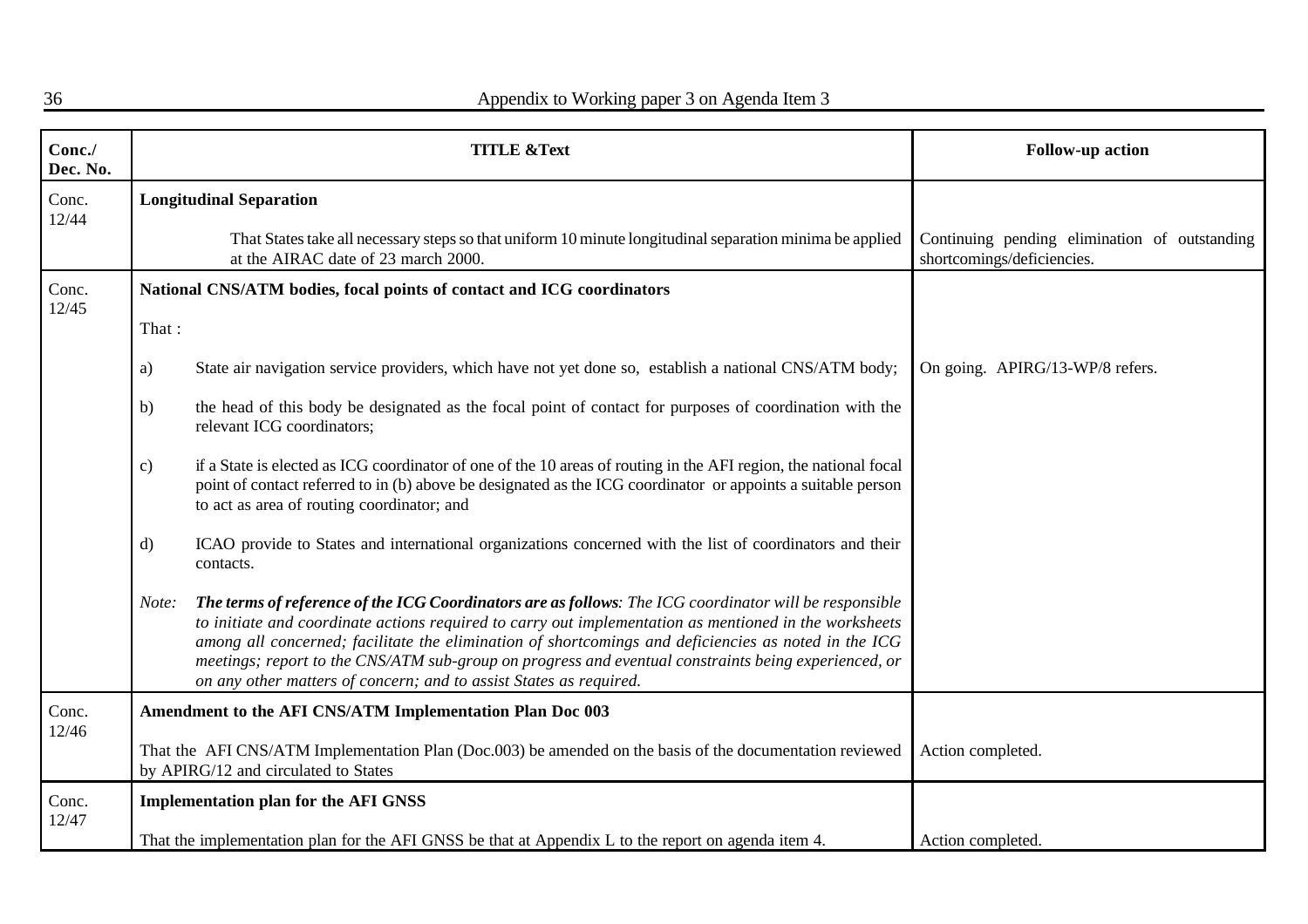| Conc./<br>Dec. No. | <b>TITLE &amp;Text</b>                                                                                                                                                                                                                                                                  | <b>Follow-up action</b>          |
|--------------------|-----------------------------------------------------------------------------------------------------------------------------------------------------------------------------------------------------------------------------------------------------------------------------------------|----------------------------------|
| Conc.              | Funding arrangement for the AFI EGNOS Test Bed                                                                                                                                                                                                                                          |                                  |
| 12/48              | That ASECNA continue the existing arrangements with the European Union to ensure, on behalf of the AFI Region,<br>funding of the AFI EGNOS Test Bed.                                                                                                                                    | On going. APIRG/13-WP8B refers.  |
| Dec.<br>12/49      | <b>Future work of the AFI GNSS Study Group</b>                                                                                                                                                                                                                                          |                                  |
|                    | That the AFI GNSS Study Group be tasked with the following:                                                                                                                                                                                                                             |                                  |
|                    | Continue to carry out all the activities associated with the implementation of the AFI GNSS Test Bed and any other<br>Test Bed proposal concerning the AFI Region; and                                                                                                                  | On going. APIRG/13-WP/8B refers. |
|                    | Develop and refine the implementation plan for the AFI GNSS including associated institutional issues.                                                                                                                                                                                  |                                  |
| Conc.<br>12/50     | Alignment of the procedures for the amendment of the FASID                                                                                                                                                                                                                              |                                  |
|                    | That the procedure for the amendment of the FASID as approved by the Council on 26 February 1997 be aligned<br>with the procedure for the amendment of the Basic ANP approved by the council on 25 F18 April 2001ebruary 1998<br>in respect of the role of international organizations. | Action completed                 |
| Conc.              | <b>Completion of the draft AFI Basic ANP and FASID documents</b>                                                                                                                                                                                                                        |                                  |
| 12/51              | That:                                                                                                                                                                                                                                                                                   |                                  |
|                    | the secretariat will complete the draft AFI Basic ANP and FASID documents with due<br>a)<br>consideration to the 27 <sup>th</sup> edition of doc 7474 and the reports of APIRG/11 and 12 meetings;                                                                                      | Continuing                       |
|                    | the final draft AFI basic ANP and FASID documents will be sent to states and international<br>b)<br>organizations concerned for comments according to the established procedure for the amendment<br>of the basic ANP and FASID.                                                        |                                  |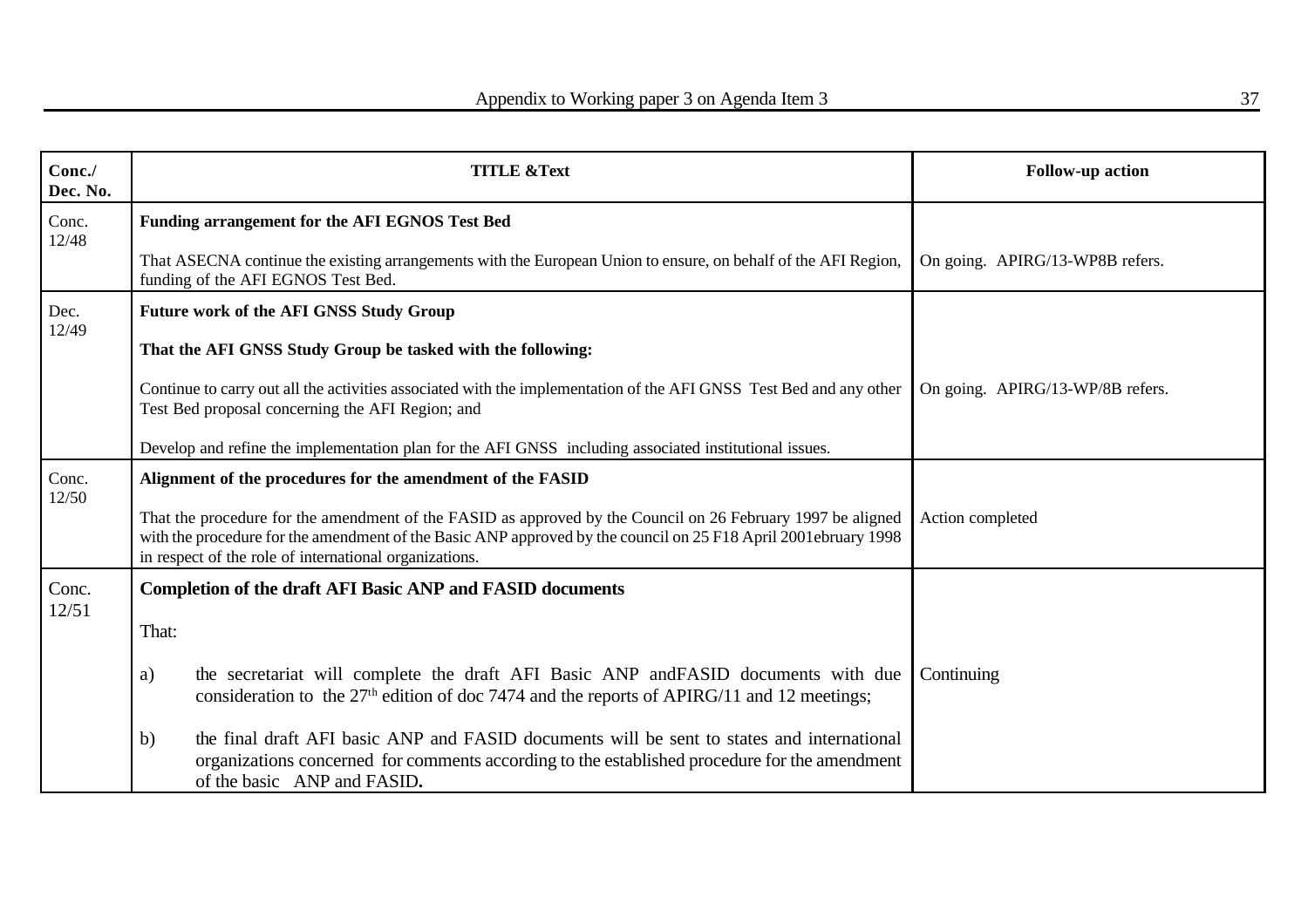| Conc./<br>Dec. No. | <b>TITLE &amp;Text</b>                                                                                                                                                                                                                                                                       | Follow-up action                                                                     |
|--------------------|----------------------------------------------------------------------------------------------------------------------------------------------------------------------------------------------------------------------------------------------------------------------------------------------|--------------------------------------------------------------------------------------|
| Conc.<br>12/52     | Inclusion of the contents of the AFI CNS/ATM Implementation Plan (Doc. 003) in the AFI BASIC ANP<br>and FASID                                                                                                                                                                                |                                                                                      |
|                    | That the secretariat will ensure that the contents of the AFI CNS/ATM Implementation Plan (Doc. 003) be<br>incorporated in the relevant parts of the AFI Basic ANP and FASID documents in an evolutionary manner.                                                                            | going.<br>Surveillance Plan submitted to<br>On<br>APIRG/13 for inclusion into FASID. |
| Conc.<br>12/53:    | Development of a new part for Basic ANP and FASID documents dealing with Human Factors and<br><b>Manpower Planning</b>                                                                                                                                                                       |                                                                                      |
|                    | That the secretariat expedites the development of a new part to the AFI Basic ANP and FASID dealing with Human<br>Factors and Manpower Planning requirements.                                                                                                                                | Continuing                                                                           |
| Conc.<br>12/54     | <b>CNS and ATM facilities in AOP Tables</b>                                                                                                                                                                                                                                                  |                                                                                      |
|                    | That in order to facilitate the consultations of FASID, the requirements in the AOP tables concerning CNS and ATM<br>be also included in Parts IV and V of the FASID as appropriate.                                                                                                         | Continuing.                                                                          |
| Conc.<br>12/55     | Y2K Contingency lanning in the AFI Region                                                                                                                                                                                                                                                    |                                                                                      |
|                    | That:                                                                                                                                                                                                                                                                                        |                                                                                      |
|                    | the methodology followed so far to address the problems associated with the date changes is endorsed by<br>a)<br>APIRG;                                                                                                                                                                      | Action completed                                                                     |
|                    | the existing ICAO/ATM machinery continue its work with a view to finalise all the required actions as soon<br>b)<br>as possible;                                                                                                                                                             |                                                                                      |
|                    | states expedite implementation of the required facilities and services relating to the prevention of problems<br>$\mathbf{c})$<br>that may arise with computer dates. In that effort, states take into account the AFI Y2K planning document<br>and other guidance materials issued by ICAO; |                                                                                      |
|                    | the national Y2K unit exchange information with regionalY2K unit(s) in a timely manner; and<br>$\mathbf{d}$                                                                                                                                                                                  |                                                                                      |
|                    | the Regional Offices concerned establish their Y2K regional contingency units.<br>e)                                                                                                                                                                                                         |                                                                                      |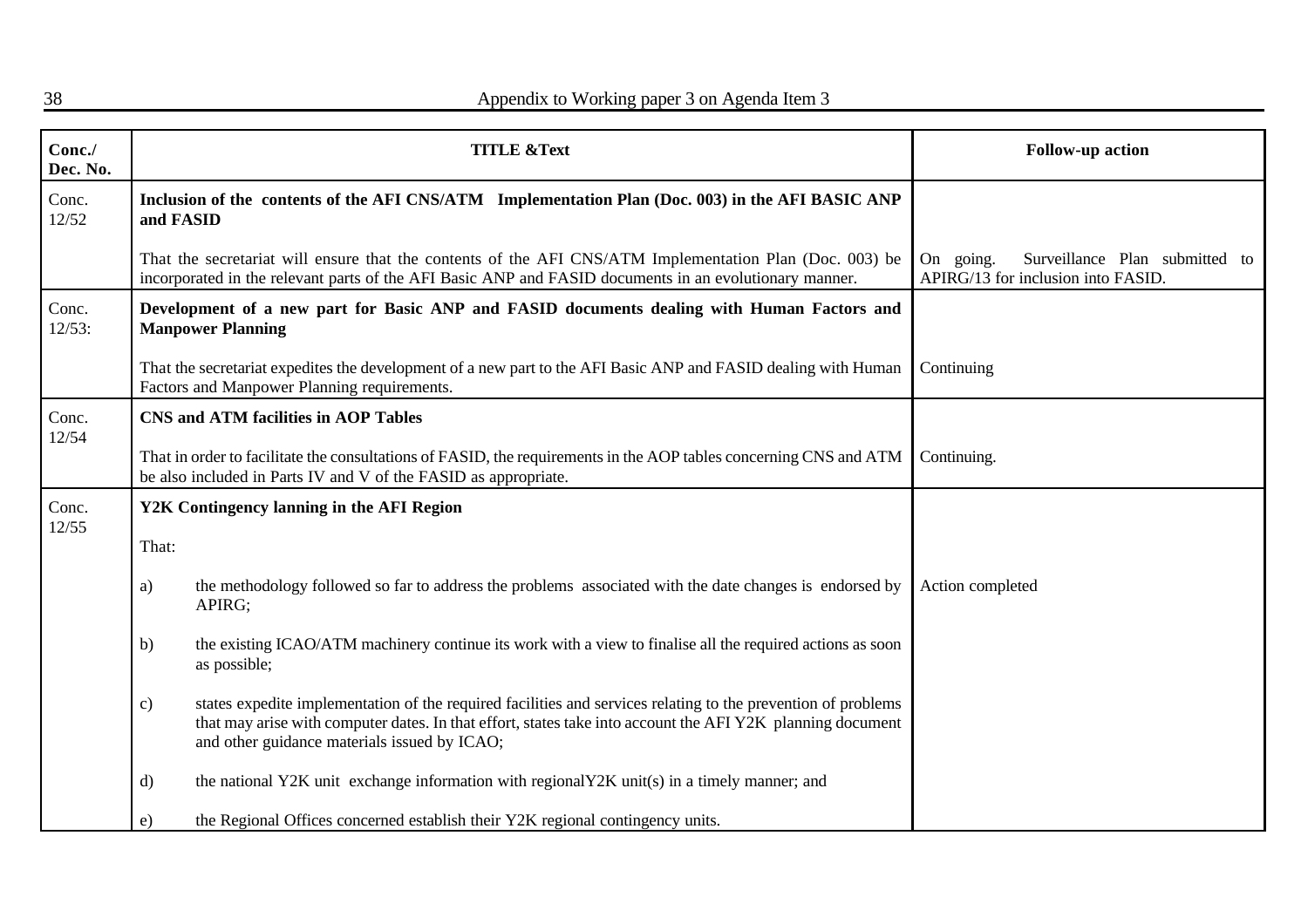| Conc./<br>Dec. No. | <b>TITLE &amp;Text</b>                                                                                                                                                                                                              | <b>Follow-up action</b>                                                          |
|--------------------|-------------------------------------------------------------------------------------------------------------------------------------------------------------------------------------------------------------------------------------|----------------------------------------------------------------------------------|
| Conc.<br>12/56:    | Institutional strategies for addressing shortcomings in the air navigation field at airports in the AFI Region.                                                                                                                     |                                                                                  |
|                    | That States which have not done so consider favourably the formation of autonomous authorities as an institutional<br>strategy to address shortcomings and deficiencies in accordance with the AFI/7 RAN Recommendation 14/3.       | Action completed Meeting of DGCAs held in<br>ESAF Office. To be convened yearly. |
| Conc.<br>12/57     | Coordinated approach to solve persistent problems.                                                                                                                                                                                  |                                                                                  |
|                    | That where there are obvious persistent problems ICAO coordinate with the users, IATA and IFALPA, and the State<br>or group of States concerned to develop an appropriate strategy for removal of the shortcomings and deficiencies | Continuing                                                                       |
| Conc.<br>12/58     | Integrated sub-regional approach to the removal of shortcomings and deficiencies.                                                                                                                                                   |                                                                                  |
|                    | That States consider the use of sub-regional groupings where they exist to collectively deal with removal of<br>shortcomings.                                                                                                       | Continuing                                                                       |
| Dec.<br>12/59      | HF mobile frequency air performance and congestion in the AFI Region                                                                                                                                                                |                                                                                  |
|                    | That IATA and IFALPA continue to carry out surveys on HF frequency performance and congestion in the AFI<br>region and report the results to the next COM/S/G meeting.                                                              | Action completed. APIRG/13-WP/5 refers.                                          |
| Dec.<br>12/60      | <b>APIRG Procedural Handbook</b>                                                                                                                                                                                                    |                                                                                  |
|                    | That the Secretariat update the APIRG Procedural Handbook and distribute it to States and international<br>organizations.                                                                                                           | Action completed                                                                 |
| Conc.              | <b>Membership of the APIRG</b>                                                                                                                                                                                                      |                                                                                  |
| 12/61              | That the ICAO Council approve the applications by Eritrea and Mali to be members of APIRG                                                                                                                                           | Action completed                                                                 |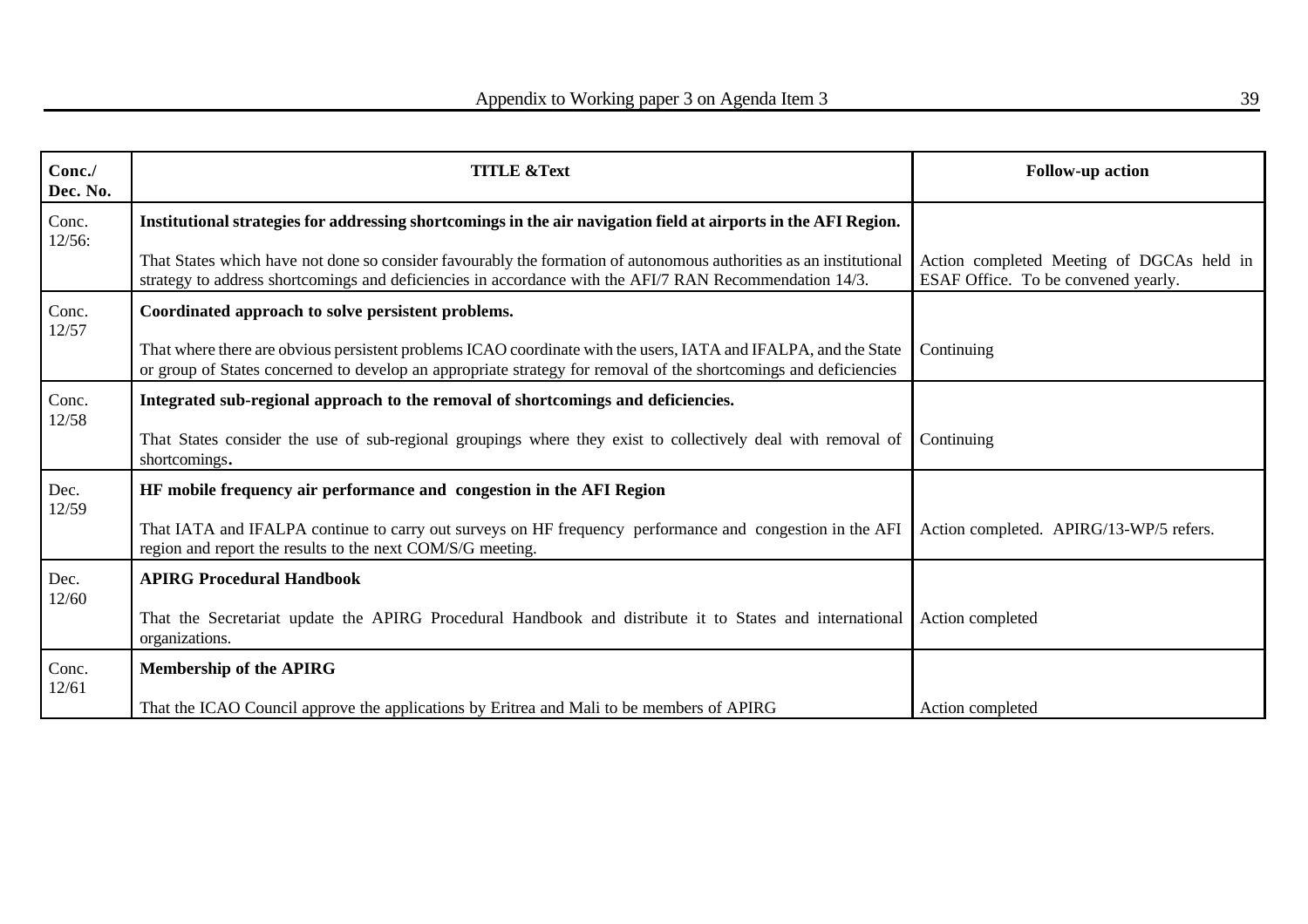| Conc./<br>Dec. No. |              | <b>TITLE &amp;Text</b>                                                                                                                                                                                                                                    | <b>Follow-up action</b> |
|--------------------|--------------|-----------------------------------------------------------------------------------------------------------------------------------------------------------------------------------------------------------------------------------------------------------|-------------------------|
| Dec.<br>12/62      |              | <b>Membership to APIRG Subsidiary Bodies</b>                                                                                                                                                                                                              |                         |
|                    | That:        |                                                                                                                                                                                                                                                           |                         |
|                    | a)           | the membership of the following APIRG subsidiary bodies be increased to include experts from the following<br>states and international organization:                                                                                                      | Action completed        |
|                    | b)           | Angola, Cameroon, Cape Verde, Congo, The Gambia, Ghana, Uganda, ACAC and IFALPA<br>$AOP/SG$ :                                                                                                                                                             |                         |
|                    | c)           | ATS/AIS/SAR/SG: Angola, Mali, ACAC and IFALPA                                                                                                                                                                                                             |                         |
|                    | $\mathbf{d}$ | COM/SG: Angola, ACAC and IFALPA                                                                                                                                                                                                                           |                         |
|                    | e)           | MET/SG: The Gambia                                                                                                                                                                                                                                        |                         |
|                    | f)           | CNS/ATM/SG: Angola, The Gambia, Mali, ACAC and IFALPA                                                                                                                                                                                                     |                         |
|                    | g)           | GNSS/TF: Cameroon, Cote D'ivoire, Morocco, Nigeria, Spain and ACAC                                                                                                                                                                                        |                         |
| Conc.<br>12/63     |              | Identification of matters needing action by ALLPIRG (ALLPIRG/3 conclusion 3/3)                                                                                                                                                                            |                         |
|                    |              | That the Secretariat prepare the necessary documentation for the follow-up of ALLPIRG/3 Conclusion 3/3 by<br>APIRG. All matters needing action by ALLPIRG particularly interregional issues, be brought to the attention of the<br>ALLPIRG expeditiously. | Action completed        |